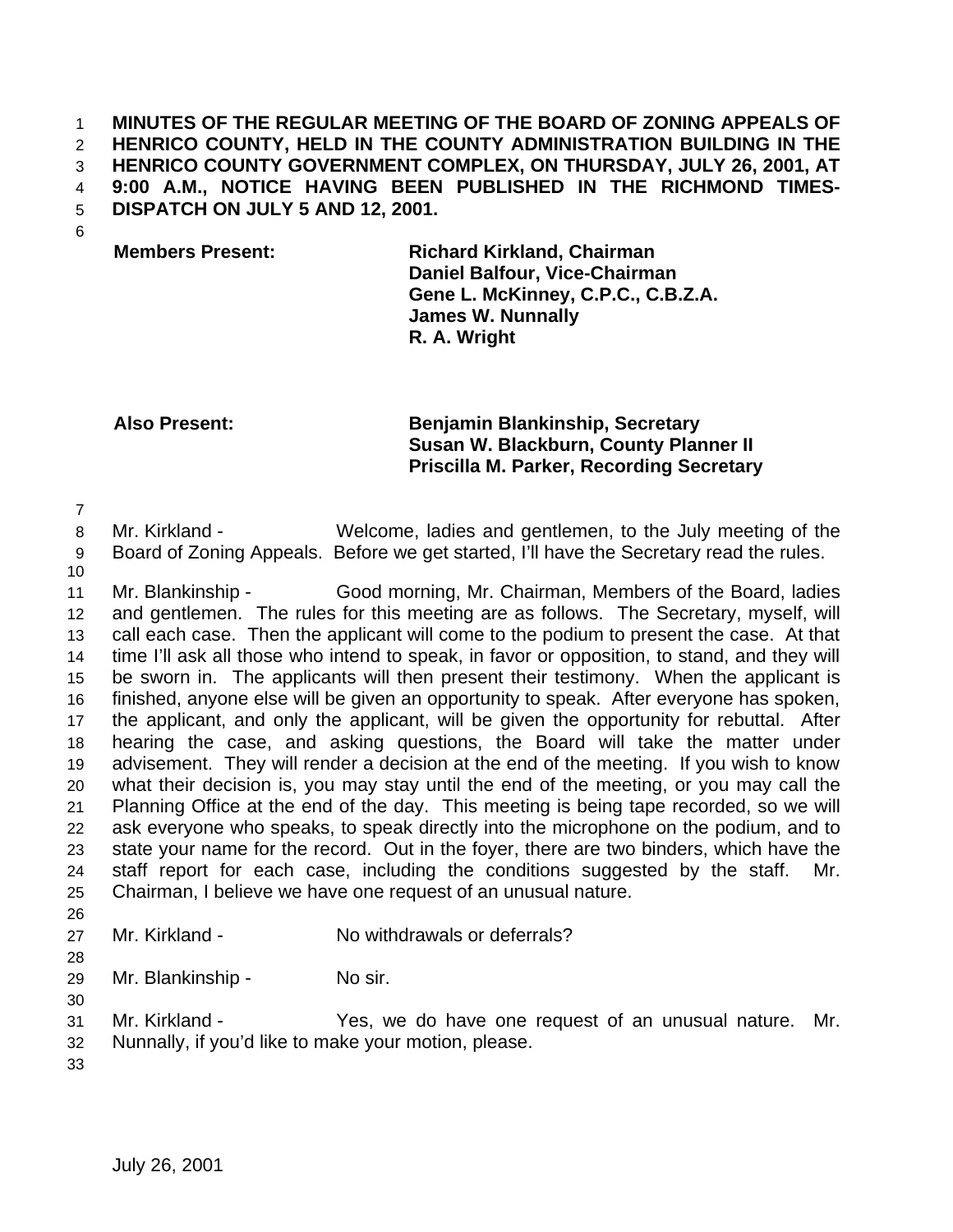Mr. Nunnally - Mr. Chairman, I'd like to make a motion that we re-hear the case that was presented to us last month, A-83-2001, in the name of Lois McGuire Durrette, that it be re-heard again at next month's meeting. Mr. Kirkland - What date is that Mr. Secretary? Mr. Blankinship - August 23, 2001. Mr. Kirkland - Second by Mr. McKinney. All those in favor, say aye. All those opposed? Okay, we will re-hear it next month, August 23, 2001. On a motion by Mr. Nunnally, seconded by Mr. McKinney, the Board **granted** the request for a re-hearing of variance application **A-83-2001,** to be re-heard on August 23, 2001 at 9:00 am. 49 Affirmative: Balfour, Kirkland, McKinney, Nunnally, Wright 5 Negative: 0 Absent: 0 Ms. Durrette, you might want to check with Mr. Blankinship or the office to find out, you have to send notices out again like you did last time. Mr. Kirkland - Okay, if you would, call the first case. **A - 93-2001 ROY CRAIG HART** requests a variance from Section 24-94 of Chapter 24 of the County Code to allow two carports to remain & build an addition at 5202 Antigo Road (Hechler Village) (Tax Parcel 147-9-BB-35), zoned R-3, One-family Residence District (Fairfield). The minimum side yard setback and total side yard setback are not met. The applicant has 4 feet minimum side yard setback and 9 feet total side yard setback, where the Code requires 12 feet minimum side yard setback and 30 feet total side yard setback. The applicant requests variances of 8 feet minimum side yard setback and 21 feet total side yard setback. Mr. Kirkland - Is the applicant here? Come forward please. We've heard all the evidence on this case. Mr. Blankinship - Yes sir, this was deferred with a request that the applicant produce more specific measurements of the property. Mr. Kirkland - Let me have you sworn in first. If you would, raise your right hand. And would you state your name. Mr. Blankinship - Do you swear that the testimony you are about to give is the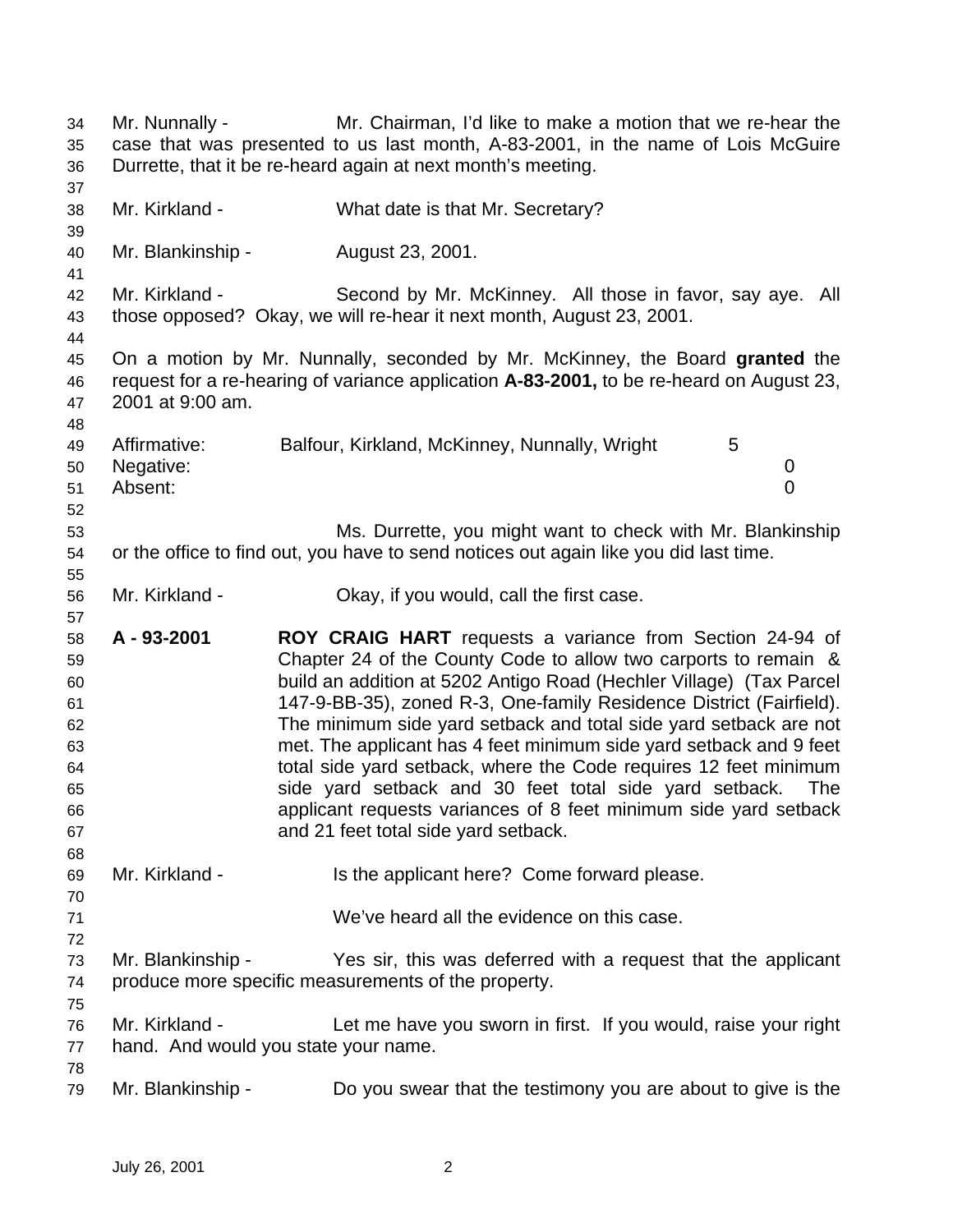truth, the whole truth, and nothing but the truth, so help you God? 82 Mr. Hart - Yes I do. Roy Hart. 84 Mr. Kirkland - And would you hand that to him now. We heard the testimony last month, and we had asked for a line survey. What did you find out. 87 Mr. Hart - What he has right there is the information that what exists there today. That's the property lines and the setbacks that are there. Mr. Blankinship - This is the first I've seen of this, so if you'll just allow me a minute. Mr. Kirkland - We can bear with you. Mr. Hart - We just got our hands on it yesterday. Mr. Blankinship - We had included in the notice letters that the applicant had 4 feet minimum side yard setback and 9 feet total side yard setback. According to this, the lesser of the 2 side yards is 2.9, and the total is 7.0, so it is considerably tighter than we had thought last month, so it's a good thing we did this, but I don't see any qualitative change to the request. It's still the same fundamental issues that were before you last month. The house hasn't moved. Mr. Blankinship - No, but the tolerances are all somewhat closer than we thought they were before, so this should be "the applicant has 2.9 feet minimum side yard setback, and 7.0 feet of total side yard setback, where the Code requires12 and 30. The applicant requests 9.1 feet minimum side yard setback and 23.0 feet total side yard setback. Mr. Kirkland - That's all we needed, right? Mr. Blankinship - That's all we need. Mr. Kirkland - Okay, that concludes the case. We'll rule on it at the end. After an advertised public hearing and on a motion by Mr. McKinney, seconded by Mr. Nunnally, the Board **denied** application **A-93-2001** for a variance to allow two carports to remain & build an addition at 5202 Antigo Road (Hechler Village) (Tax Parcel 147-9- BB-35). Affirmative: Balfour, Kirkland, McKinney, Nunnally, Wright 5 Negative: 0 Absent: 0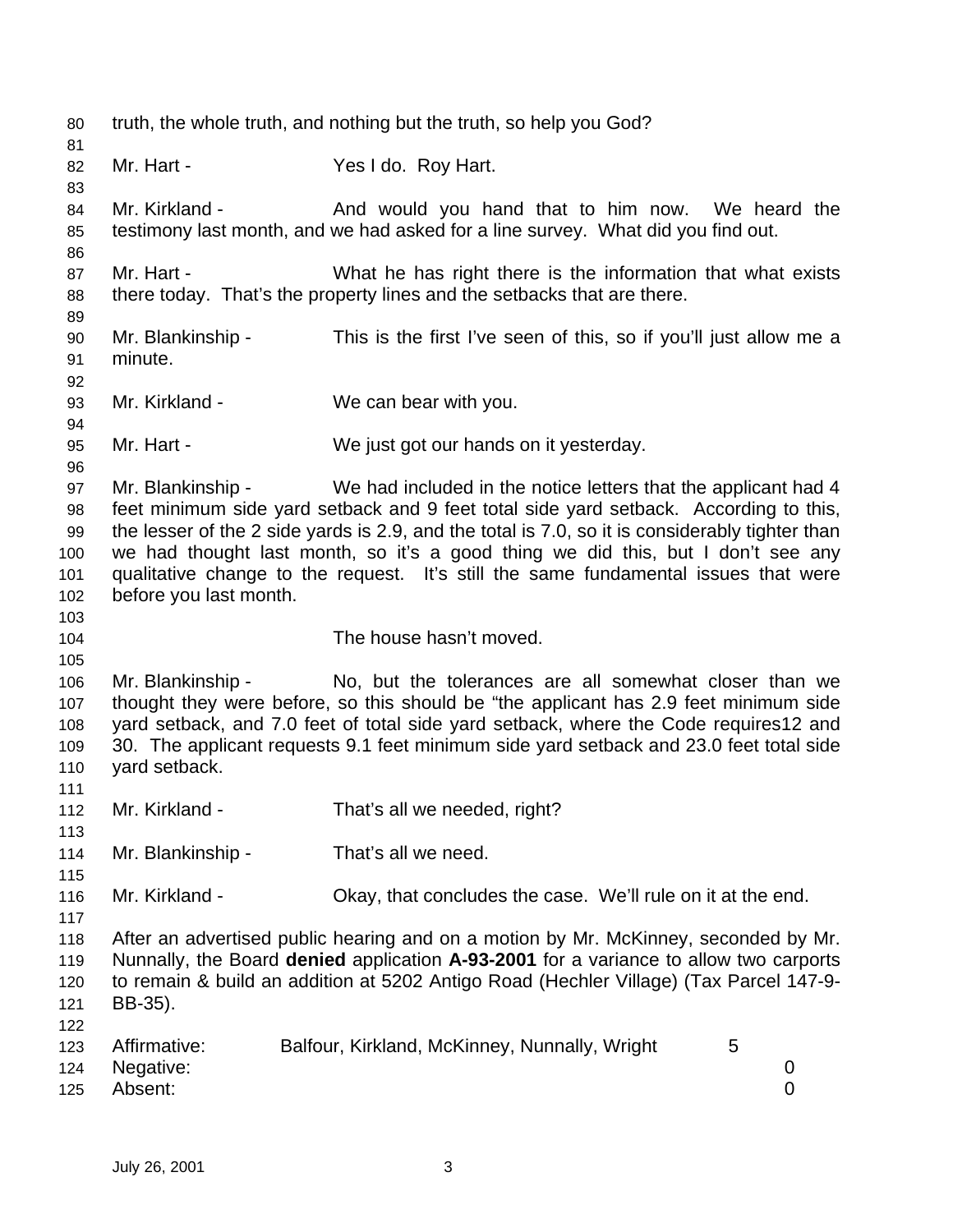The Board denied your request as it found from the evidence presented that authorizing this variance would be of substantial detriment to adjacent property or would materially impair the purpose of the zoning regulations. 131 Mr. Kirkland - Next case. New applications. **A - 95-2001 CHERYL TOWNER AND JEFFERY CUMMING** request a variance from Section 24-94 of Chapter 24 of the County Code to enclose the existing deck at 4604 Village Run Court (Village at Innsbrook) (Tax Parcel 38-6-A-27), zoned R-3AC, One-family Residence District (Conditional) (Three Chopt). The rear yard setback is not met. The applicant has 32 feet rear yard setback, where the Code requires 35 feet rear yard setback. The applicant requests a variance of 3 feet rear yard setback. 142 Mr. Kirkland - Anyone else wish to speak on this case? If you would, ma'am, raise your right hand and be sworn in. Mr. Blankinship - Do you swear that the testimony you are about to give is the truth, the whole truth, and nothing but the truth, so help you God? Ms. Towner - I do. Mr. Kirkland - Would you state your name. Have all your notices been turned in according to the Code? We have them in the file. State your case. Ms. Towner - Yes. Cheryl Towner. We are adding onto our house to make room for our second baby. As part of that project, we want to screen in our deck, mainly so the kids will have a place to play out of the sun and rain and the mosquito problem, and we have tons of oak trees and acorns drop on your head and everything else, and we just want the extra back yard area. We weren't aware of the rear yard line information until they started the project, so I've got contractors sitting around waiting to tie in the roofline. Our neighbors are very supportive; as a matter of fact one of them gave it to me in writing that it's an enhancement of property values. They've all called and asked if there's anything they can do to help. Is there any screening to the rear of your property, trees, bushes, etc.? Ms. Towner - We back up to Franklin Federal Bank, and it's all woods. And the property behind you is the bank? Ms. Towner - Right. The only people who would be able to see this would be Mr. and Mrs. Garner, they're on the corner of Village Run and Village Run Court, and they have no objections.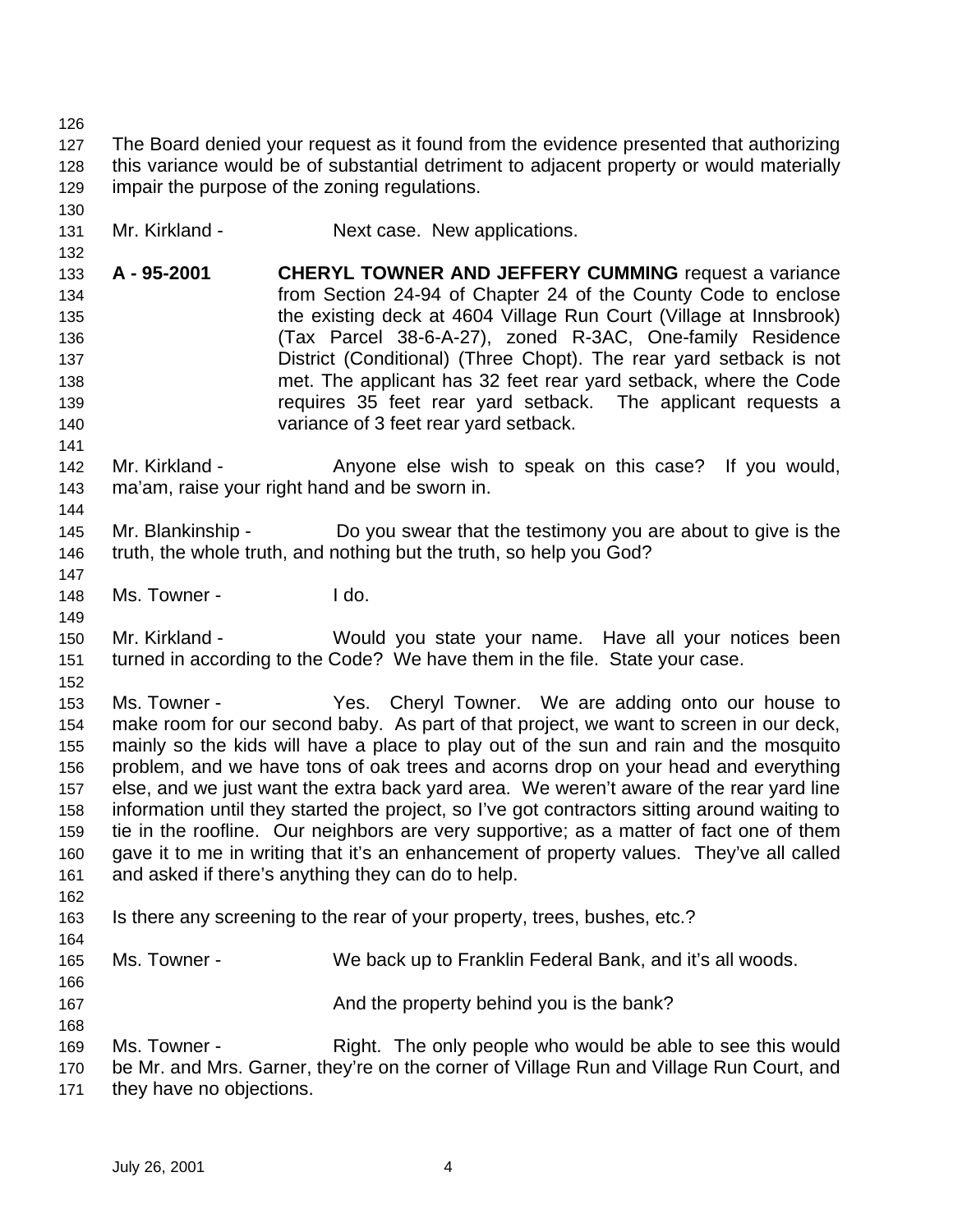They're already looking at the deck, aren't they? 175 Ms. Towner - The Yes. Exactly. 177 Mr. Kirkland - Any other questions by Board members? Anyone else wish to speak? That concludes the case ma'am. After an advertised public hearing and on a motion by Mr. Wright, seconded by Mr. Nunnally, the Board **granted** application **A-95-2001** for a variance to enclose the existing deck at 4604 Village Run Court (Village at Innsbrook) (Tax Parcel 38-6-A-27). The Board granted the variance subject to the following condition: 1. This variance applies only to enclosing the existing deck. All other applicable regulations of the County Code shall remain in force. Affirmative: Balfour, Kirkland, McKinney, Nunnally, Wright 5 Negative: 0 Absent: 0 The Board granted this request, as it found from the evidence presented that, due to the unique circumstances of the subject property, strict application of the County Code would produce undue hardship not generally shared by other properties in the area, and authorizing this variance will neither cause a substantial detriment to adjacent property nor materially impair the purpose of the zoning regulations. 198 Mr. Kirkland - Next one sir. **A - 96-2001 HERBERT E. KENNEDY** requests a variance from Sections 24-94 and 24-9 of Chapter 24 of the County Code to build a one-family dwelling at 10800 Chicopee Road (Tax Parcel 38-A-25 (part)), zoned A-1, Agricultural District (Three Chopt). The lot width requirement and public street frontage requirement are not met. The applicant has 0 feet public street frontage and 35 feet of lot width, where the Code requires 50 feet public street frontage and 150 feet of lot width. The applicant requests a variance of 50 feet public street frontage and 115 feet of lot width. 210 Mr. Kirkland - Is there anyone else here who wishes to speak on this case? If you would, sir, raise your right hand and be sworn in. Mr. Blankinship - Do you swear that the testimony you are about to give is the truth, the whole truth, and nothing but the truth, so help you God? Mr. Kennedy - Yes sir. Mr. Kirkland - Would you state your name for the record. Have all your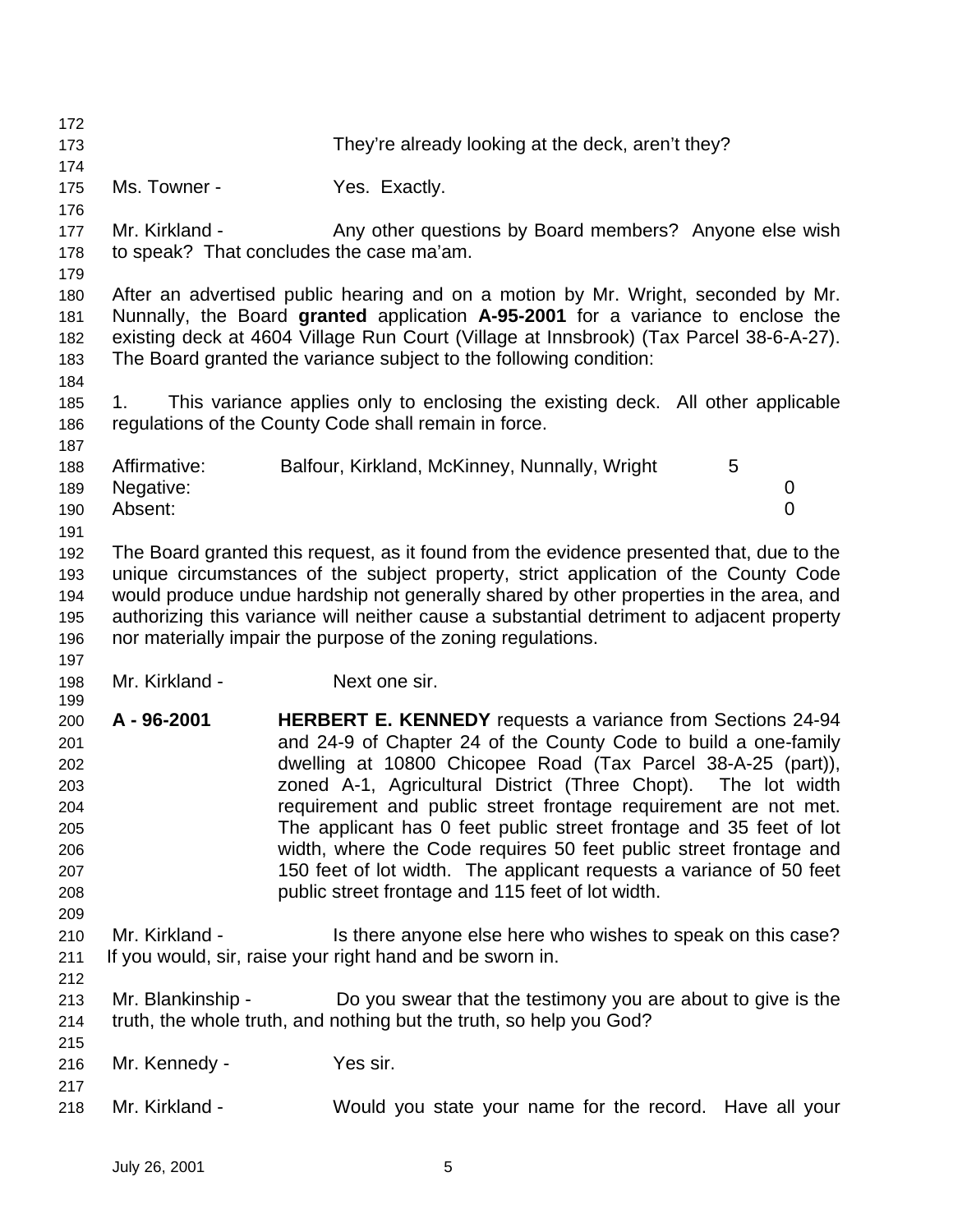notices been turned in? Okay, state your case.

 Mr. Kennedy - Herbert E. Kennedy. Yes sir. We request a variance to build a one-family dwelling on this piece of property shown on the screen up there. This piece of property has been in the Kennedy family for over 40 years. I live across the road from the property that we're considering, and my mother lives across the road too. If this variance is allowed, my intent is to give this parcel of land to my granddaughter, whom we raised, and she's going to build a house there she hopes. She's already been pre-approved by a mortgage company. We're talking with a builder. We even have public water available; we will have to put in a septic system. I have made direct contact with all of the adjoining property owners; they have no objection. As a matter of fact, they stated that they would rather have one single dwelling on this large piece of land rather than back up to a subdivision. We can meet all of the suggestions that were made by the Planning Committee, and we're ready to go. 

 Do you mean the suggested conditions? Mr. Kennedy - Yes. If you folks have any questions, I'll be glad to answer them for you. **Are you going to access this on Chickopee Road, which**  dead-ends right at the property? 242 Mr. Kennedy - Right, it dead-ends, and we've extended Chickopee Road and we use it as our driveway. We gave ourselves a 50-foot right-of-way by extending Chickopee; it's not a public road. This piece of property also faces the driveway road. That condition number 3 says you would have to connect to the public sewer. There's no public sewer that serves the property? Mr. Kennedy - That's right. If you look at the first page here, the report, it talks about utilities, and it says 'water and private septic.' We'd have to change that condition then. Mr. Blankinship - Yes sir, we'll have to add the health department condition. We have a standard condition that covers that. 257 Mr. Kirkland - Any other questions? Anyone else wish to speak? That concludes the case sir. After an advertised public hearing and on a motion by Mr. Wright, seconded by Mr. Nunnally, the Board **granted** application **A-96-2001** for a variance to build a one-family dwelling at 10800 Chicopee Road (Tax Parcel 38-A-25 (part)). The Board granted the variance subject to the following conditions: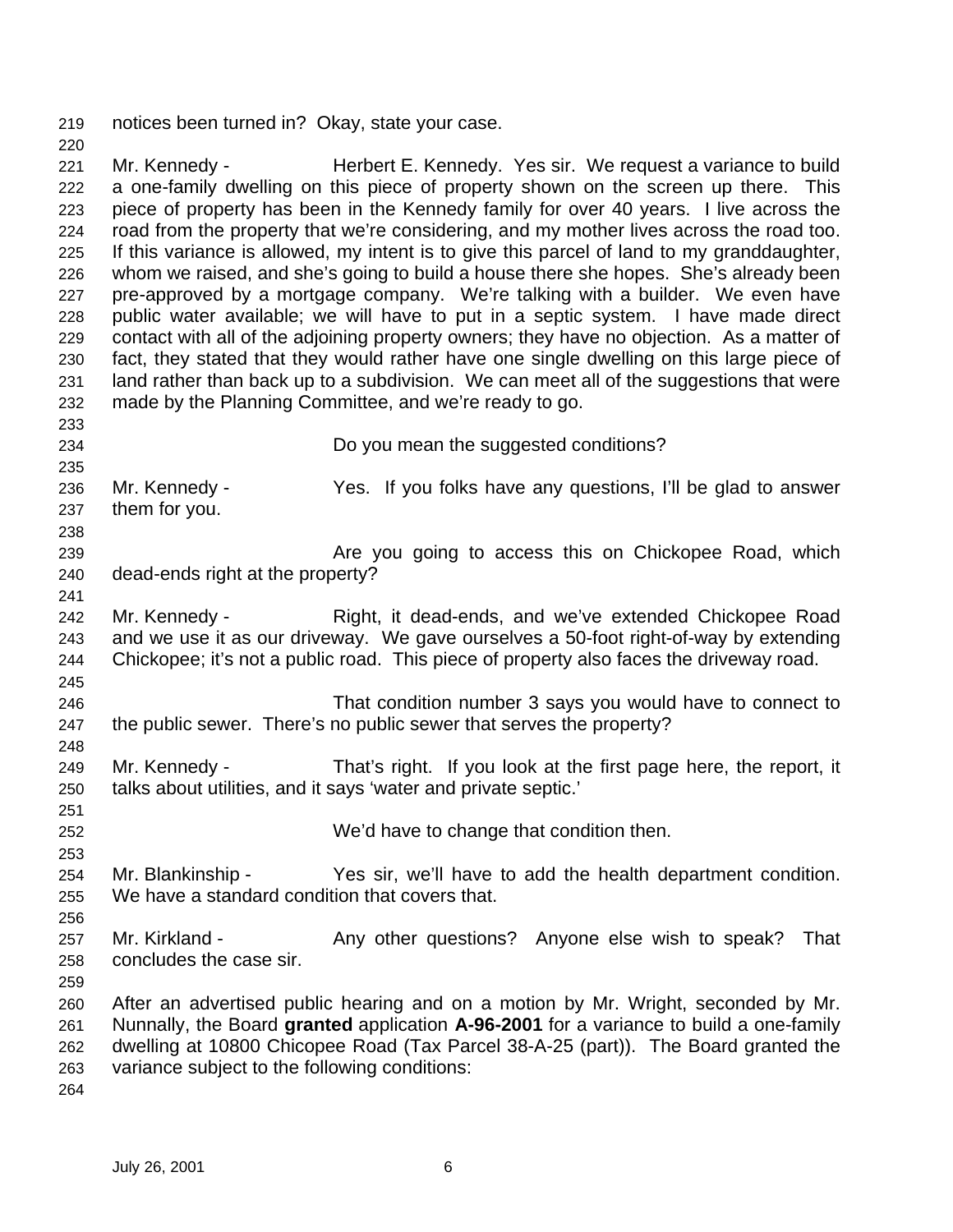1. This variance applies only to the public street frontage and lot width requirements. All other applicable regulations of the County Code shall remain in force. 

 2. At the time of building permit application, the applicant shall submit the necessary information to the Department of Public Works to ensure compliance with the requirements of the Chesapeake Bay Preservation Act and the code requirements for water quality standards.

3. Connection shall be made to public water.

 4. Approval of this request does not imply that a building permit will be issued. Building permit approval is contingent on Health Department requirements, including, but not limited to, soil evaluation for a septic drainfield and reserve area, and approval of a well location.

 5. The applicant shall present proof with the building permit application that a legal access to the property has been obtained.

 6. The owners of the property, and their heirs or assigns, shall accept responsibility for maintaining access to the property until such a time as the access is improved to County standards and accepted into the County road system for maintenance.

 7. The applicant shall locate all improvements on the lot so that minimum yard requirements are met subsequent to the dedication and construction of a public street.

| 290 | Affirmative: | Balfour, Kirkland, McKinney, Nunnally, Wright |  |
|-----|--------------|-----------------------------------------------|--|
| 291 | Negative:    |                                               |  |
| 292 | Absent:      |                                               |  |

 The Board granted this request, as it found from the evidence presented that, due to the unique circumstances of the subject property, strict application of the County Code would produce undue hardship not generally shared by other properties in the area, and authorizing this variance will neither cause a substantial detriment to adjacent property nor materially impair the purpose of the zoning regulations.

Mr. Kirkland - Next one.

 **A - 97-2001 HOWARD F. COSSEY** requests a variance from Sections 24-95(i)2 and (t) of Chapter 24 of the County Code to build a single-family dwelling at 9820 Osborne Landing (Newstead Farms) (Tax Parcel 283-1-2-12A), zoned A-1, Agricultural District (Varina). The accessory structure location and total lot area requirement outside a flood plain are not met. The applicant has 0 acres total lot area outside the flood plain and an accessory structure in the front yard, where the Code requires 1 acre total lot area outside the flood plain, and allows accessory structures in the rear yard. The applicant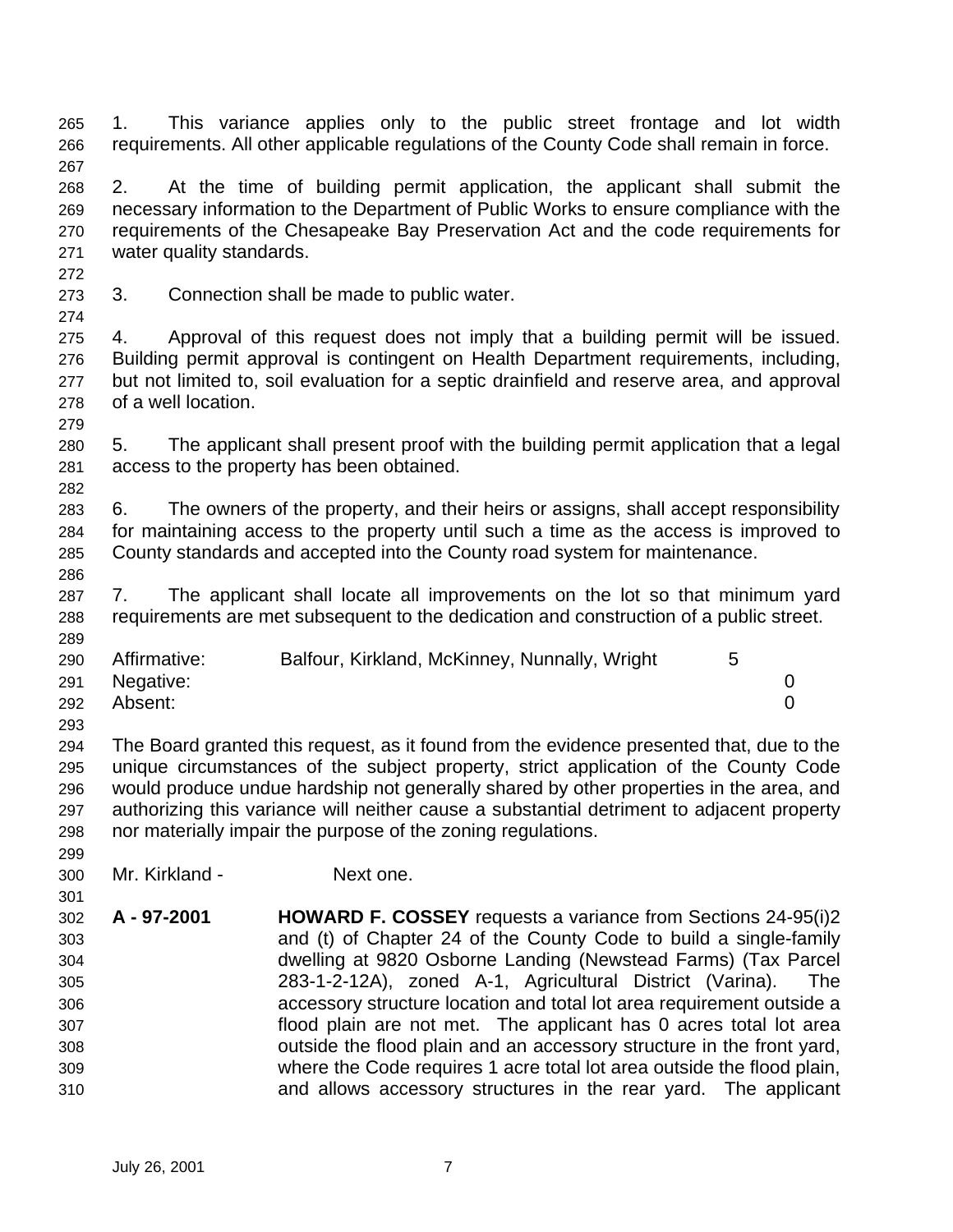requests a variance of 1-acre total lot area outside the flood plain and to allow an accessory structure in the front yard. Mr. Kirkland - Anyone else wish to speak on this case? If you would sir, raise your right hand and be sworn in. Mr. Blankinship - Do you swear that the testimony you are about to give is the truth, the whole truth, and nothing but the truth, so help you God? Mr. Cossey - I do. Mr. Kirkland - Would you state your name for the record. Have all adjacent landowners been contacted? Yes we have. Okay, state your case. Mr. Cossey - Howard F. Cossey. Yes sir, I think you have it in your file. I brought it up here where they have. Okay, I want to correct a couple of things before I start, and that is, the attached garage will be attached to the house, which means it's all one structure we're talking about now, so we can do away with this garage being separated from the house. It will be attached to the house, with a breezeway or whatever, as many people have out there. Mr. Kirkland - So this drawing here if ………… Mr. Cossey - …………… not quite correct. You can draw a line between the garage and the house, so that there will be a walkway between there, covered with roof. You see what I'm talking about? The other one, I don't know if you have this total thing, it should be there, is the flood plain elevation, they tell me is 20 feet. That's a FEMA number, and the existing finished floor of the existing residence is 21.1, which puts it up out of the water. Mr. Kirkland - Can I ask you one question? What is your flood plain designation, like a letter of the alphabet, they're EF's, AF's. Mr. Cossey - FEMA says it's A, but I have numbers here that go back, those numbers keep creeping up, and FEMA finally said they're going to make it 20 feet, which is a zone A. Mr. Kirkland - Mr. Blankinship, what is it, in the flood plain, don't they have to be a certain distance up and different classifications. Mr. Blankinship - They have to be 1 foot above the flood level ……….. Mr. Kirkland - Even in, they're different, they're A's or B's, they're different ways of doing this. Mr. Blankinship - I don't think any of them are more than 1 foot though. I think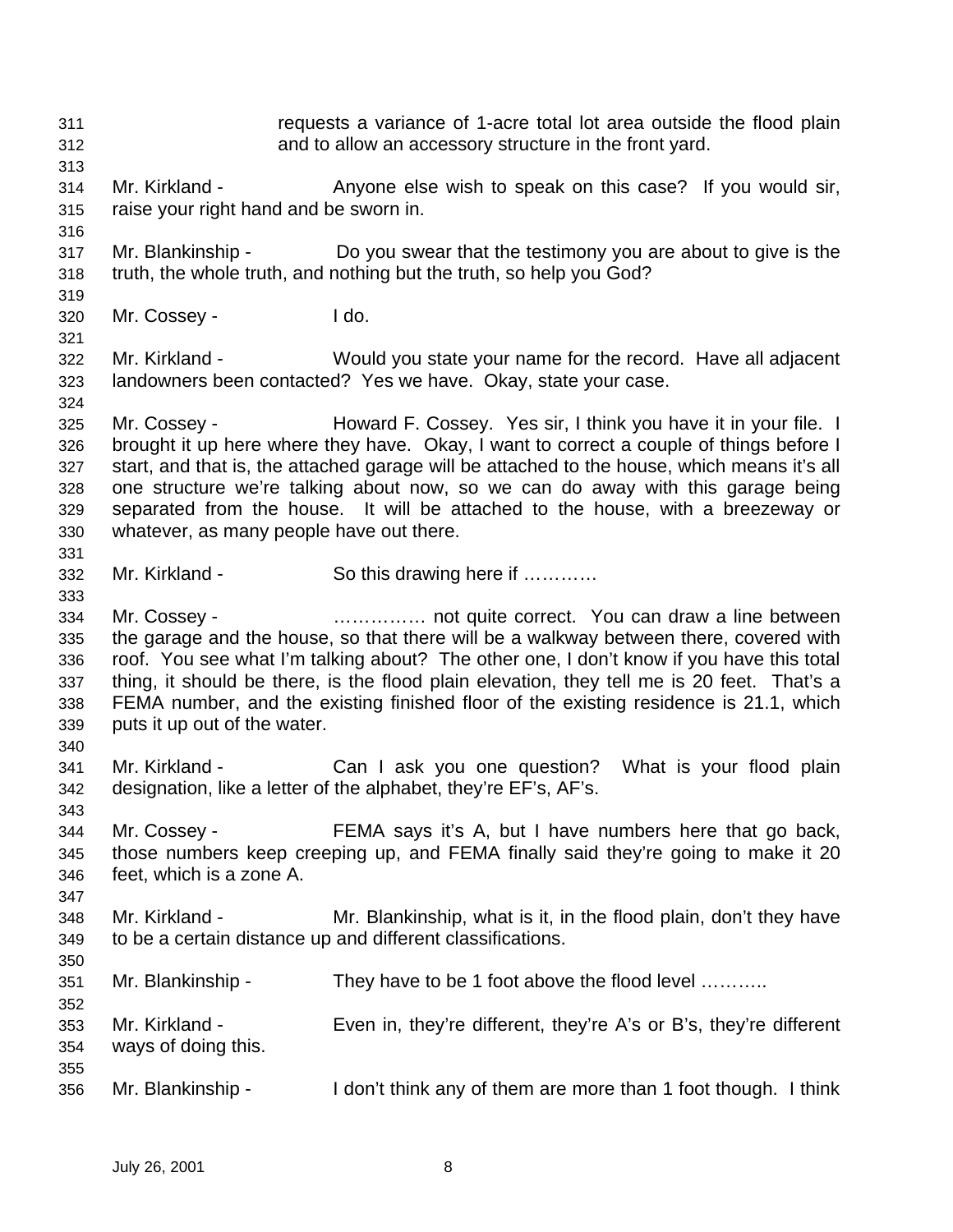- the letters really designate how they determine the flood plain designation.
- Mr. Kirkland I know that near the water, if you're near a river or something, they vary tremendously.
- Mr. Blankinship Okay. Where you have tidal influences I guess.
- Mr. Kirkland Okay, continue on sir; I'm sorry.

- Mr. Cossey Okay, no problem. Zone A is what is listed on here. I have a little scheme of this thing if you need to have a copy of that, it's FEMA number. The other thing I want to point out is, as you can see there, the whole focus of the houses out there is on the James River. That's the major part of it. So this house is meant to sort of fit the neighborhood, and I'm trying to do a lot of other things at the same time. One is, the existing house is nonconforming. The existing house has a basement. All things considered, if I build the new house behind it, I'm further away from the river, which makes everything better to all the people I heard of, and while I'm at that, I do have one question. In your evaluation, we have a statement that says, 'granting a variance from that provision may be considered a "use variance," which is prohibited by the Code of Virginia.' I haven't found anybody who knows what a "use variance" is. I don't know what that is, so I can't speak to that. Nobody seems to know.
- Mr. Kirkland Mr. Blankinship, would you answer his question.
- 381 Mr. Blankinship A "use variance" is simply a variance from a provision of the Code that restricts uses. For the most part, variances are granted from side yard setbacks, lot area requirements, street frontage requirements, mostly dimensional requirements. The State Code defines a variance as an adjustment of the rules in one of those things, the size of the property, the location of buildings on the property, and the law is specific that the Board cannot grant a variance to allow a use that would not otherwise be allowed. For example, if you had agricultural land and you applied for a variance to put a convenience store there, they can't do that by variance. You have to go through a different process, through a rezoning, to change that. The question of the flood plain, it's a use regulation that says you can't have a new dwelling in the flood plain, so from that perspective, it appears that what you're requesting is a "use variance." It can also be looked at that the flood plain is a measurement; it's a matter of height and distance from the river, and so …………..
- 

- Mr. Cossey ……… and topography.
- Mr. Blankinship ………… it could be looked at the other way, that it is a legitimate variance, but that's a point that staff felt it's important for the Board to be aware of and to be thinking about, and not just go along with business as usual.
- Mr. Cossey Now that that's defined, then yes, I would be after relief on size and topography. Also, do you have the letter from the Department of Public Works,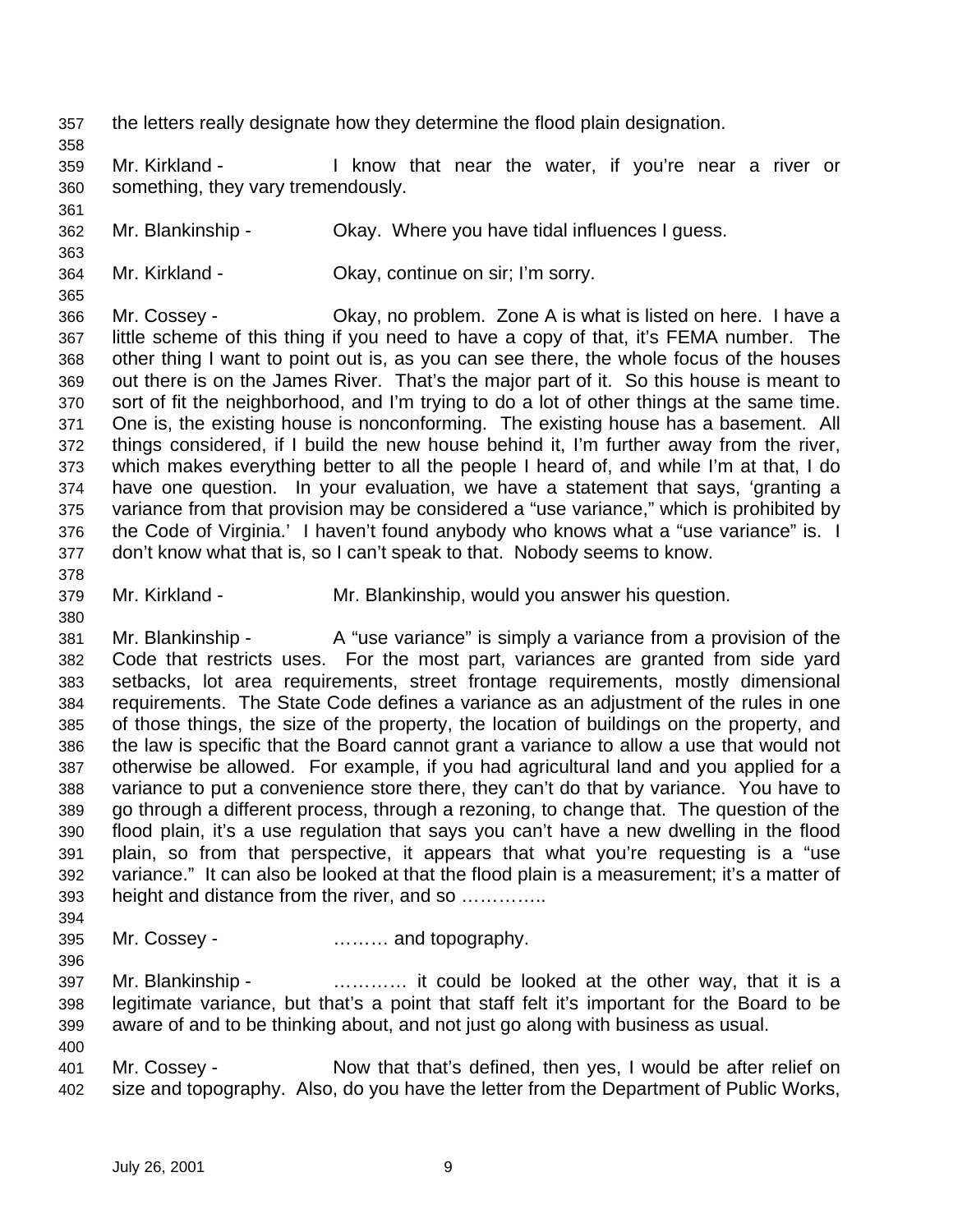showing that I'm bettering the situation? Mr. Blankinship - The letter's in the file; I don't know if it was included in the packets. 

Mr. Kirkland - We didn't receive one in our packets.

- 410 Mr. Cossey **I'll give you one here.**
- 412 Mr. Blankinship It's in the file.
- Mr. Kirkland Proceed.
- Mr. Cossey To make things better, and still satisfy a lot of the ordinances and rules and everything, by building a new house, I'm getting rid of some problems. One is, the existing house is nonconforming, and the RPA, resource protection area, and also as far as insurance goes, the existing house has a basement; if I pull back, the new house will not have a basement so we're getting rid of that problem, which is pointed out in the rules of the zoning.
- Are you currently residing in your existing house? Has it flooded any time in the past few years?
- Mr. Cossey - When we're say the past few years, we're talking the flood plain was established back in Agnes in 1972.
- 

So it did flood in '72?

 Mr. Cossey - The basement flooded. It's never been up into the house. I have evidence from talking with neighbors, and as you can see this number I just gave you on this plot plan, the flood plain is 20 feet. That's incidentally greater, and I have some information on that, than what it originally started out with Henrico measurements, and the finished floor level of the existing house is 21.1 feet, as the new house will also comply with being up out of it. One ha5dship I have, if the existing house has to be the way I go, is, I don't know if anybody is in insurance or not, but they cover nothing in a basement. You can get all the flood insurance you want, and nothing in the basement is covered, so there to me is a hardship. I don't know whether that's size, topography, or rules or whatever it is, but to me it's a hardship. I'm building a new house, I'll get rid of that problem. Another thing I think, as we talk about here, 20 foot and 21 foot, compared to some of the things around, let's take the First Market Bank down in Shockoe Bottom. They built the floodwall. They're building this First Market down here, just a few feet above the water. Up here's the floodwall. If it ever tops over that, they're still in the flood plain. But where I'm at, I'm one foot in the top of the flood plain, not down near the bottom, and I think that's very important when it comes to size, because the house where I'm living, the floor has never been in a flood, and this new house won't be in the 100-year flood plain, and I think that's an important factor. However, in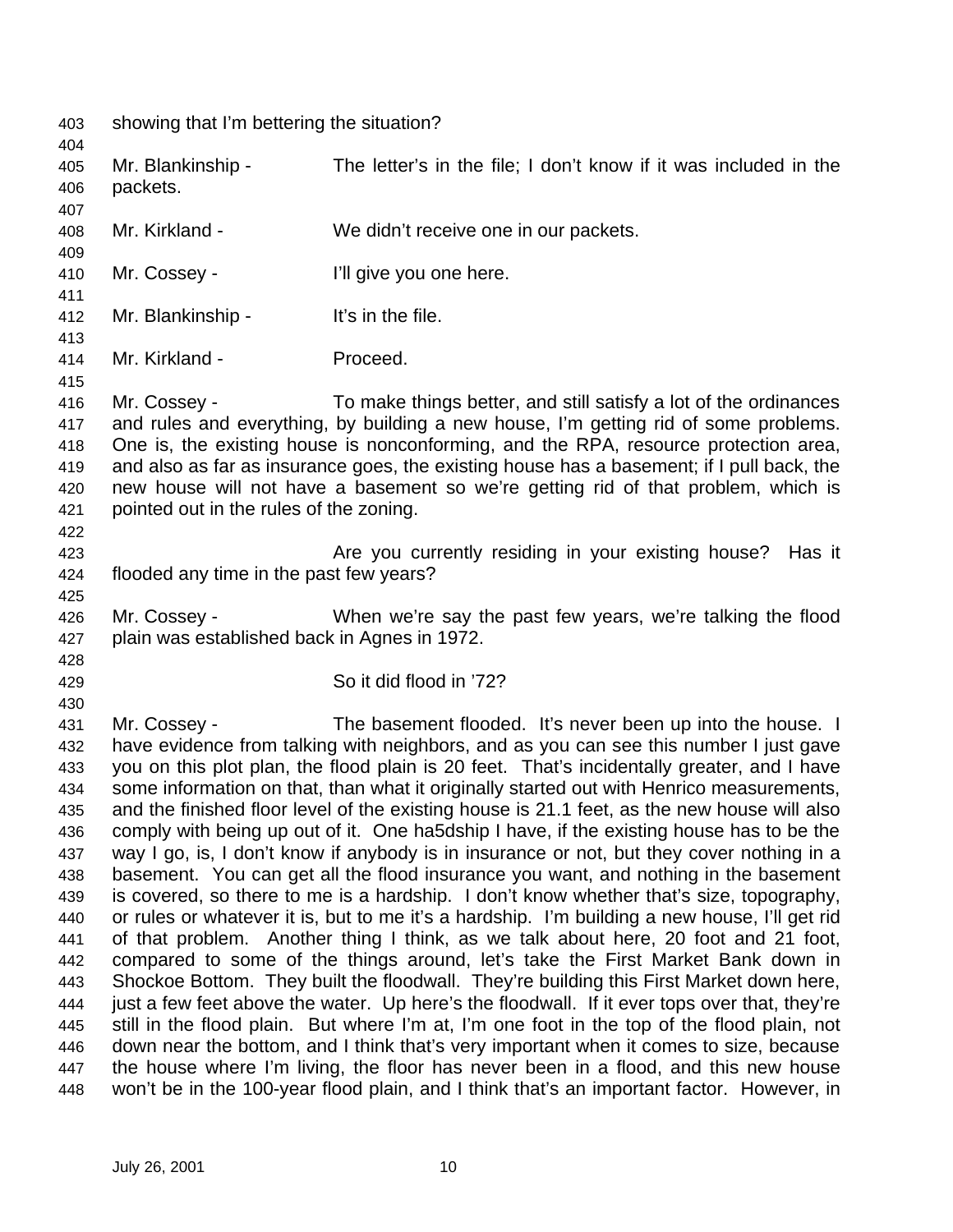| 449<br>450                                                                                                   |                                                                        | some cases, people try to make one rule apply to everything.                                                                                                                                                                                                                                                                                                                                                                                                                                                                                                                                                                                                                                                                                                                                                                                                                                                                                                                |
|--------------------------------------------------------------------------------------------------------------|------------------------------------------------------------------------|-----------------------------------------------------------------------------------------------------------------------------------------------------------------------------------------------------------------------------------------------------------------------------------------------------------------------------------------------------------------------------------------------------------------------------------------------------------------------------------------------------------------------------------------------------------------------------------------------------------------------------------------------------------------------------------------------------------------------------------------------------------------------------------------------------------------------------------------------------------------------------------------------------------------------------------------------------------------------------|
| 451<br>452<br>453<br>454                                                                                     | Mr. Kirkland -<br>house, is that correct?                              | May I ask you a question before you go any further, and Mr.<br>Blankinship also. I see here the flood plain line is drawn through the corner of the                                                                                                                                                                                                                                                                                                                                                                                                                                                                                                                                                                                                                                                                                                                                                                                                                         |
| 455<br>456                                                                                                   | Mr. Blankinship -                                                      | The RPA line?                                                                                                                                                                                                                                                                                                                                                                                                                                                                                                                                                                                                                                                                                                                                                                                                                                                                                                                                                               |
| 457<br>458<br>459                                                                                            | Mr. Kirkland -<br>home, correct?                                       | Yes, the RPA line is through the corner of the new proposed                                                                                                                                                                                                                                                                                                                                                                                                                                                                                                                                                                                                                                                                                                                                                                                                                                                                                                                 |
| 460<br>461<br>462<br>463                                                                                     | Mr. Cossey -                                                           | That letter that I gave you from the Department of Public<br>Works clears that. I can't say for sure, because when I laid it out, it's going to be about<br>a foot on each side back into the RPA zone, but very minimal.                                                                                                                                                                                                                                                                                                                                                                                                                                                                                                                                                                                                                                                                                                                                                   |
| 464<br>465                                                                                                   | Mr. Kirkland -                                                         | But it's going to be in there?                                                                                                                                                                                                                                                                                                                                                                                                                                                                                                                                                                                                                                                                                                                                                                                                                                                                                                                                              |
| 466<br>467                                                                                                   | Mr. Cossey -                                                           | Very minimal.                                                                                                                                                                                                                                                                                                                                                                                                                                                                                                                                                                                                                                                                                                                                                                                                                                                                                                                                                               |
| 468<br>469                                                                                                   | Mr. Kirkland -                                                         | That's all I need to know.                                                                                                                                                                                                                                                                                                                                                                                                                                                                                                                                                                                                                                                                                                                                                                                                                                                                                                                                                  |
| 470<br>471<br>472<br>473<br>474<br>475<br>476<br>477<br>478<br>479<br>480<br>481<br>482<br>483<br>484<br>485 | Mr. Cossey -<br>the condition number 6 wouldn't apply?<br>Mr. Cossey - | One of the reasons why that has to be done, if you see the<br>well, I guess you have a copy of that, the well and the septic tank, which incidentally<br>they've asked for in the septic tank area, it was recently rebuilt, and it's been oversized<br>with 2 tanks and good for a 5-bedroom house, although that's not what I'm asking for.<br>Setting this house right in between these sort of dictated that I encroach just a bit into<br>that RPA line. I have to have a talk with Mr. Stringer, the minimum I can get by with, the<br>rules may say 10, but the minimum I can get by with is 7 feet from the septic tank and 7<br>feet from the well, and we've discussed this, and he says that's okay. So that allowed<br>me to put this house right in between the 2 of them, still stay far enough from the<br>existing house, and I encroached slightly into the RPA.<br>Are you saying the new house won't have a basement? So<br>Condition #6? It will apply. |
| 486<br>487                                                                                                   |                                                                        | You have a crawl space or what?                                                                                                                                                                                                                                                                                                                                                                                                                                                                                                                                                                                                                                                                                                                                                                                                                                                                                                                                             |
| 488<br>489                                                                                                   | Mr. Cossey -                                                           | That will be met. All these conditions will be met.                                                                                                                                                                                                                                                                                                                                                                                                                                                                                                                                                                                                                                                                                                                                                                                                                                                                                                                         |
| 490<br>491<br>492                                                                                            | Mr. Blankinship -<br>not have a basement."                             | I would suggest, Mr. Balfour, on condition #4, that we strike<br>the words "including basement" and add a second sentence reading, "The house shall                                                                                                                                                                                                                                                                                                                                                                                                                                                                                                                                                                                                                                                                                                                                                                                                                         |
| 493<br>494                                                                                                   | Mr. Kirkland -                                                         | That everything?                                                                                                                                                                                                                                                                                                                                                                                                                                                                                                                                                                                                                                                                                                                                                                                                                                                                                                                                                            |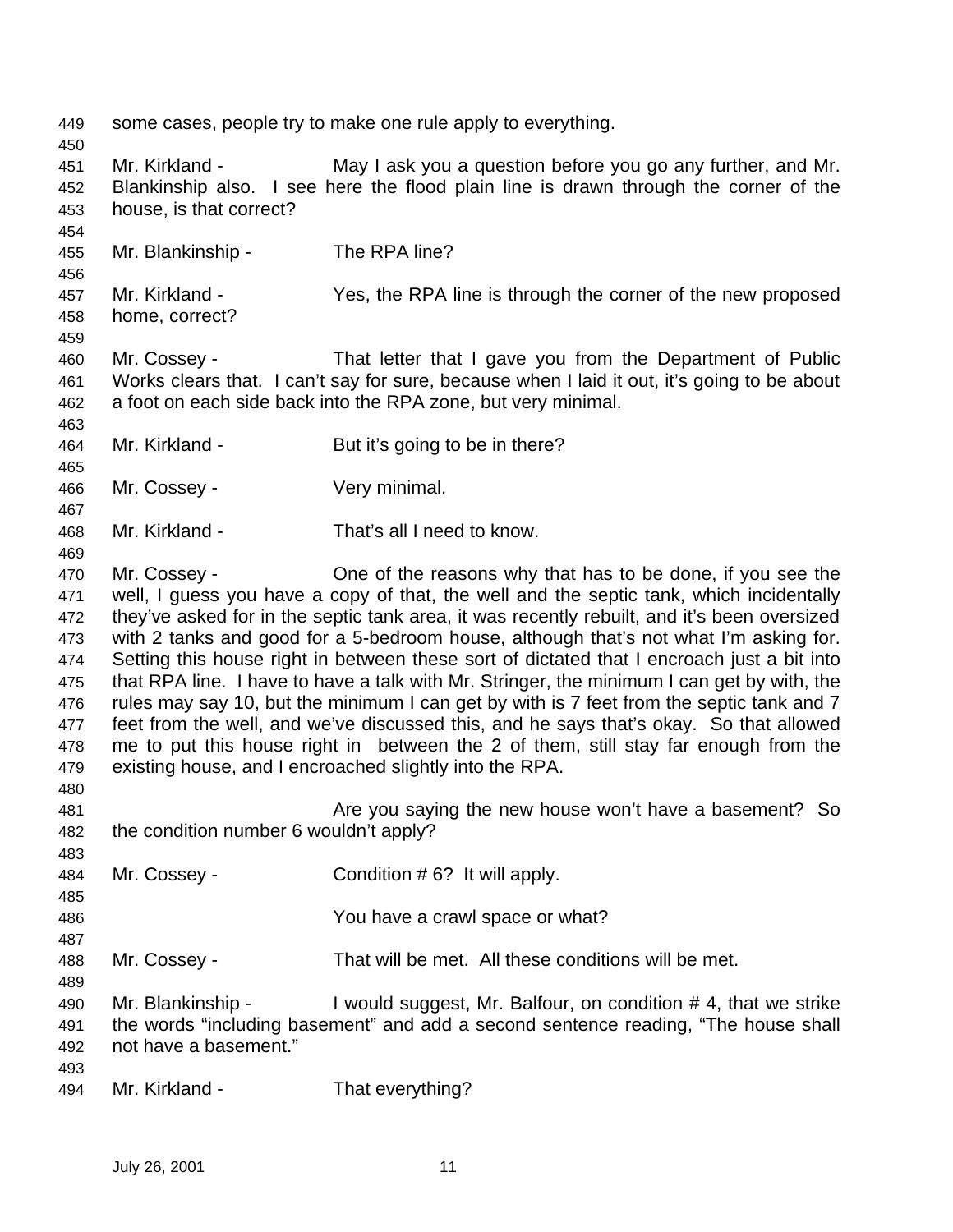Mr. Cossey - I have a copy of the septic permit if you need it. Mr. Kirkland - I think we've probably got that in the file. Mr. Cossey - And then I have some old records showing how the flood plain has increased from 18.9 feet in Agnes, to 19.3 feet, to when FEMA came in and put their black mark on it and said 20 feet. So the flood plain is a little bit nebulous as far as measurements go. Mr. Blankinship - As development occurs, you get more impervious area and the flood plain rises. Mr. Cossey - Or the measurements are corrected. I don't know how all that came about. I'm just going back in the records. Mr. Kirkland - Any other questions by Board members? Does anyone else want to speak on this case? That concludes the case sir. After an advertised public hearing and on a motion by Mr. Nunnally, seconded by Mr. Wright, the Board **granted** application **A-97-2001** for a variance to build a single-family dwelling at 9820 Osborne Landing (Newstead Farms) (Tax Parcel 283-1-2-12A). The Board granted the variance subject to the following conditions: 1. Only the improvements shown on the plan filed with the application, as amended at the meeting, may be constructed pursuant to this approval. No substantial changes or additions to the layout may be made without the approval of the Board of Zoning Appeals. Any additional improvements shall comply with the applicable regulations of the County Code. 2. At the time of building permit application, the applicant shall submit the necessary information to the Department of Public Works to ensure compliance with the requirements of the Chesapeake Bay Preservation Act and the code requirements for water quality standards. 3. Approval of this request does not imply that a building permit will be issued. Building permit approval is contingent on Health Department requirements, including, but not limited to, soil evaluation for a septic drainfield and reserve area, and approval of a well location. 4. The elevation of the lowest floor of the building shall be a minimum of one foot above the base flood elevation. The house shall not have a basement. 5. Electrical, heating, ventilation, plumbing and air conditioning equipment and other service facilities shall be designed and/or located so as to prevent water from entering or accumulating within the components during conditions of flooding.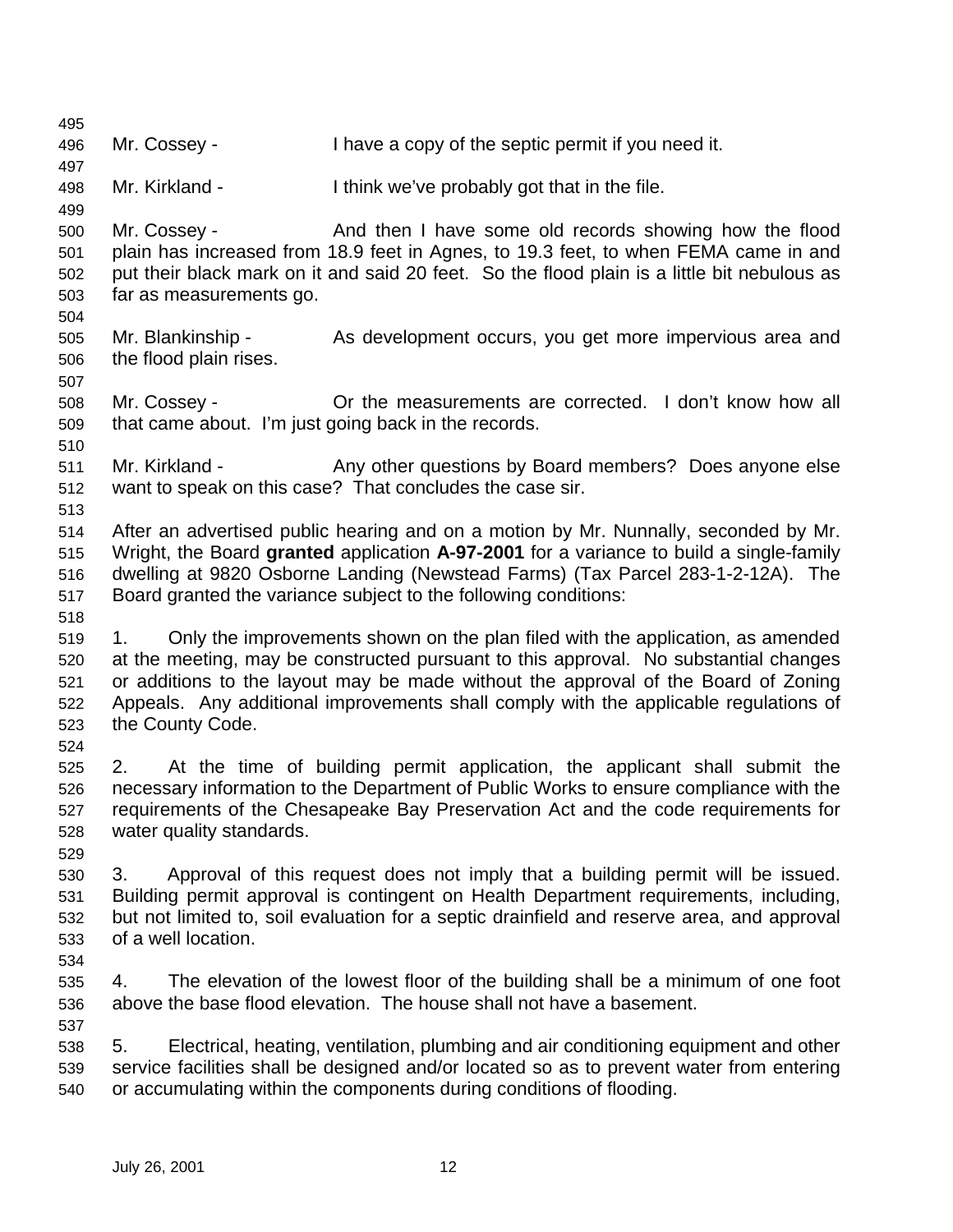designed to automatically equalize hydrostatic flood forces on exterior walls by allowing for the entry and exit of floodwaters. Designs for meeting this requirement must either be certified by a registered professional engineer or architect or must meet or exceed the following minimum criteria: (i) A minimum of two openings having a total net area of not less than one square inch for every square foot of enclosed area subject to flooding shall be provided; (ii) The bottom of all openings shall be no higher than one foot above grade; (iii) Openings may be equipped with screens, louvers or other coverings or devices, provided that they permit the automatic entry and exit of floodwaters. Affirmative: Balfour, Kirkland, McKinney, Nunnally, Wright 5 Negative: 0 Absent: 0 The Board granted this request, as it found from the evidence presented that, due to the unique circumstances of the subject property, strict application of the County Code would produce undue hardship not generally shared by other properties in the area, and authorizing this variance will neither cause a substantial detriment to adjacent property nor materially impair the purpose of the zoning regulations. Mr. Kirkland - Next case sir. **A - 98-2001 GLORIA J. TYLER** requests a variance from Section 24-95(q)5 of Chapter 24 of the County Code to add a sunroom at 6308 Springcrest Lane (Darbytown Meadows) (Tax Parcel 192-9-A-3), zoned R-3C, One-family Residence District (Conditional) (Varina). The rear yard setback is not met. The applicant has 28.5 feet rear yard setback, where the Code requires 35 feet rear yard setback. The applicant requests a variance of 6.5 feet rear yard setback. Mr. Kirkland - Does anyone else wish to speak on this case? If you would ma'am, raise your right hand and be sworn in. Mr. Blankinship - Do you swear that the testimony you are about to give is the truth, the whole truth, and nothing but the truth, so help you God?

6. All enclosed areas below the lowest floor that are subject to flooding shall be

- Ms. Tyler Yes I do.
- Mr. Kirkland - Would you state your name for the record. Would you move that mike a little closer to you. Have all adjacent landowners been contacted according to the County Code? All right, we have them in the file. Proceed with your case. What would you like to do?
-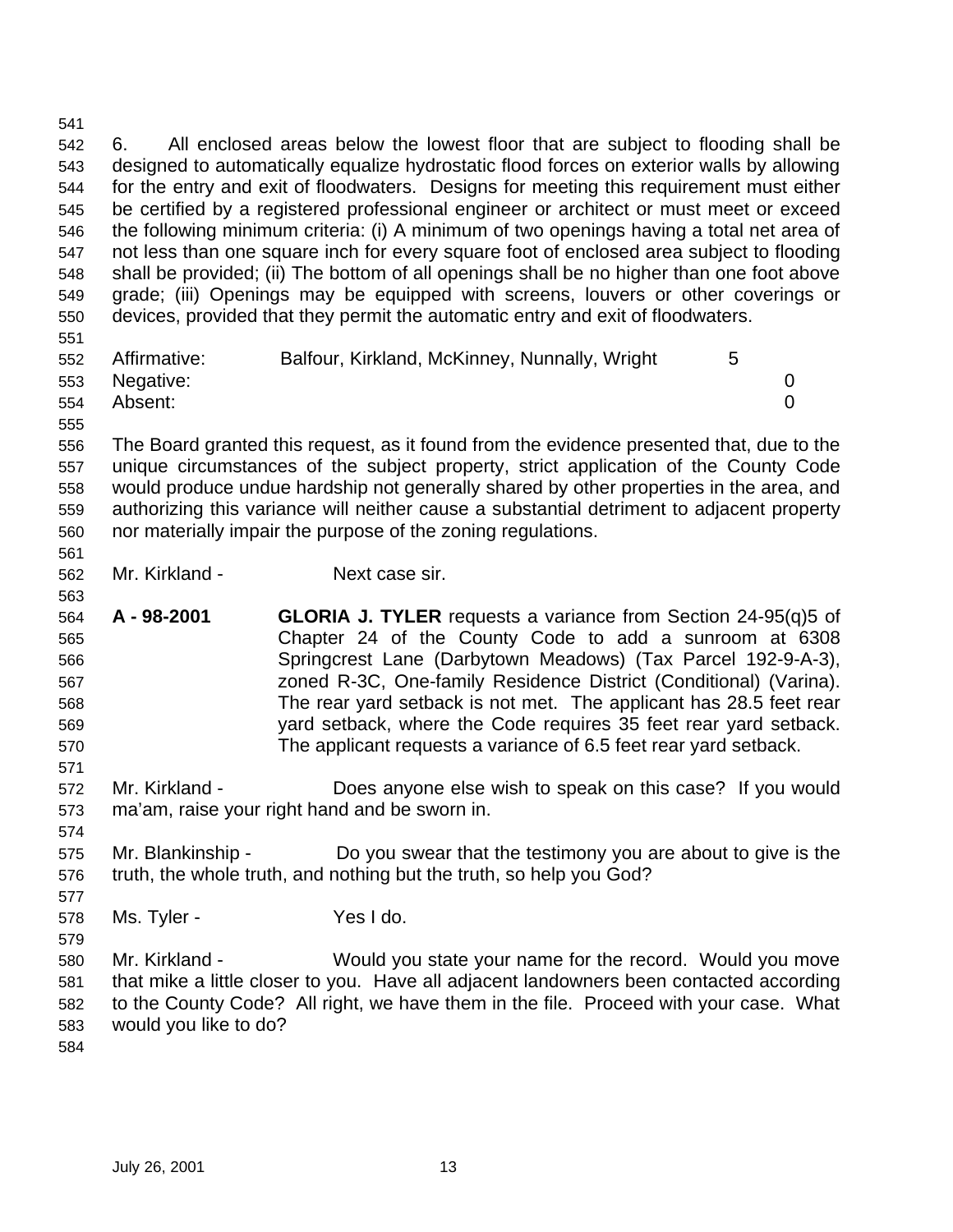Ms. Tyler - Gloria J. Tyler. Yes, they have been notified. I want to add a sunroom onto the back of my house, and mainly for the purpose of just having additional living space. What size is your house now, Ms. Tyler? Ms. Tyler - I think it's like maybe 1300 square feet. And how many rooms do you have in it? Ms. Tyler - Seven. How large is your family? Ms. Tyler - When I first bought the house, it was just myself, and now my son and my daughter-in-law and my grandson are living with me, and that's the main reason I want to add on. We need more space. This 14 by 32 addition, is that just a sunroom, or does that include a bath? Ms. Tyler - Sunroom only. What's located to the rear of your property? Ms. Tyler - St. Paul's Pentecostal Church. There are no houses close to the rear line? Ms. Tyler - No, just the church itself in the rear. Mr. Kirkland - Any other questions? Anyone else wish to speak? That concludes the case ma'am. After an advertised public hearing and on a motion by Mr. Nunnally, seconded by Mr. Wright, the Board **granted** application **A-98-2001** for a variance to add a sunroom at 6308 Springcrest Lane (Darbytown Meadows) (Tax Parcel 192-9-A-3). The Board granted the variance subject to the following condition: 1. Only the improvements shown on the plan filed with the application may be constructed pursuant to this approval. No substantial changes or additions to the layout may be made without the approval of the Board of Zoning Appeals. Any additional improvements shall comply with the applicable regulations of the County Code. Affirmative: Balfour, Kirkland, McKinney, Nunnally, Wright 5 Negative: 0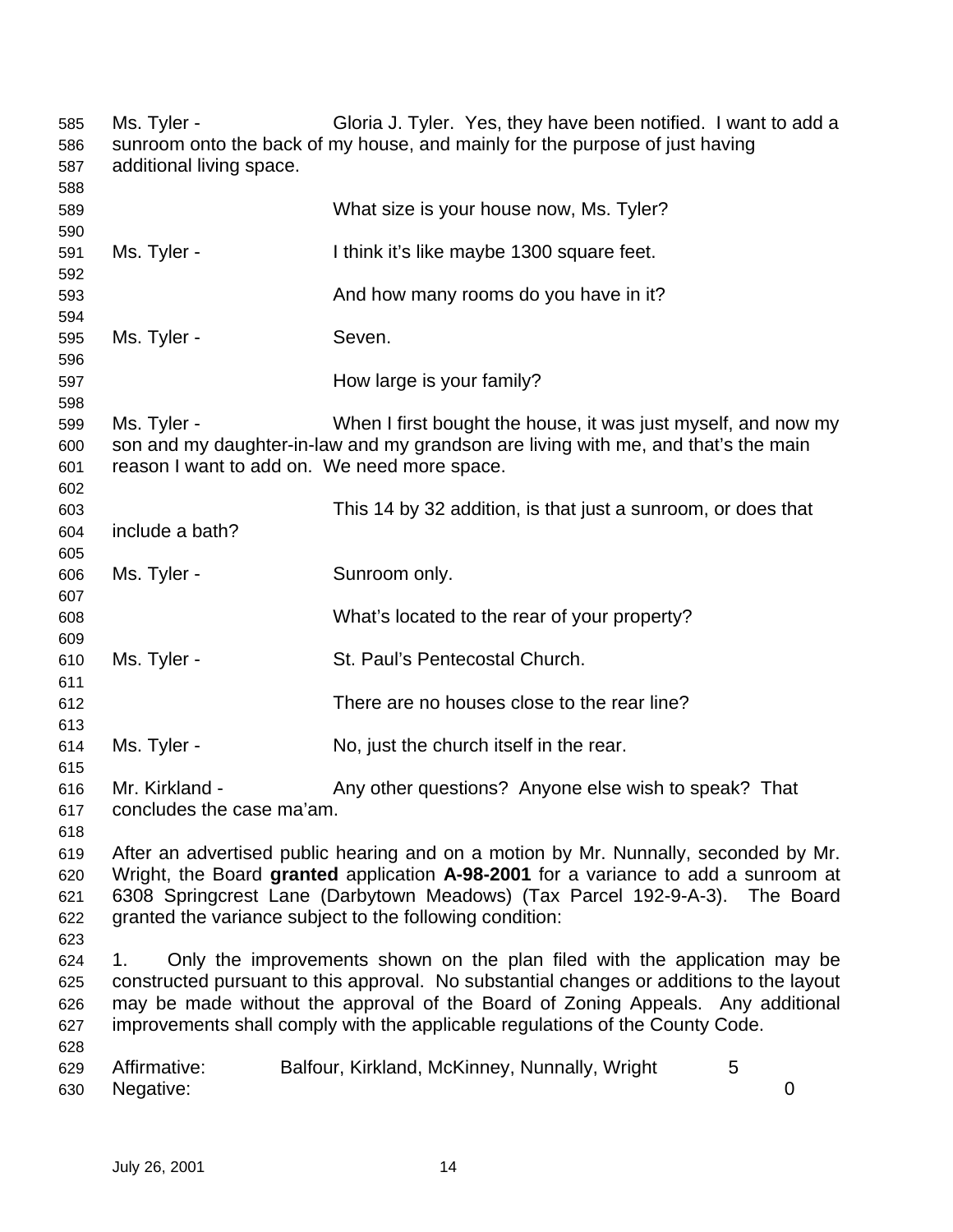Absent: 0

 The Board granted this request, as it found from the evidence presented that, due to the unique circumstances of the subject property, strict application of the County Code would produce undue hardship not generally shared by other properties in the area, and authorizing this variance will neither cause a substantial detriment to adjacent property nor materially impair the purpose of the zoning regulations.

- 
- 

Mr. Kirkland - Next one sir.

- **A -100-2001 MICHAEL A. WATERS** requests a variance from Section 24- 95(i)(2) of Chapter 24 of the County Code to build an addition at 9771 Hoke Brady Road (Tax Parcel 276-A-20), zoned A-1, Agricultural District (Varina). The accessory structure location requirement is not met. The applicant has an existing pool and tool shed that will be in the side yard, where the Code allows accessory structures in the rear yard. The applicant requests a variance to allow the pool and shed in the side yard.
- Mr. Kirkland Anyone else wish to speak on this case? If you would sir, raise your right hand and be sworn in.
- Mr. Blankinship Do you swear that the testimony you are about to give is the truth, the whole truth, and nothing but the truth, so help you God?
- Mr. Waters I do.

 Mr. Kirkland - Would you state your name for the record. Have all adjacent landowners been contacted? In the file. Proceed with your case.

 Mr. Waters - Michael A. Waters. Yes Mr. Chairman. This is a relatively simple matter, I hope, if I could move the pool and the garage, I could add the addition without the variance request. I chose to add the addition on the back side, for aesthetic reasons as the application states, but also the 2 practical reasons. One is that I would lose a bathroom window if I did that. The other reason is because of the slope of the land. I don't believe it would conflict with the drain field, but because of the way the land slopes, it could. I didn't raise the question with the Health Department, but it could be a problem. I'll be glad to answer any questions you might have. One other point, if you don't mind. There are 2 existing homes on our street, which have pools. If you view them from the street, they are in the side yard, and they're very obvious. Our pool is in the back yard; it cannot be seen from the house. When we first looked at this house, we didn't even know it had a pool. You can't see it from the street. You can see it from the air, obviously, and if there was a home on the property next to us, you could see it from that property. If there were homes behind us, I assume you could see it from that property as well.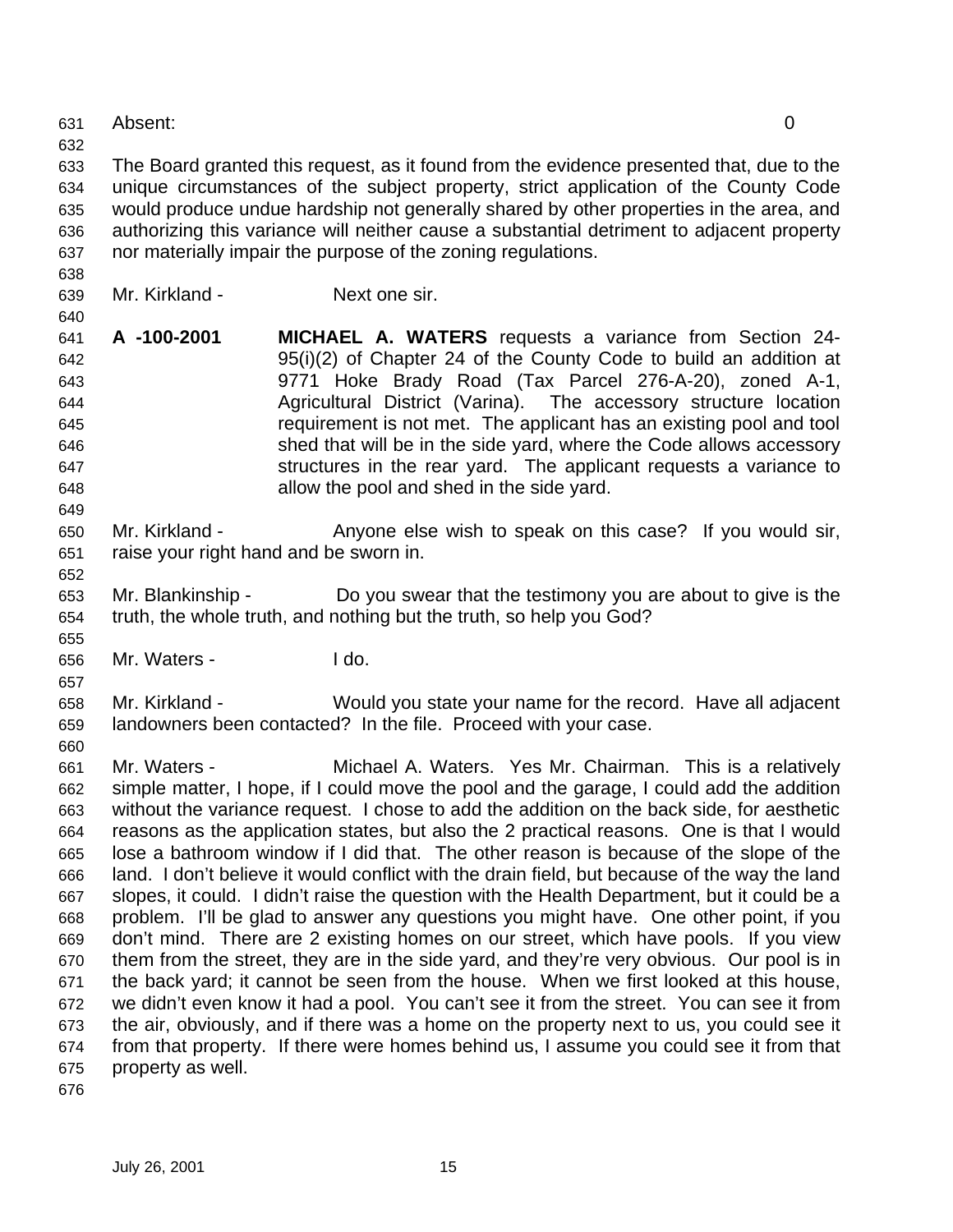| 677 |                             | Mr. Waters, what will the addition be used for?                                           |
|-----|-----------------------------|-------------------------------------------------------------------------------------------|
| 678 |                             |                                                                                           |
| 679 | Mr. Waters -                | The bedrooms that we have in the house are very small.                                    |
| 680 |                             | You can't put a queen-sized bed in them, and what we're trying to do, and my wife does    |
| 681 |                             | a lot of needlework. The other problem we have, is the way the house is constructed,      |
| 682 |                             | we have a combined living room, dining room, and right now, when my wife does             |
| 683 |                             | ironing, she ends up doing it in the dining room area. She's a nurse, so she irons        |
| 684 |                             | uniforms all the time, so the idea was to use one existing bedroom as sort of a hallway,  |
| 685 |                             | but also as an ironing room, and then replace that bedroom with a new bedroom. This       |
| 686 |                             | would also allow us, we have 3 boys, and while none of them are living at home at the     |
| 687 |                             | present time, we don't know exactly what the future holds, and we just wanted the extra   |
| 688 | room.                       |                                                                                           |
| 689 |                             |                                                                                           |
| 690 | Mr. Kirkland -              | Any other questions by Board members? Anyone else wish                                    |
| 691 |                             | to speak on this case? That concludes this case.                                          |
| 692 |                             |                                                                                           |
| 693 |                             | After an advertised public hearing and on a motion by Mr. Nunnally, seconded by Mr.       |
| 694 |                             | Wright, the Board granted application A-100-2001 for a variance to build an addition at   |
| 695 |                             | 9771 Hoke Brady Road (Tax Parcel 276-A-20). The Board granted the variance subject        |
| 696 | to the following condition: |                                                                                           |
| 697 |                             |                                                                                           |
| 698 | 1.                          | Only the improvements shown on the plan filed with the application may be                 |
| 699 |                             | constructed pursuant to this approval. No substantial changes or additions to the layout  |
| 700 |                             | may be made without the approval of the Board of Zoning Appeals. Any additional           |
| 701 |                             | improvements shall comply with the applicable regulations of the County Code.             |
| 702 |                             |                                                                                           |
| 703 | Affirmative:                | Balfour, Kirkland, McKinney, Nunnally, Wright<br>5                                        |
| 704 | Negative:                   | 0                                                                                         |
| 705 | Absent:                     | $\overline{0}$                                                                            |
| 706 |                             |                                                                                           |
| 707 |                             | The Board granted this request, as it found from the evidence presented that, due to the  |
| 708 |                             | unique circumstances of the subject property, strict application of the County Code       |
| 709 |                             | would produce undue hardship not generally shared by other properties in the area, and    |
| 710 |                             | authorizing this variance will neither cause a substantial detriment to adjacent property |
| 711 |                             | nor materially impair the purpose of the zoning regulations.                              |
| 712 |                             |                                                                                           |
| 713 | Mr. Kirkland -              | Next case.                                                                                |
| 714 |                             |                                                                                           |
| 715 | A-101-2001                  | <b>SCOTT M. ALLEN</b> requests a variance from Section 24-94 of                           |
| 716 |                             | Chapter 24 of the County Code to enclose the existing deck at                             |
| 717 |                             | 12104 Loxton Court (Preston at Wyndham) (Tax Parcel 1-3-A-23),                            |
| 718 |                             | zoned R-4C, One-family Residence District (Conditional) (Three                            |
| 719 |                             | Chopt). The rear yard setback is not met. The applicant has 27                            |
| 720 |                             | feet rear yard setback, where the Code requires 35 feet setback.                          |
| 721 |                             | The applicant requests a variance of 8 feet rear yard setback.                            |
|     |                             |                                                                                           |
| 722 |                             |                                                                                           |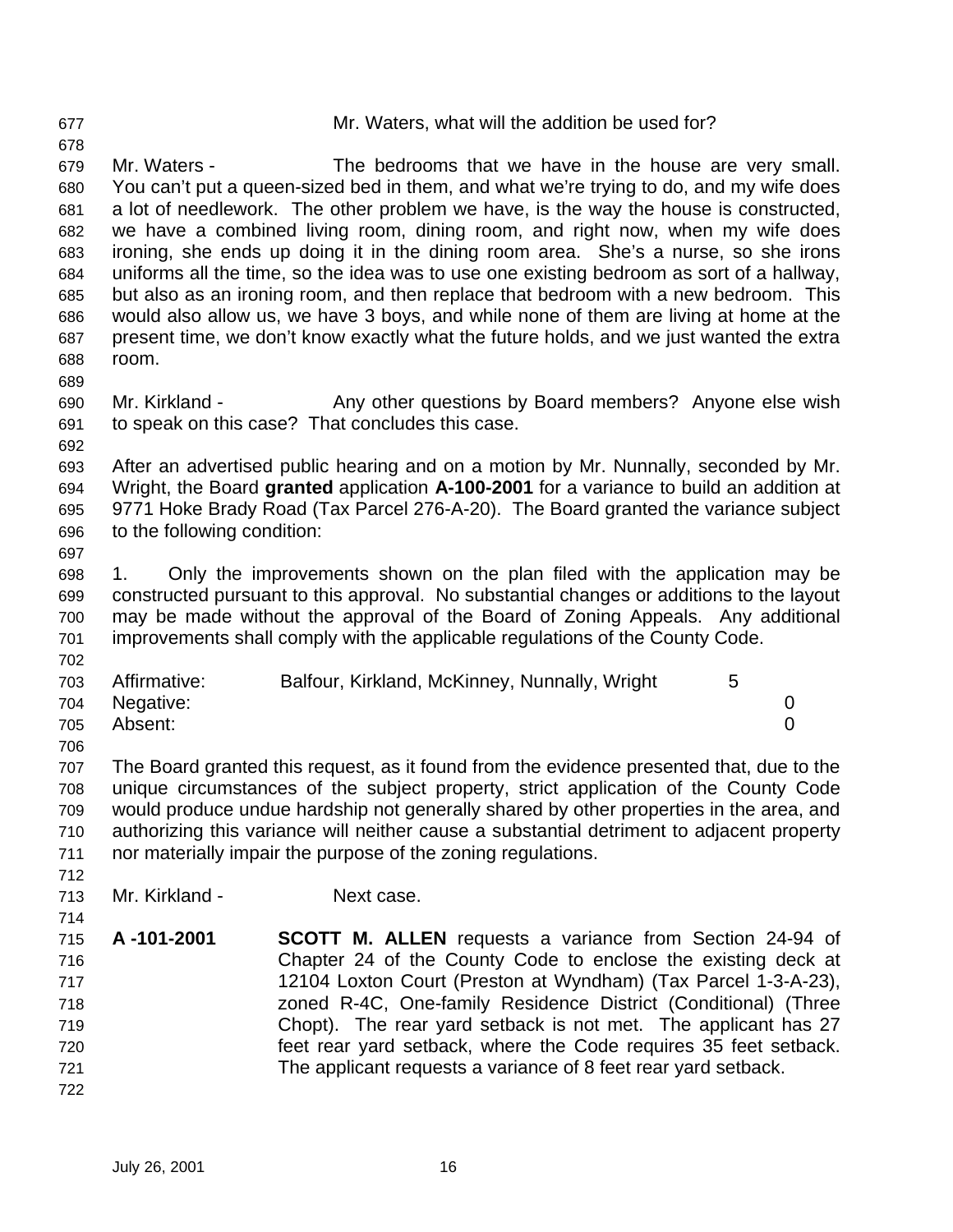723 Mr. Kirkland - Anyone else wish to speak on this?

 Mr. Blankinship - Do you swear that the testimony you are about to give is the truth, the whole truth, and nothing but the truth, so help you God?

 Mr. Kirkland - Now you can say who you are. Have all your notices been turned in? We have them in the file. Now you can tell us what you want.

 Ms. Allen - Yes I do. I'm Michelle Allen. My husband Scott was called away, out of town on business today. We would like to screen in an existing deck. We have 2 small children, 3 months, and a 2-year-old, and would benefit from being able to let them enjoy the outdoors with the protection of a screened in porch. You can't see it from this picture, but we have almost a pie-shaped yard, and one of our 2 rear property lines backs up to 2 water retention areas. One is a saved area in the community, which stays swampy most of the time, and behind that is a BMP, which collects a lot of water, and we have a very bad mosquito problem, so we very much would like to screen that porch in. As the notice says, we're short about 8 feet on the closest corner, again because of the irregularity of the lot line. It's only a problem on the closest corner that you can see on the map. We did consider, as the evaluation states, putting the screened-in porch to the right of this, which would actually mean it would come off of our family room instead of our sunroom. The problems that came up with that, is there's no exterior entrance. It would mean removing windows out of our family room to put in a door, or it would mean going outside before you could come inside again, to leave the existing deck and use that as a walkway to get to the porch. We don't really feel that we need both a deck and a screened-in porch, and both of those structures would be a little overwhelming for the size of our house and the yard. We do have a screen of trees that we have started on that back property line where the closest points are, to add privacy between our home and our neighbor.

752 Mr. Kirkland - Any questions by Board members?

What did you line up for your husband to do since he left you

- this job?
- 

 Ms. Allen - Well, unfortunately he gets called away a lot on business, so I probably should have expected this.

 Mr. Kirkland - Anyone else wish to speak on this case? That concludes the case.

 After an advertised public hearing and on a motion by Mr. Wright, seconded by Mr. Balfour, the Board **granted** application **A-101-2001** for a variance to enclose the existing deck at 12104 Loxton Court (Preston at Wyndham) (Tax Parcel 1-3-A-23). The Board granted the variance subject to the following condition: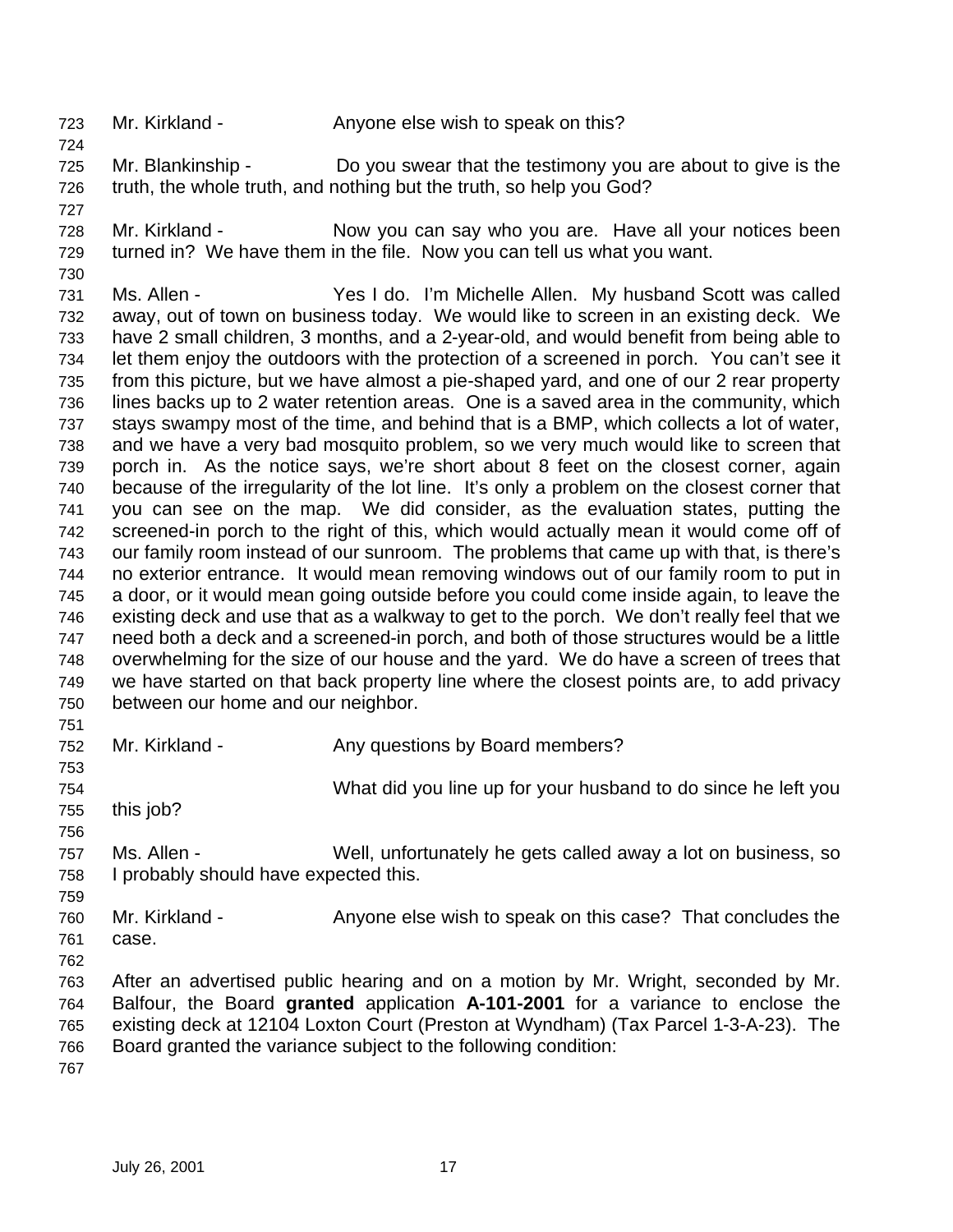1. This variance applies only to enclosing the existing deck. All other applicable regulations of the County Code shall remain in force.

771 Affirmative: Balfour, Kirkland, McKinney, Nunnally, Wright 5

Negative: 0

Absent: 0

 The Board granted this request, as it found from the evidence presented that, due to the unique circumstances of the subject property, strict application of the County Code would produce undue hardship not generally shared by other properties in the area, and authorizing this variance will neither cause a substantial detriment to adjacent property nor materially impair the purpose of the zoning regulations.

- 
- Mr. Kirkland Next case sir.

 **A -102-2001 CHARLES A. GAVIN** requests a variance from Sections 24- 95(i)(2), 24-94 and 24-95(i)(2)(f) of Chapter 24 of the County Code to build an addition at 6505 River Road (Westham) (Tax Parcel 126-6-E-2), zoned R-1, One-family Residence District (Tuckahoe). The accessory structure location requirement, minimum side yard setback, and pool setback are not met. The applicant has 9 feet minimum side yard setback, 0 feet pool setback and a pool in the side yard, where the Code requires 20 feet minimum side yard setback and 10 feet pool setback and allows accessory structures in the rear yard. The applicant requests variances of 11 feet minimum side yard setback, 10 feet pool setback and allowing an accessory structure in the side yard.

 Mr. Kirkland - Anyone else wish to speak on this case? If you would, raise your right hand and be sworn in.

 Mr. Blankinship - Do you swear that the testimony you are about to give is the truth, the whole truth, and nothing but the truth, so help you God?

802 Mr. Gavin - Yes I do.

 Mr. Kirkland - State your name for the record. Have all your notices been turned in? We have them in the file. Okay, proceed with your case

807 Mr. Gavin - Charles Gavin. Yes sir they have. Good morning gentlemen. Our lot is somewhat unique in so far as it has a valley. It sort of runs from the northeast corner to the southwest corner; it starts very high and then goes low, and then goes back up. That's why the house right now is built towards the northeast corner. My wife and I wanted to put an addition on the east line, because it looks like we're going to have the possibility of an in-law situation. We wanted to create a new master for us and make the in-law suite, leave it on the other end of the house. So we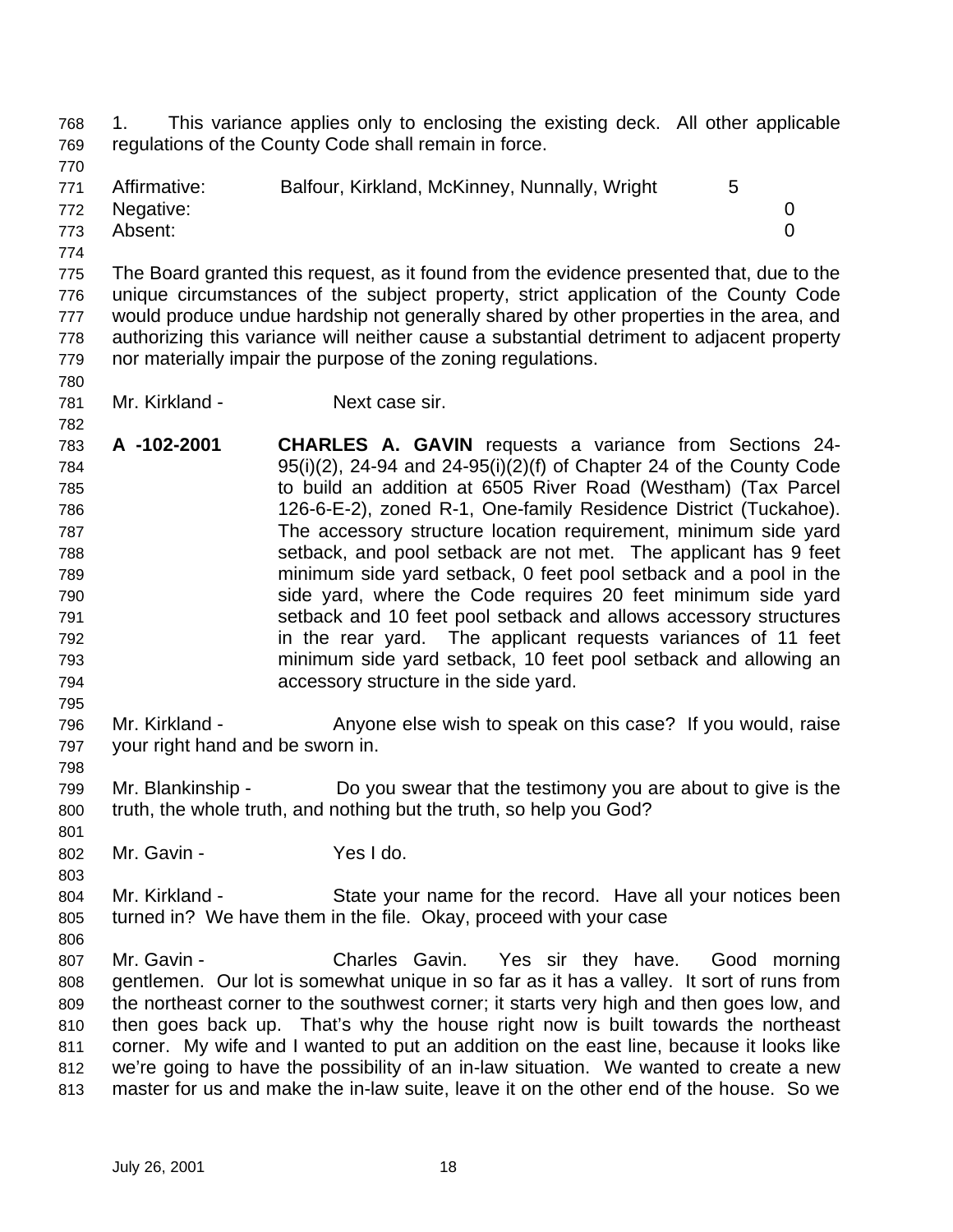wanted to put an addition where you see the screened-in porch on your screen. We wanted to enclose that, make it a breakfast room, and then make the addition off of the end. There's actually a drainage easement that the County has that runs through the back line. You'll see that in the back. But also the way the land lies from the front corner, right along this big oak tree, all the water flows along that area right along the rear of the enclosed pool house. So if you built something on this end of the house, you'd have problems with water and that drainage easement. What we would like to do 821 is put something that comes out more of an L-shape on the other end of the house and remove the existing pool structure to make that an outdoor pool and then just have an addition on this side of the line. The person most affected would be the neighbor on the east side, who would be the Potts, and I've spoken to them, in addition to the Bates behind us, and Dr. Riley and his wife on the other side. Dr. Riley has since passed since I filed the application, but the Potts don't have any objection. In fact, because the 827 lot is so high in the northeast corner, when they put in their lot, they have a driveway in between our house and you see where the white Bronco is parked. They actually elevated their lot because the lot slopes off so severely behind their house, so our property would actually be sort of down the side, so it wouldn't be as visible to them as you might imagine. That's why we're asking for the variance, to get a little closer to their lot line. Our lot line would actually be the existing structure would basically be right at the rear right corner of the pool house as you see right now. The drainage easement, I'm not sure if you can tell or not, but there's actually some, back on the previous picture, when that water, especially when we have a hard rain, right by that oak tree, all the water funnels right down there and goes right around that house. A structure anywhere else, other than where we propose, unless we came right off the back of the house and made it more of a T-type addition, probably wouldn't work. 

| 840        | Mr. Kirkland -                               | Any questions by Board members?                                                        |
|------------|----------------------------------------------|----------------------------------------------------------------------------------------|
| 841<br>842 |                                              | Is Johnny Bates your neighbor?                                                         |
| 843        |                                              |                                                                                        |
| 844        | Mr. Gavin -                                  | Yes sir he is.                                                                         |
| 845        |                                              |                                                                                        |
| 846        |                                              | You probably need a little screen between you and him.                                 |
| 847        |                                              |                                                                                        |
| 848        | Mr. Gavin -                                  | Well actually he's put a big screen back there. He's a good                            |
| 849        | neighbor.                                    |                                                                                        |
| 850        |                                              |                                                                                        |
| 851        | Mr. Kirkland -                               | Does anyone else wish to speak on this case? If not, that                              |
| 852        | concludes the case sir.                      |                                                                                        |
| 853        |                                              |                                                                                        |
| 854        |                                              | After an advertised public hearing and on a motion by Mr. Balfour, seconded by Mr.     |
| 855        |                                              | McKinney, the Board granted application A-102-2001 for a variance to build an addition |
| 856        |                                              | at 6505 River Road (Westham) (Tax Parcel 126-6-E-2). The Board granted the             |
| 857        | variance subject to the following condition: |                                                                                        |
| 858        |                                              |                                                                                        |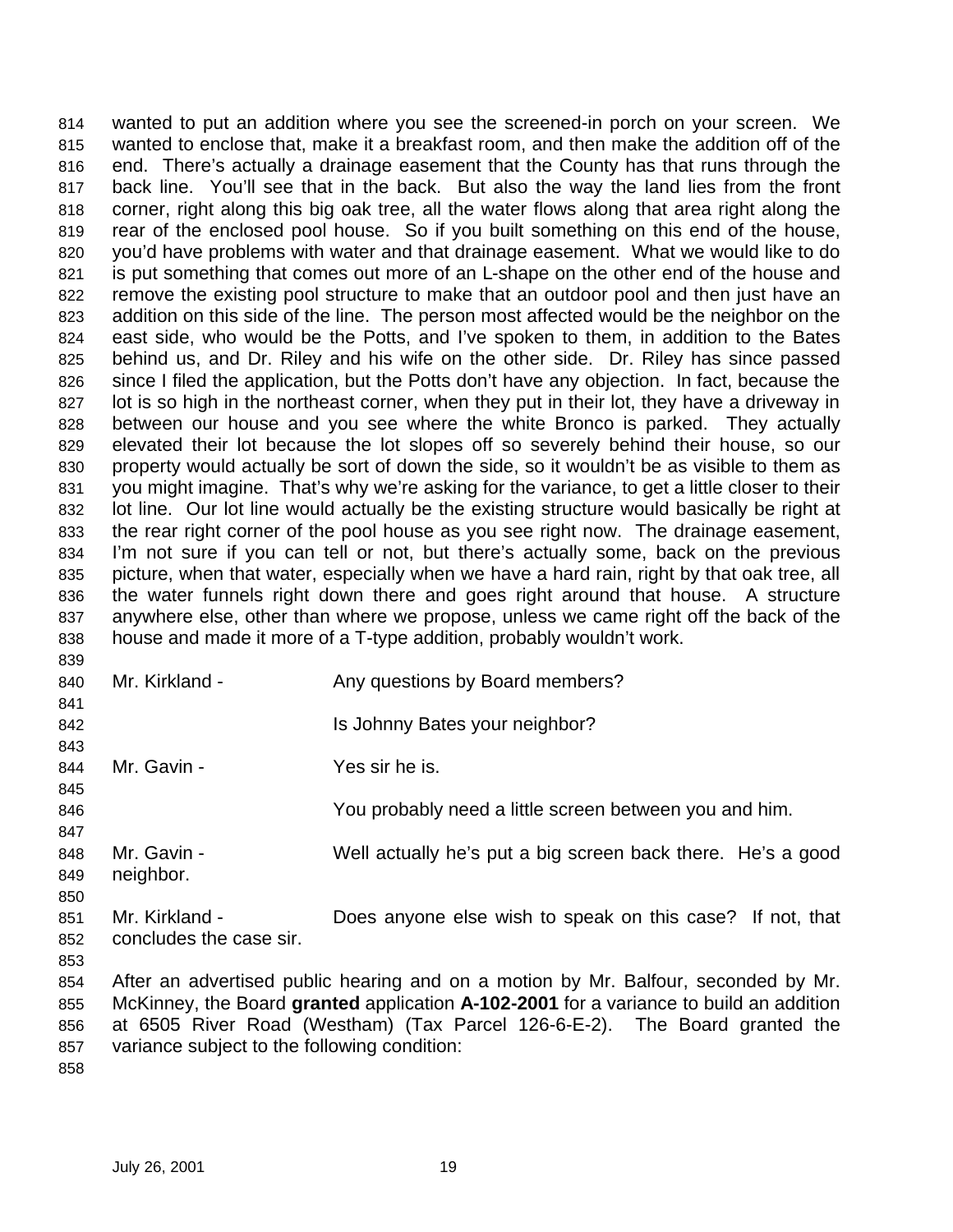1. Only the improvements shown on the plan filed with the application may be constructed pursuant to this approval. No substantial changes or additions to the layout may be made without the approval of the Board of Zoning Appeals. Any additional improvements shall comply with the applicable regulations of the County Code.

| 864 | Affirmative: | Balfour, Kirkland, McKinney, Nunnally, Wright |  |
|-----|--------------|-----------------------------------------------|--|
| 865 | Negative:    |                                               |  |
| 866 | Absent:      |                                               |  |

 The Board granted this request, as it found from the evidence presented that, due to the unique circumstances of the subject property, strict application of the County Code would produce undue hardship not generally shared by other properties in the area, and authorizing this variance will neither cause a substantial detriment to adjacent property nor materially impair the purpose of the zoning regulations.

- 874 Mr. Kirkland Next one sir.
- **A -103-2001 BECKY AND BRAXTON GLASGOW** request a variance from Sections 24-95(i)(2) and 24-95(q)(5) of Chapter 24 of the County Code to build a carport and screened porch at 9913 Carrington Place (Riverlake Colony) (Tax Parcel 98-7-E-28), zoned R-1, One- family Residence District (Tuckahoe). The accessory structure location and minimum side yard setback are not met. The applicants have 9.5 feet minimum side yard setback and a swimming pool in the side yard, where the Code requires 12 feet minimum side yard setback, and allows accessory structures in the **rear yard.** The applicants request variances of 2.5 feet minimum 886 side yard setback and an accessory structure in the side yard.
- Mr. Kirkland Does anyone else wish to speak on this case? Okay sir, if you would stand at the same time, raise your right hand and be sworn in.
- 891 Mr. Blankinship Do you swear that the testimony you are about to give is the truth, the whole truth, and nothing but the truth, so help you God?
- 894 Ms. Glasgow Ido.

 Mr. Kirkland - Okay, would you state your name for the record. Could I ask you one more question? Have you turned in all your notices? Now you can proceed. 

 Ms. Glasgow - My name is Becky Glasgow. Yes we have. Until night before last we didn't know that there was any objection to our plans. My husband is out of town also, because he had planned to be out of town when we didn't think there was any objection, but there's been some miscommunication about what we are allowed by our neighborhood to do, and not to do, in our building. We based our building plans on what we believed to be allowed, and now we're finding out that there's some difference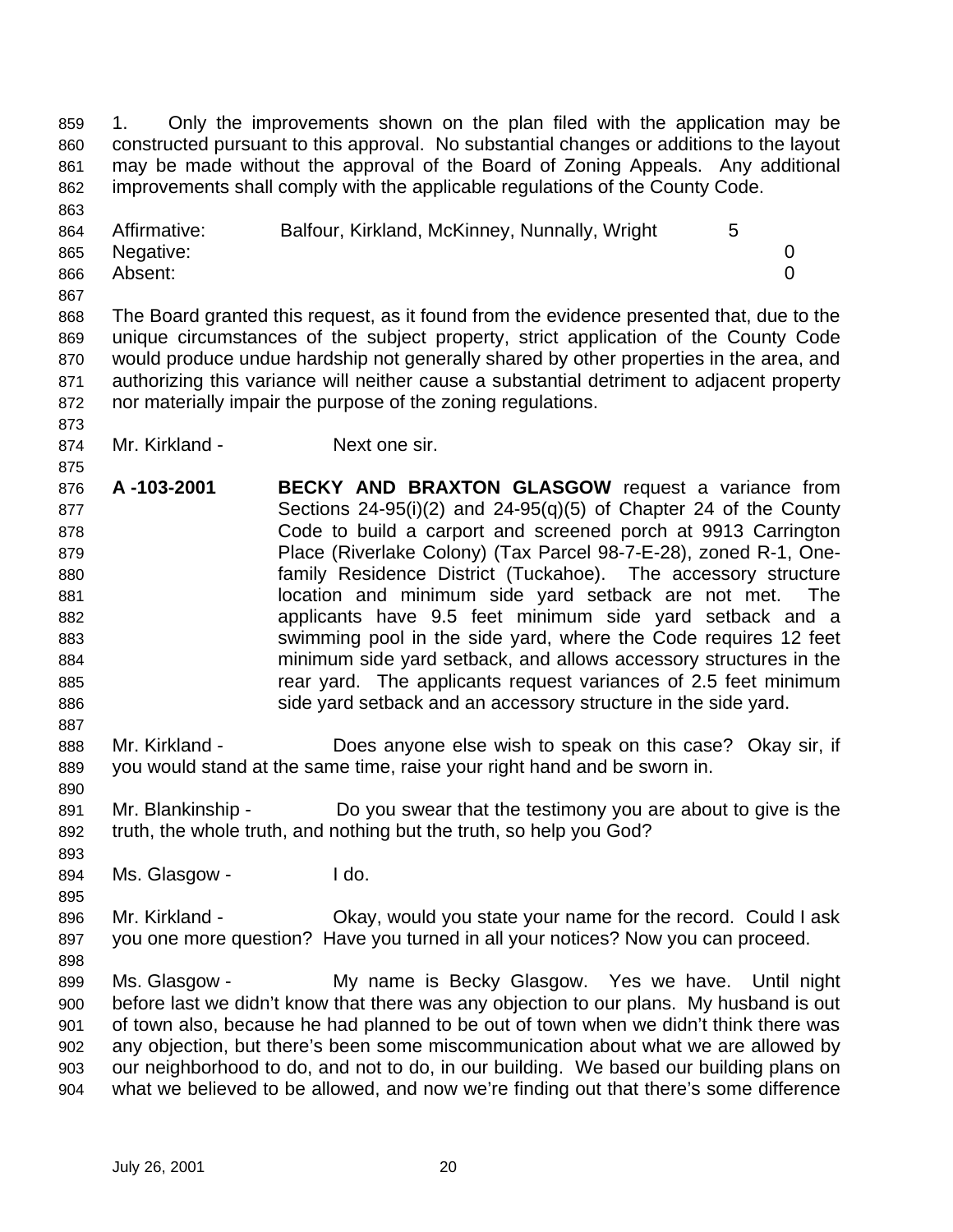of opinion on that, and we're several thousand dollars into the planning of the project and preparation for the building. After receiving the information, night before last, and talking to as many people as we could yesterday, and talking to my husband and our contractor, we see now that it's going to cost a lot more to do it the way that we're hearing is the only way we can do it. So I'm not sure what to do except to ask that maybe we put off this request for a month, so that we can reach a compromise, hopefully, with our neighborhood review committee.

| 912                                                  |                                      |                                                                                                                                                                                                                                                                                                                                                                                                                                                           |                          |
|------------------------------------------------------|--------------------------------------|-----------------------------------------------------------------------------------------------------------------------------------------------------------------------------------------------------------------------------------------------------------------------------------------------------------------------------------------------------------------------------------------------------------------------------------------------------------|--------------------------|
| 913                                                  |                                      | Do you want to defer it?                                                                                                                                                                                                                                                                                                                                                                                                                                  |                          |
| 914<br>915                                           | Mr. Kirkland -                       | Does the opposition have any objection to that sir?                                                                                                                                                                                                                                                                                                                                                                                                       |                          |
| 916<br>917<br>918                                    | Opposition -                         | No sir.                                                                                                                                                                                                                                                                                                                                                                                                                                                   |                          |
| 919<br>920                                           |                                      | So moved.                                                                                                                                                                                                                                                                                                                                                                                                                                                 |                          |
| 921<br>922                                           | Mr. Kirkland -                       | All those in favor say aye. So next month.                                                                                                                                                                                                                                                                                                                                                                                                                |                          |
| 923<br>924                                           | Ms. Glasgow -                        | So I need to redo everything I've done?                                                                                                                                                                                                                                                                                                                                                                                                                   |                          |
| 925<br>926                                           | Mr. Blankinship -                    | We'll be in touch with you about that.                                                                                                                                                                                                                                                                                                                                                                                                                    |                          |
| 927<br>928<br>929<br>930<br>931<br>932               |                                      | Upon a motion by Mr. Balfour, seconded by Mr. McKinney, the Board of Zoning Appeals<br>deferred application A-103-2001 for a variance to build a carport and screened porch at<br>9913 Carrington Place (Riverlake Colony) (Tax Parcel 98-7-E-28). The case was<br>deferred for 30 days, to allow time for further discussions with your neighborhood review<br>committee, from the July 26, 2001, until the August 23, 2001, meeting,                    |                          |
| 933<br>934<br>935<br>936                             | Affirmative:<br>Negative:<br>Absent: | Balfour, Kirkland, McKinney, Nunnally, Wright                                                                                                                                                                                                                                                                                                                                                                                                             | 5<br>0<br>$\overline{0}$ |
| 937<br>938                                           | Mr. Kirkland -                       | Next case.                                                                                                                                                                                                                                                                                                                                                                                                                                                |                          |
| 939<br>940<br>941<br>942<br>943<br>944<br>945<br>946 | A-104-2001                           | <b>HEZEKIAH WILKERSON</b> requests a variance from Section 24-94<br>of Chapter 24 of the County Code to build a sunroom at 4740 Glen<br>Finnian Drive (Yahley Mill East) (Tax Parcel 229-5-A-4), zoned A-1,<br>Agricultural District (Varina). The rear yard setback is not met. The<br>applicant has 39 feet rear yard setback, where the Code requires<br>50 feet rear yard setback. The applicant requests a variance of 11<br>feet rear yard setback. |                          |
| 947<br>948<br>949                                    | Mr. Kirkland -<br>later on.          | Is the applicant here for this case? We'll pass this one by till                                                                                                                                                                                                                                                                                                                                                                                          |                          |
| 950                                                  | Mr. Kirkland -                       | Next case.                                                                                                                                                                                                                                                                                                                                                                                                                                                |                          |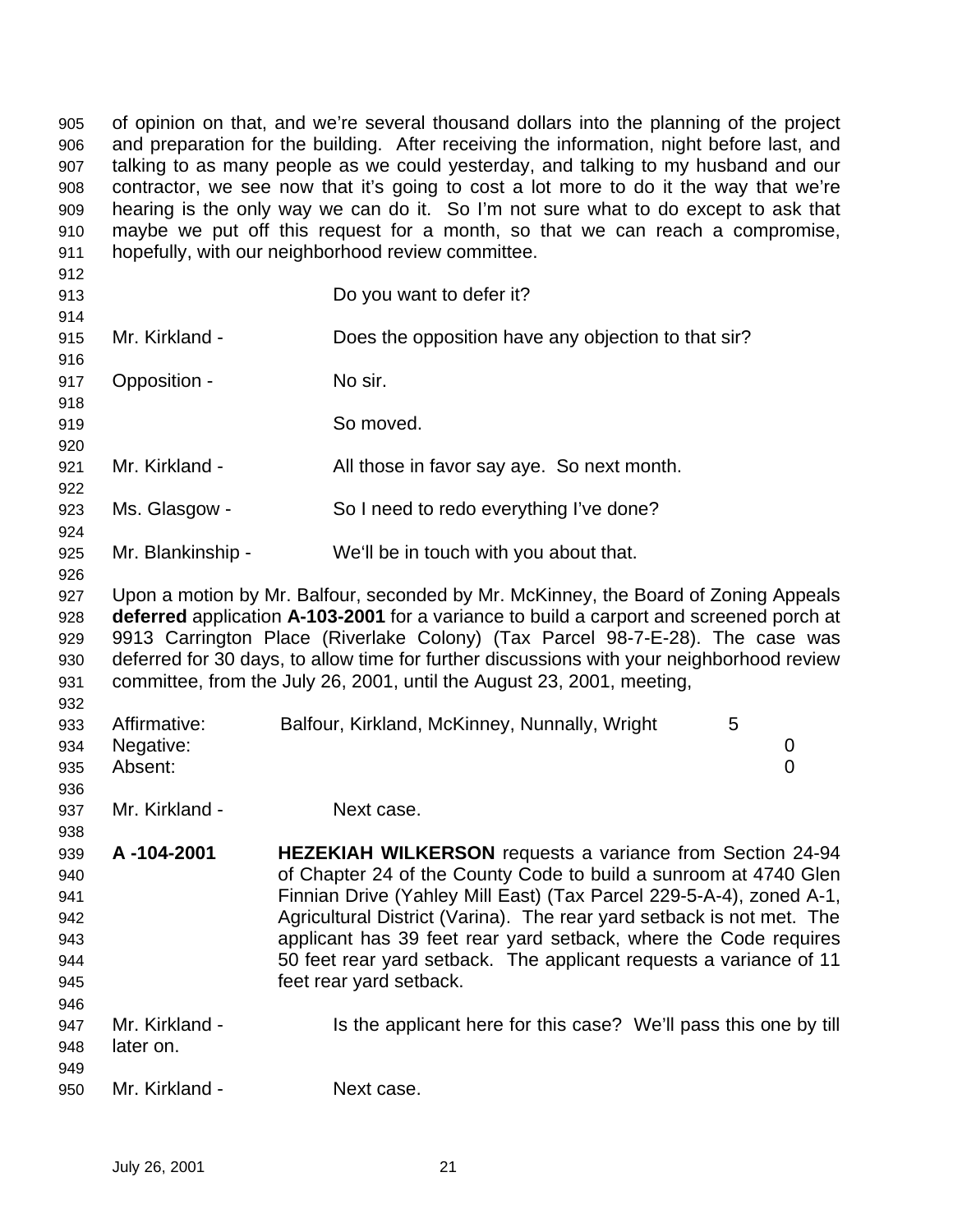**A -105-2001 DAVID M. STEVENS** requests a variance from Section 24- 104(k)(4)b of Chapter 24 of the County Code to install a sign at 8052 W Broad Street (Tax Parcel 70-A-18), zoned B-2, Business District (Brookland). The sign height requirement is not met. The applicant wishes to install a sign above the roof line, where the Code allows signs below the roof line. Mr. Kirkland - Anyone else wish to speak on this case? Okay sir, if you would, raise your right hand and be sworn in. Mr. Blankinship - Do you swear that the testimony you are about to give is the truth, the whole truth, and nothing but the truth, so help you God? Mr. Kirkland - State your name for the record sir. Have all your notices been turned in according to the Code? Okay, we have them in the file. All right, state your case. 969 Mr. Stevens - I do. My name is David Stevens. Yes I have; you should have them on record. Sir I'm here representing Kabuto's Restaurant. What they're wanting to do is actually replace a sign that was destroyed in a fire. The sign that they're wanting to put up is as close to an exact replica of what was there before, as we could determine through photographs and measurements taken of the old sign. I have some other documentation going on here, if I could pass these out to possibly review. Mr. Kirkland - We got this already. Mr. Stevens - Just in case there's any questions. In that, of course, you have a drawing of the, that packet I'm handing out now, that was, the first picture that's on there is a picture of the old sign after the devastation by the fire. The next, what you've already got also included in your package is a drawing of the new sign. As you can see there, the exactness of the duplication of that sign, and it is in regards to size and length, proportion. You also have, that was given, I believe, a photo of the building with the sign applied, as it would look. That drawing is to scale and an accurate depiction of the sign and building as it would go for. 987 Mr. Kirkland - Is that this one right here? 989 Mr. Stevens - Is that the package you just got? Mr. Kirkland - Yes sir. Mr. Stevens - No sir, it's the one you were given. Yes sir, it's a color photo there. That's as it would actually look. I want to note that the layout of that sign on the building is located again in the same exact footprint as it was previously before the fire. Again, nothing has changed. We're wanting to put it up exactly as it was before, the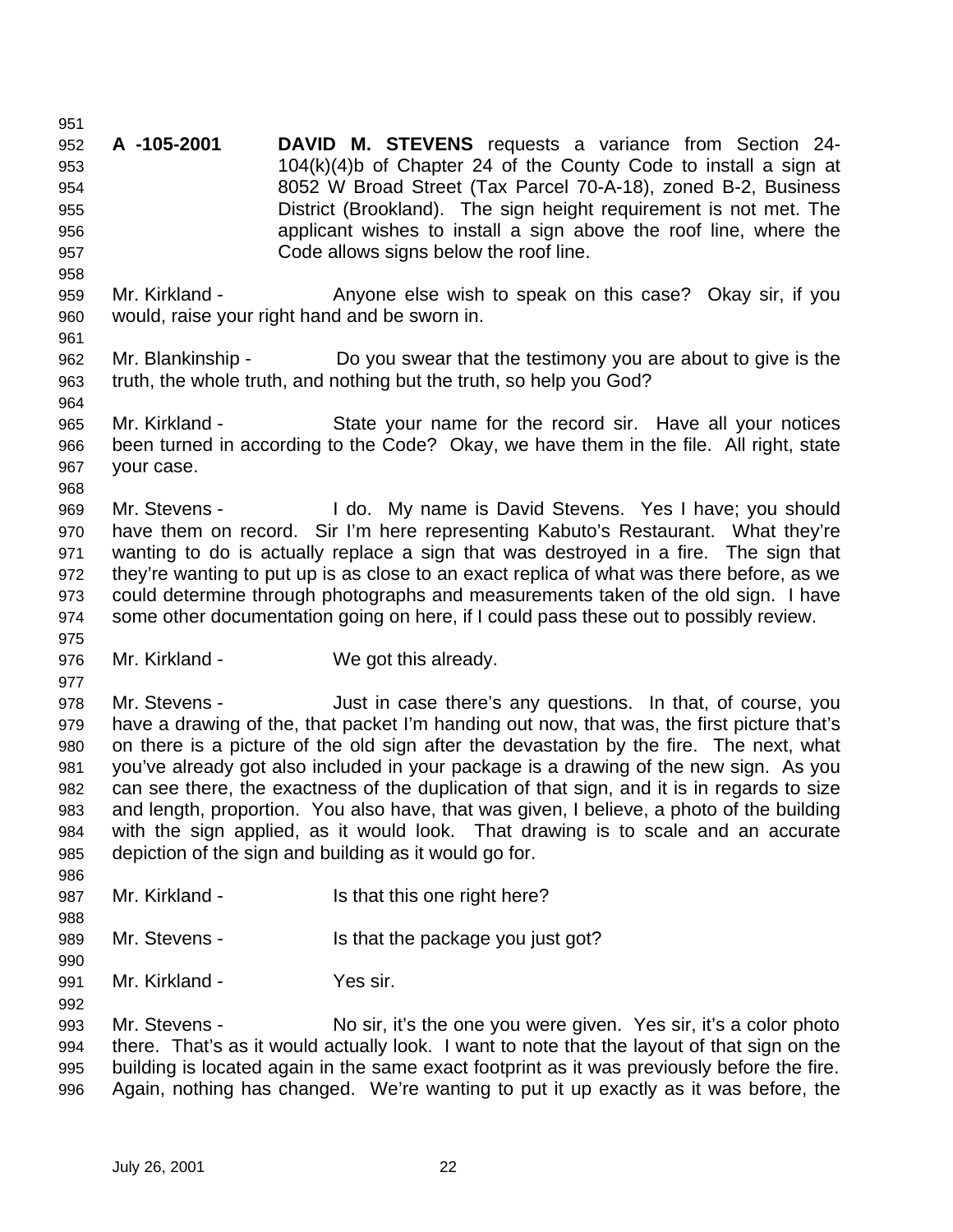only thing that's actually changing is the building, and it's just the architectural design of the building, because it actually fits the footprint as previous also. What I had just given you is regarding to the reasoning behind the request for the survey, and it's a photographic survey going down West Broad Street, both in the east and west directions. As to the lack of visibility of this, as you can tell, you've got a westward set of pictures and an eastward set of pictures, totaling 17. Out of those, you can only see that sign in about 5 or 6 of those pictures. In the east direction set of photos, you will see that at no time until you're up at the traffic light and looking back over your left-hand shoulder. Is any portion of that building visible to any Broad Street traffic except where I have indicated that the sign is to be placed? There's a wall and the raised area of the ground there, and the fence behind the Crown Station, and the businesses in front completely hide that building except for the cupolas, which extend above the roof line there. Again, this is a sign that existed before, due to the fire, we're asking that it be replaced. Staff had recommended, or had said something about the freestanding sign, which I've also included pictures in there. There's no place for them to use that freestanding sign to help advertise this. The only place that this business can advertise is by signage on the building, but as shown by the pictorials that I've given you there, the only place that is effective, especially from the eastward views coming from the west on West Broad Street, that location that we've picked, and where the sign was previously, is the only place the sign would be visible from. Again, going in the westward direction, there's only, and all these pictures were taken from the traffic-bound lanes, there's a site plan that's showing those pictures were taken in about a 700-800- foot spread, from one drive to somewhat past the second drive, going to and from down West Broad Street. So you've got an actual significant photo of the problem they are incurring. As I stated in my letter previously, as far as the request, zoning often grants, the ordinance states that attached signs shall not extend above the roof line. Zoning administratively gives relief to that sentence for an extension of 40 inches. That's common in regards to applying for sign permits. So they take it to that fact, again, commonly. So we're asking that the sign be allowed to be put back again in the same footprint, as it was prior to the fire, and continue business as usual. Mr. Kirkland - Let me ask you a question. From the top of the roof to the top of the sign is how far? I'm talking about on the end of the gable here, this line right here, that line. Mr. Stevens - Yes sir, that's going to be, I'm sorry, point out again how you

want me to …………….

1035 Right here.

Thirteen feet.

 Mr. Stevens - Well it's, from the bottom of that, it's 13 feet, but the sign itself, from where you're pointing, up to the top of the sign is going to be approximately 8 feet, 7 or 8 feet.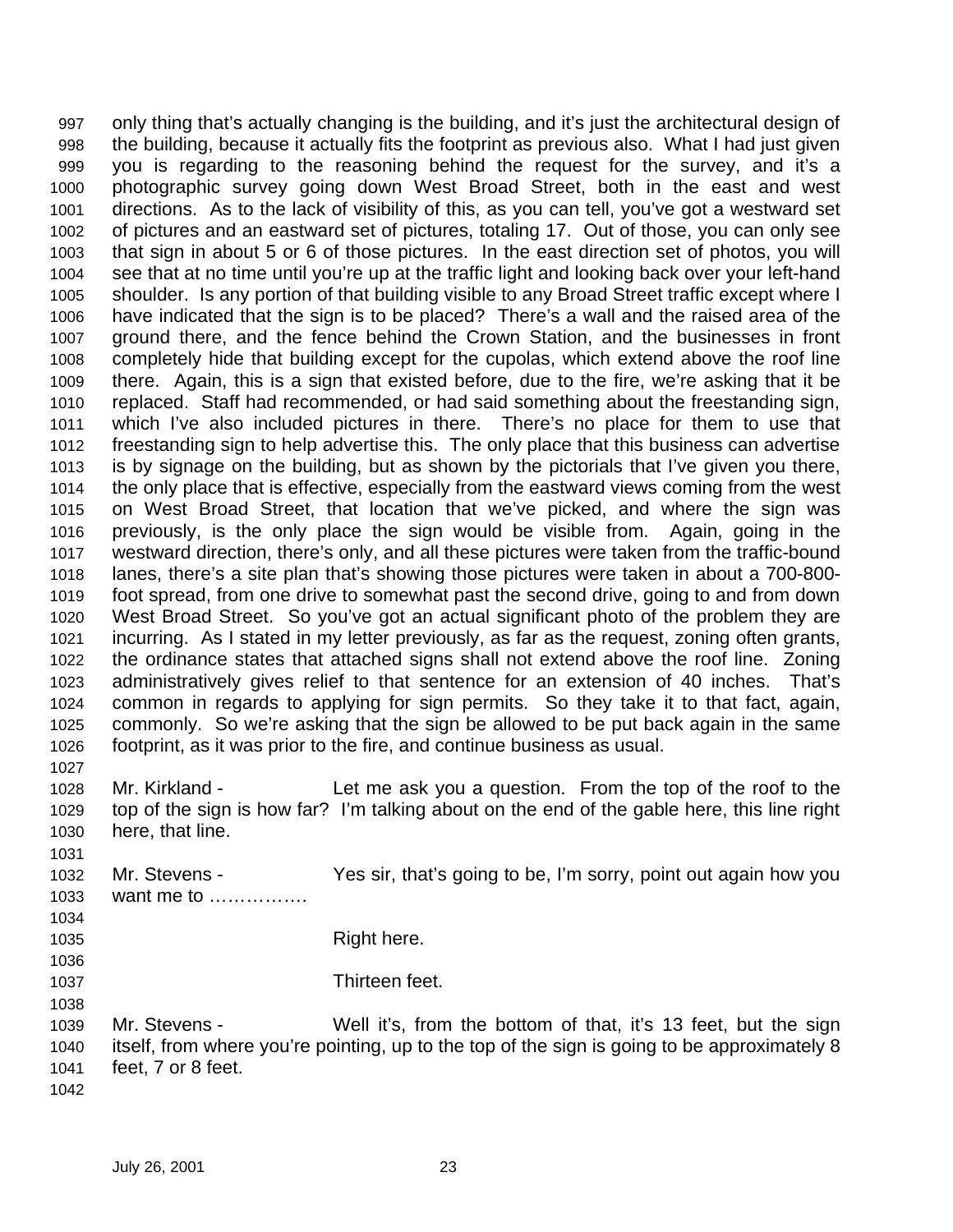Mr. McKinney - What is in the construction above the roof? Is that equipment or what? Mr. Stevens - No it's not equipment. It's my understanding, Mr. Browning, 1047 that is a closed ………… Mr. Kirkland - Sir, you didn't get sworn in, so if you're going to say anything, you need to raise your right hand and come down here to this microphone. Mr. Blankinship, I think you need to swear him in. Will you raise your right hand? Mr. Blankinship - Do you swear that the testimony you are about to give is the truth, the whole truth, and nothing but the truth, so help you God? Mr. Browning - Yes I will. Mr. Kirkland - State your name. Mr. Browning - William Browning. I'm designing associate architecture. 1062 Mr. Kirkland - And now, the question you asked him? Mr. Stevens - Mr. Browning, that particular part, the cupola there, that is just an architectural feature; it houses no equipment or anything, is that correct? 1067 Mr. McKinney - How about the other one? Mr. Browning - The other one is enclosing an atrium that's inside of the entrance. The ceiling inside of the larger one to your left in that photo, as I'm looking at it there …………. 1073 Mr. Kirkland - Can you move closer to the mike – we are taping this. Mr. Browning - I am sorry. The feature to the left, the one that would be directly over the entrance, is an atrium inside of the restaurant. It has approximately an 18-foot-ceiling above floor, so the ceiling of that is about where the gutter line would be, the bottom of the slope. Mr. McKinney - You say it's an atrium that goes from the floor, 18 feet all the way up? Mr. Browning - That is correct. It's just a higher ceiling, and what we're doing in that, what I call an atrium area, is an art feature of a sky set; it's specially lit inside the building. Mr. McKinney - Mr. Browning, isn't that considered part of the roof of the building?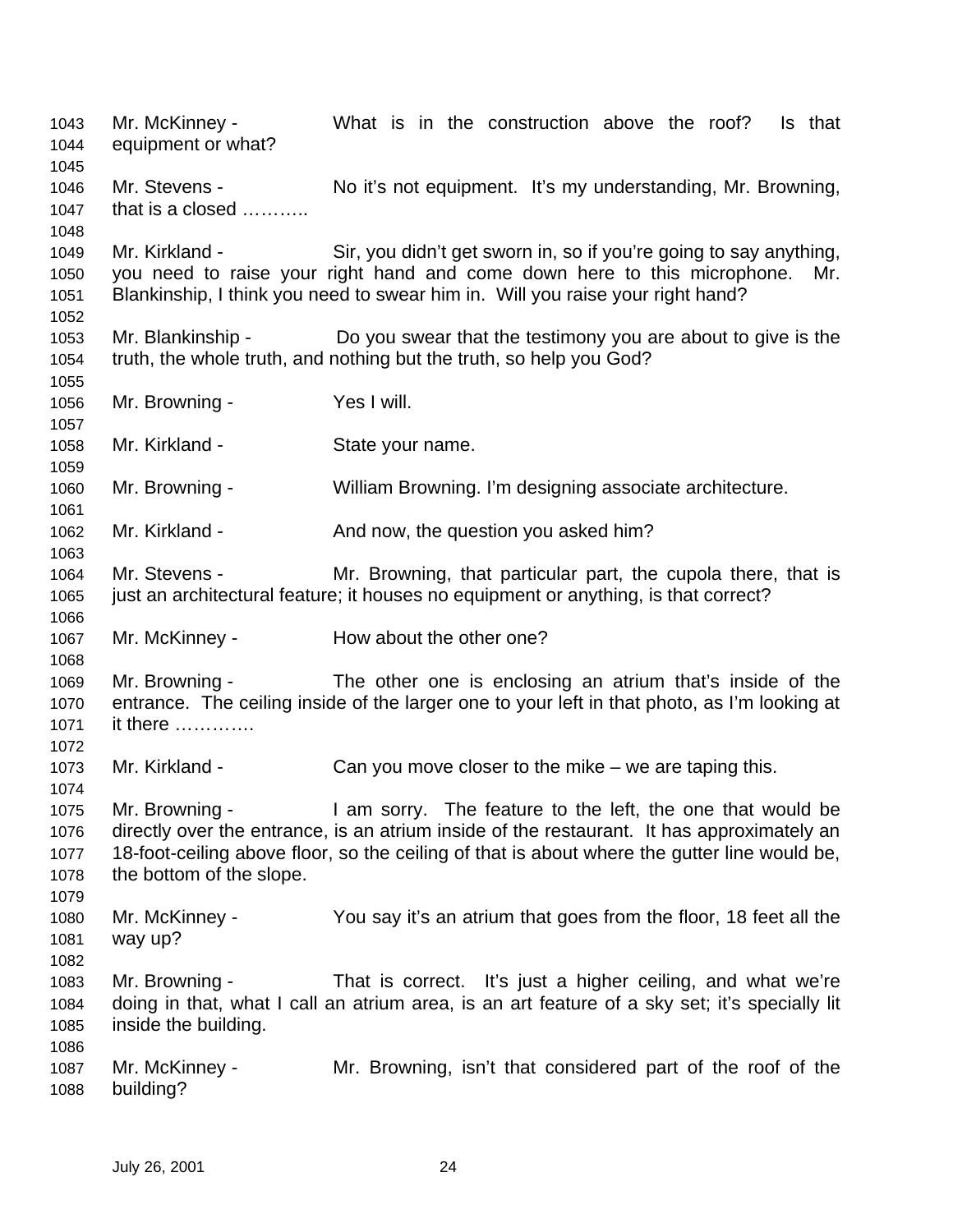Mr. Browning - Yes sir, to me it is. Both of those are architectural features. The one that we're talking about now has the atrium ceiling, does have a higher ceiling than the one to the right, the smaller one, which is behind that sign. So there's 2 different heights inside the building. Our request has been to locate the sign where the sign was before, which will put it on the back corner of the building and closest to the roof, which is simply a lower, mansard-shaped roof. That's where, when it's placed to the rear, which offers the best exposure and keeps it off of the higher roofs, that's where it exceeds the 40 inches. Mr. McKinney - In your opinion, what is the highest part of this roof. Wouldn't it be that ridge of that atrium? Mr. Browning - That is correct sir; it would be 18 feet inside of that atrium area. Mr. McKinney - Well that's part of the roof of this building, correct. Mr. Browning - That is correct sir. Mr. McKinney - So Mr. Secretary, why is this sign; it's below the highest part of the roof. Mr. Blankinship - Mr. McKinney, I don't know who made the application for building permit; that's not the information we were given when we reviewed the permit, for the sign permit. We were told that there was nothing, that neither of these 2 features had any area that was open to below. We were told that at building permit application, 1116 that they stood on top of the roof. Mr. McKinney - Well now it is; it's part of the building. Well are you saying now as Secretary of this Board that they don't need a variance for this sign? Mr. Blankinship - That's what it's sounding like, I agree. It seems to have been a misunderstanding. Mr. McKinney - I don't think you should even be here. But as it is, we'll go ahead and proceed, just so you're safe. Mr. Stevens - I can assure the members of the Board that this situation was addressed and spoken in the building department, and certain members of the planning department, this information was brought to them, and it came back to us that we had to go through a variance, because the sign, as the ruling has come back to me on several occasions, attempting to permit signs, if the sign is not going on a portion of the building that is not considered the roof line, and where that sign is going, the roof line is below the sign ………..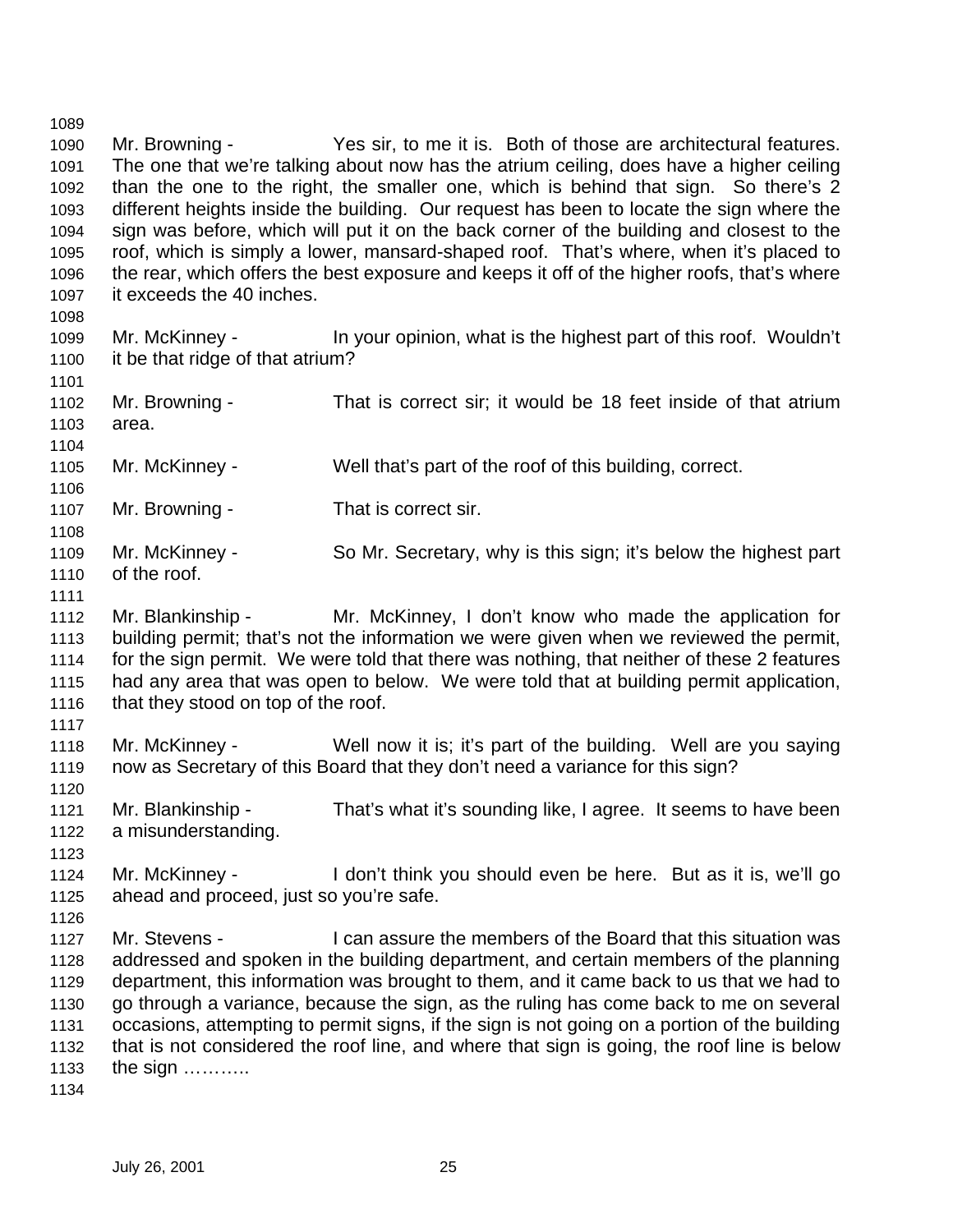Mr. McKinney - Well this is part of the roof line. Let me ask Mr. Browning 1136 one other question. This atrium that goes up  $-1$  see where you've got here "finished wood trim." What's to be in the top of this atrium? Is there a skylight, hanging plants? **Are you the architect?**  Mr. Browning - Yes sir, we're the architects for the project, and inside the atrium area, as I mentioned before, is an arched ceiling that will be, we have an artist who's doing a night scene that's going to be lit with revolving lights that's creates simply a scene on the ceiling. Mr. McKinney - You've got a clear span from the floor, all the way up to the bottom of this roof? Mr. Browning - Clear span, heated, cooled, there are trusses on top of that; it's part of the roof. Thank you. 1154 Mr. Kirkland - Any other questions? Anyone else wish to speak? That concludes the case. **And the 9:00 o'clock agenda.**  1159 Mr. Kirkland - And that concludes the 9:00 o'clock agenda, and since it's not 10:00 o'clock yet, we can't act on the 10:00 o'clock until it's 10:00 o'clock. We'll take a break. After an advertised public hearing and on a motion by Mr. McKinney, seconded by Mr. Wright, the Board **granted** application **A-105-2001** for a variance to to install a sign at 8052 W Broad Street (Tax Parcel 70-A-18). The Board granted the variance subject to the following condition: 1. This approval is only for the location of the subject sign above the roof line. 1170 Affirmative: Balfour, Kirkland, McKinney, Nunnally, Wright 5 Negative: 0 Absent: 0 The Board granted this request, as it found from the evidence presented that, due to the unique circumstances of the subject property, strict application of the County Code would produce undue hardship not generally shared by other properties in the area, and authorizing this variance will neither cause a substantial detriment to adjacent property nor materially impair the purpose of the zoning regulations. Mr. Kirkland - We're starting the 10:00 o'clock agenda. If you would, read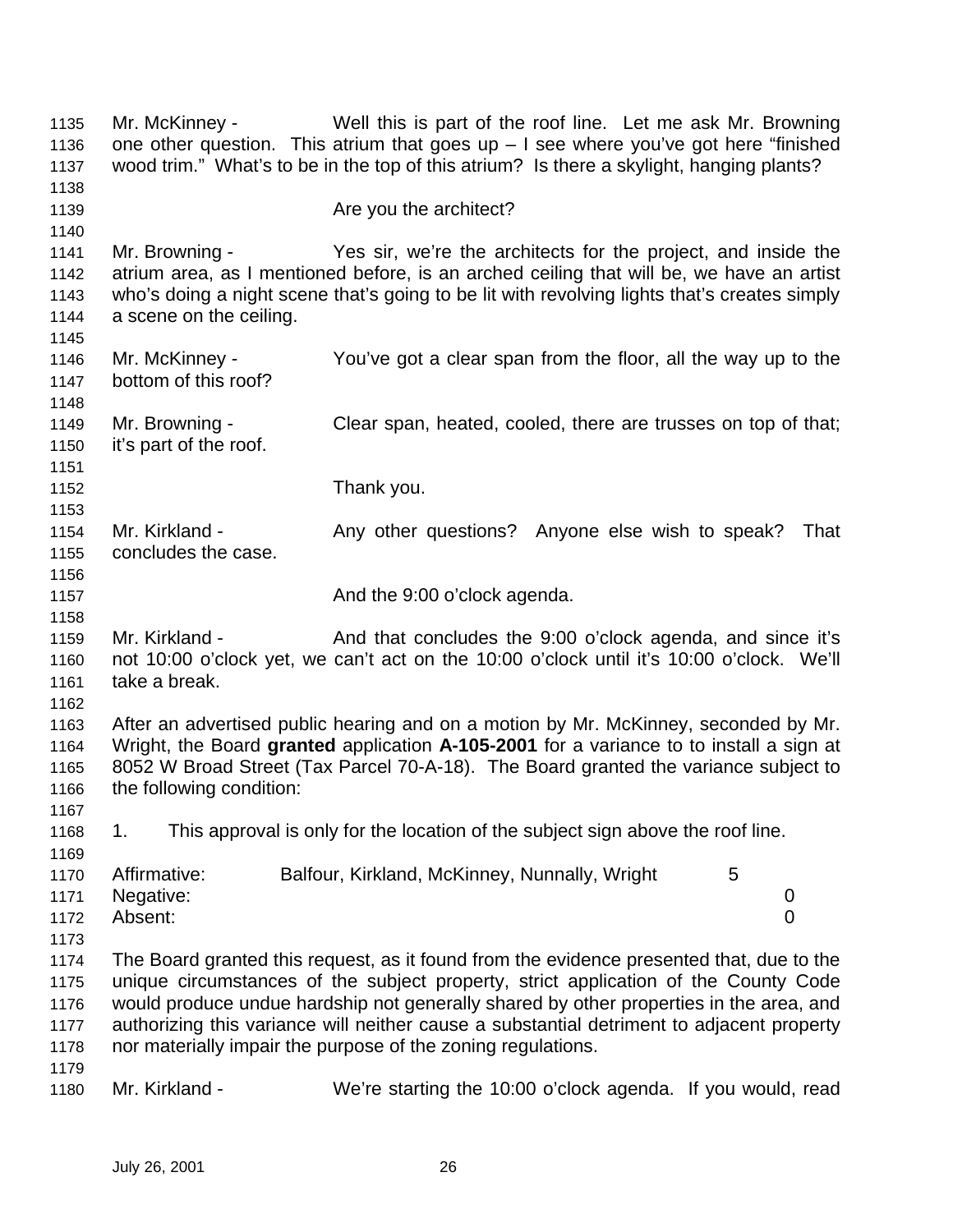the rules again, for those who missed them in the first round.

 Mr. Blankinship - Mr. Chairman, Members of the Board, ladies and gentlemen. The rules for this meeting are as follows. The Secretary, myself, will call each case. Then the applicant will come to the podium. At that time I'll ask those who intend to speak, in favor or opposition, to stand, and be sworn in. The applicants will then present their testimony. When the applicant is finished, anyone else who wants to speak will be given the opportunity. After everyone has spoken, the applicant, and only the applicant, will be given the opportunity for rebuttal. After hearing the case, and asking questions, the Board will take the matter under advisement. They will render all of their decisions at the end of the meeting. If you wish to know what their decision is, you may stay until the end of the meeting, or you may call the Planning Office at the end of the day. This meeting is being tape recorded, so we will ask everyone who speaks, to speak directly into the microphone on the podium, and to state your name for the record. Out in the foyer, there are two binders, which contain the staff report for each 1196 case, including the conditions suggested by the staff.

 Mr. Kirkland - Do we have any deferrals or withdrawals on the 10:00 o'clock agenda? Mr. Blankinship - No sir. **How about the case we passed over?** How about the case we passed over? Mr. Kirkland - Is anyone here from A-104-2001 Hezekiah Wilkerson. Anyone representing them? We'll wait till the end. Okay, if you would, call the next case. Mr. Blankinship - Mr. Chairman, the next 2 cases are companions. Would you 1210 like me to call them together? 1212 Mr. Kirkland - Yes please. **A -106-2001 TOM AND PATTI COLEMAN** request a variance from Section 24- 95(b)(5) of Chapter 24 of the County Code to build a dwelling at 1305 Libbie Avenue (Monument Avenue Crest) (Tax Parcel 115-3- B-2 (part)), zoned R-3, One-family Residence District (Brookland). The lot width requirement is not met. The applicants have 60 feet lot width, where the Code requires 65 feet lot width. The applicants request a variance of 5 feet lot width. **A -107-2001 TOM AND PATTI COLEMAN** request a variance from Sections 24- 1223 95(1)(2)d. and  $24-95(c)$ (1) of Chapter 24 of the County Code to allow existing dwelling to remain at 1307 Libbie Avenue (Monument Avenue Crest) (Tax Parcel 115-3-B-1 (part)), zoned R-3, One-family Residence District (Brookland). The accessory structure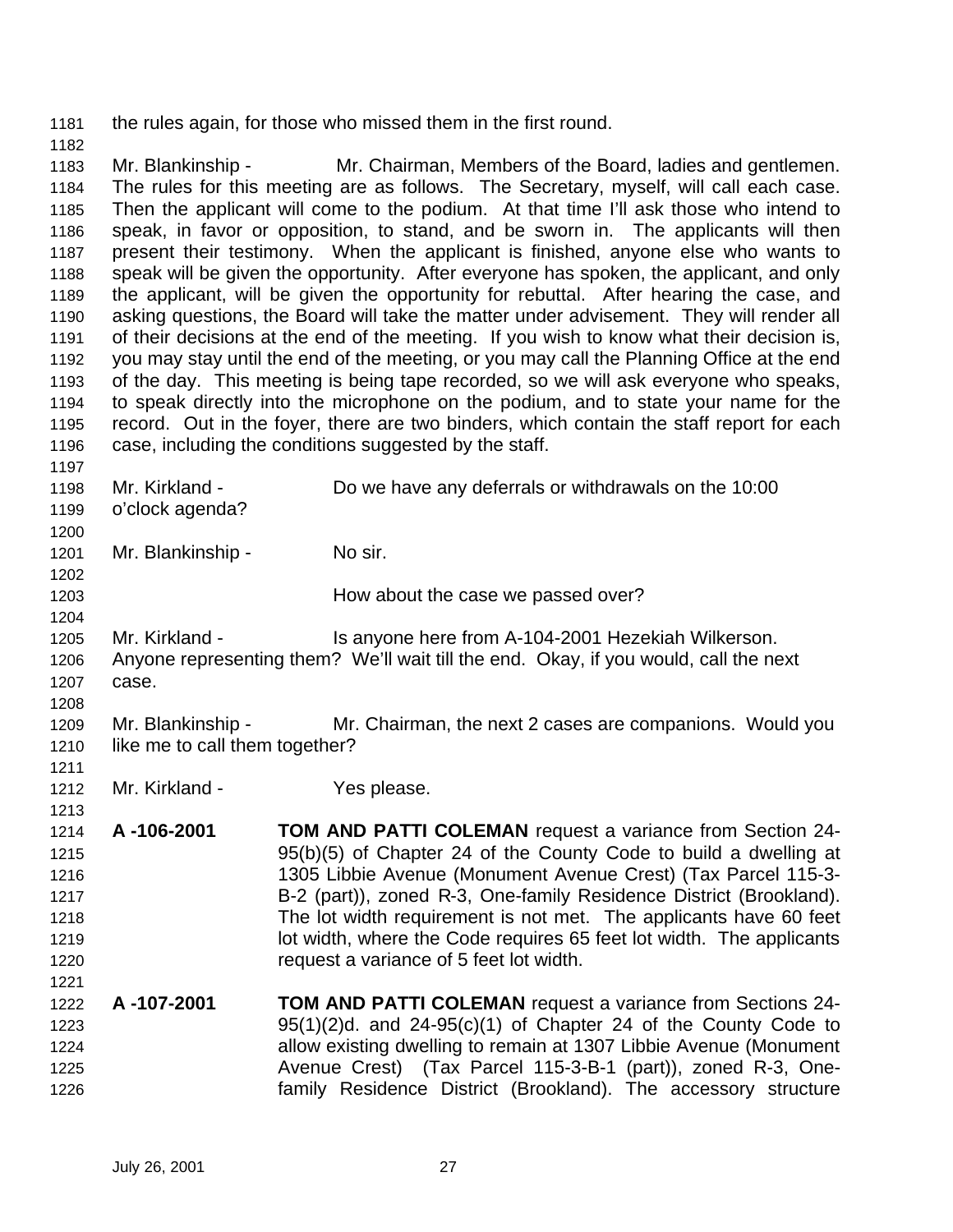1227 setback and minimum side yard setback are not met. The applicants have 6.25 feet minimum side yard setback and 0 feet accessory structure setback, where the Code requires 7.8 feet minimum side yard setback and 3 feet accessory structure setback. The applicants request a variance of 1.55 feet minimum side yard setback and 3 feet accessory structure setback. 1234 Mr. Kirkland - Anyone else wish to speak on this case? Okay sir, if you would raise your right hand and be sworn in. 1237 Mr. Blankinship - Do you swear that the testimony you are about to give is the truth, the whole truth, and nothing but the truth, so help you God? Mr. Coleman - Yes I do. Mr. Kirkland - Would you state your name for the record. Have all your notices been turned in according to the Code? Mr. Coleman - Name's Tom Coleman. Yes sir. Looks like one notice went for both cases. Mr. Kirkland - Yes. If you would, state your case. Mr. Coleman - Thank you Mr. Chairman. My wife and I own an existing house and the lot adjacent to it along Libbie Avenue. The lot on the corner is a 78-foot lot; the vacant lot is a 60-foot lot. The majority of the houses along Wythe Avenue and Monument Avenue, in that area are 60-foot lots. Actually most of the lots that are larger than 60 feet happen to be either on a corner or side up to an alley. I think that, certainly as far as lot width and area, this lot would be consistent with the majority of the houses in the neighborhood. There's a lot of existing landscaping, trees and shrubs, on the lots, and that would help minimize the impact of construction. The existing garage, the reason we'd like that to remain, it is architecturally similar to the house, it's made out of the same brick, it's got a similar hip-style roof, it does have a shingle roof rather than a slate roof, but basically, architecturally, it is similar to the existing house. We have talked to the neighbors about this personally. They are supportive. They're aware that the house had 2 previous owners, and while structurally it is in good condition, it needed a lot of TLC, and we've put a lot of work into the lot and into the house, and I think they're comfortable that we would share their concern in that we would want a house built on that lot to be as consistent as possible with the existing construction in the neighborhood. Mr. Coleman, have you got a contract on this lot, subject to variance? 1272 Mr. Coleman - Not currently. We have talked to some people, but we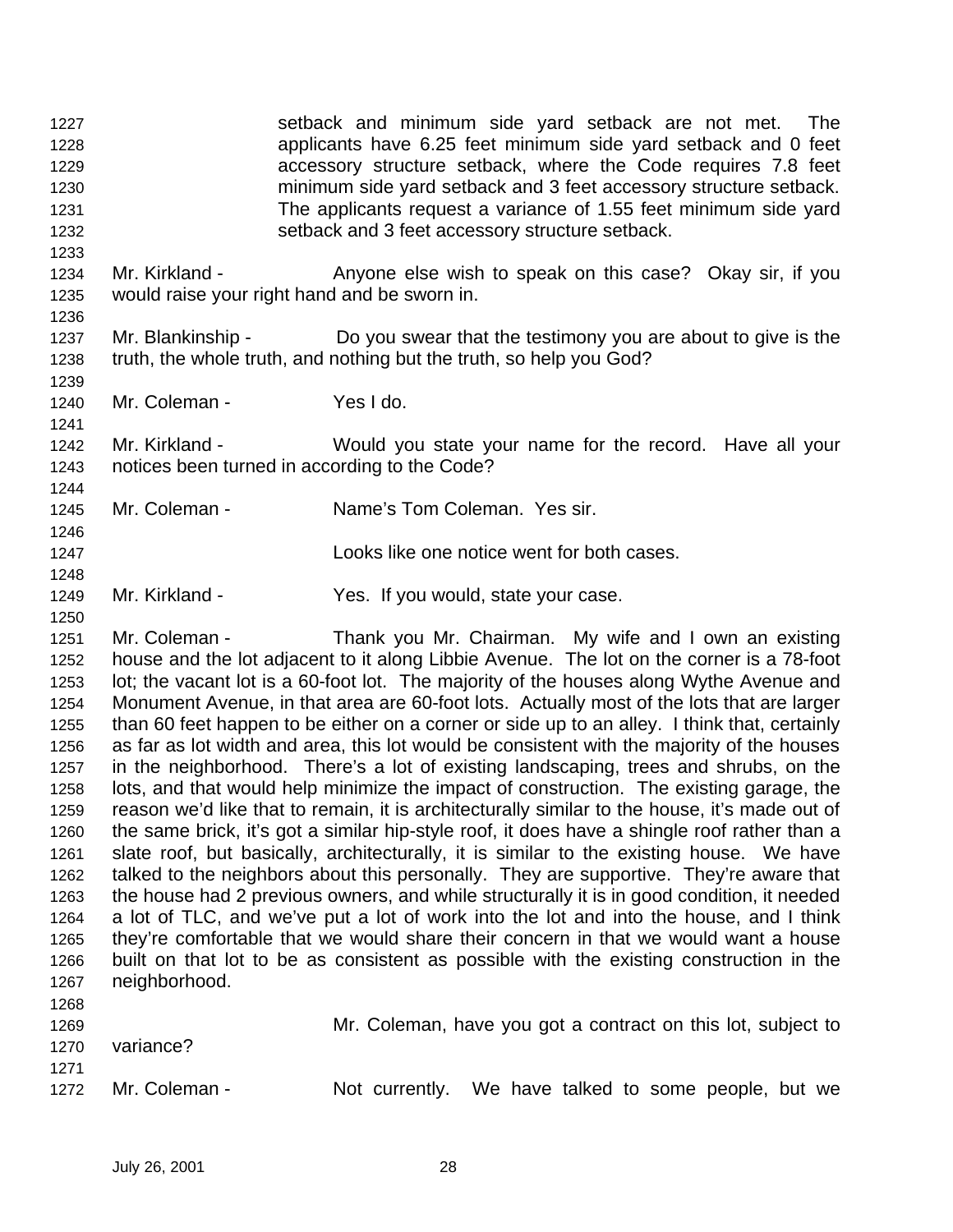| 1273         | haven't signed any contracts yet.                                                                                                                                         |
|--------------|---------------------------------------------------------------------------------------------------------------------------------------------------------------------------|
| 1274         |                                                                                                                                                                           |
| 1275         | How was this problem discovered?                                                                                                                                          |
| 1276         |                                                                                                                                                                           |
| 1277         | Actually, there was an existing variance on the lot when we<br>Mr. Coleman -                                                                                              |
| 1278         | purchased the house; we purchased them together, and at that time it was not our                                                                                          |
| 1279         | intention, although we knew at some point in the future that we might want to request                                                                                     |
| 1280         | that variance again.                                                                                                                                                      |
| 1281         |                                                                                                                                                                           |
| 1282         | Mr. Kirkland -<br>Any other questions by Board members? Anyone else wish                                                                                                  |
| 1283         | to speak? That concludes the cases. Thank you sir.                                                                                                                        |
| 1284         |                                                                                                                                                                           |
| 1285         | After an advertised public hearing and on a motion by Mr. McKinney, seconded by Mr.                                                                                       |
| 1286         | Nunnally, the Board granted application A-106-2001 for a variance to build a dwelling<br>at 1305 Libbie Avenue (Monument Avenue Crest) (Tax Parcel 115-3-B-2 (part)). The |
| 1287<br>1288 | Board granted the variance subject to the following condition:                                                                                                            |
| 1289         |                                                                                                                                                                           |
| 1290         | This variance applies only to the lot width requirement. All other applicable<br>1.                                                                                       |
| 1291         | regulations of the County Code shall remain in force.                                                                                                                     |
| 1292         |                                                                                                                                                                           |
| 1293         | Affirmative:<br>Balfour, Kirkland, McKinney, Nunnally, Wright<br>5                                                                                                        |
| 1294         | Negative:<br>0                                                                                                                                                            |
| 1295         | $\overline{0}$<br>Absent:                                                                                                                                                 |
| 1296         |                                                                                                                                                                           |
| 1297         | The Board granted this request, as it found from the evidence presented that, due to the                                                                                  |
| 1298         | unique circumstances of the subject property, strict application of the County Code                                                                                       |
| 1299         | would produce undue hardship not generally shared by other properties in the area, and                                                                                    |
| 1300         | authorizing this variance will neither cause a substantial detriment to adjacent property                                                                                 |
| 1301         | nor materially impair the purpose of the zoning regulations.                                                                                                              |
| 1302         |                                                                                                                                                                           |
| 1303         | After an advertised public hearing and on a motion by Mr. McKinney, seconded by Mr.                                                                                       |
| 1304         | Nunnally, the Board granted application A-107-2001 for a variance to allow existing                                                                                       |
| 1305         | dwelling to remain at 1307 Libbie Avenue (Monument Avenue Crest) (Tax Parcel 115-3-                                                                                       |
| 1306         | B-1 (part)). The Board granted the variance subject to the following condition:                                                                                           |
| 1307         |                                                                                                                                                                           |
| 1308         | This variance applies only to the minimum side yard and accessory structure<br>1.                                                                                         |
| 1309         | setback requirements from the property line. All other applicable regulations of the                                                                                      |
| 1310         | County Code shall remain in force.                                                                                                                                        |
| 1311         |                                                                                                                                                                           |
| 1312         | Affirmative:<br>Balfour, Kirkland, McKinney, Nunnally, Wright<br>5                                                                                                        |
| 1313         | Negative:<br>0                                                                                                                                                            |
| 1314         | Absent:<br>0                                                                                                                                                              |
| 1315         |                                                                                                                                                                           |
| 1316         | The Board granted this request, as it found from the evidence presented that, due to the                                                                                  |
| 1317         | unique circumstances of the subject property, strict application of the County Code                                                                                       |
| 1318         | would produce undue hardship not generally shared by other properties in the area, and                                                                                    |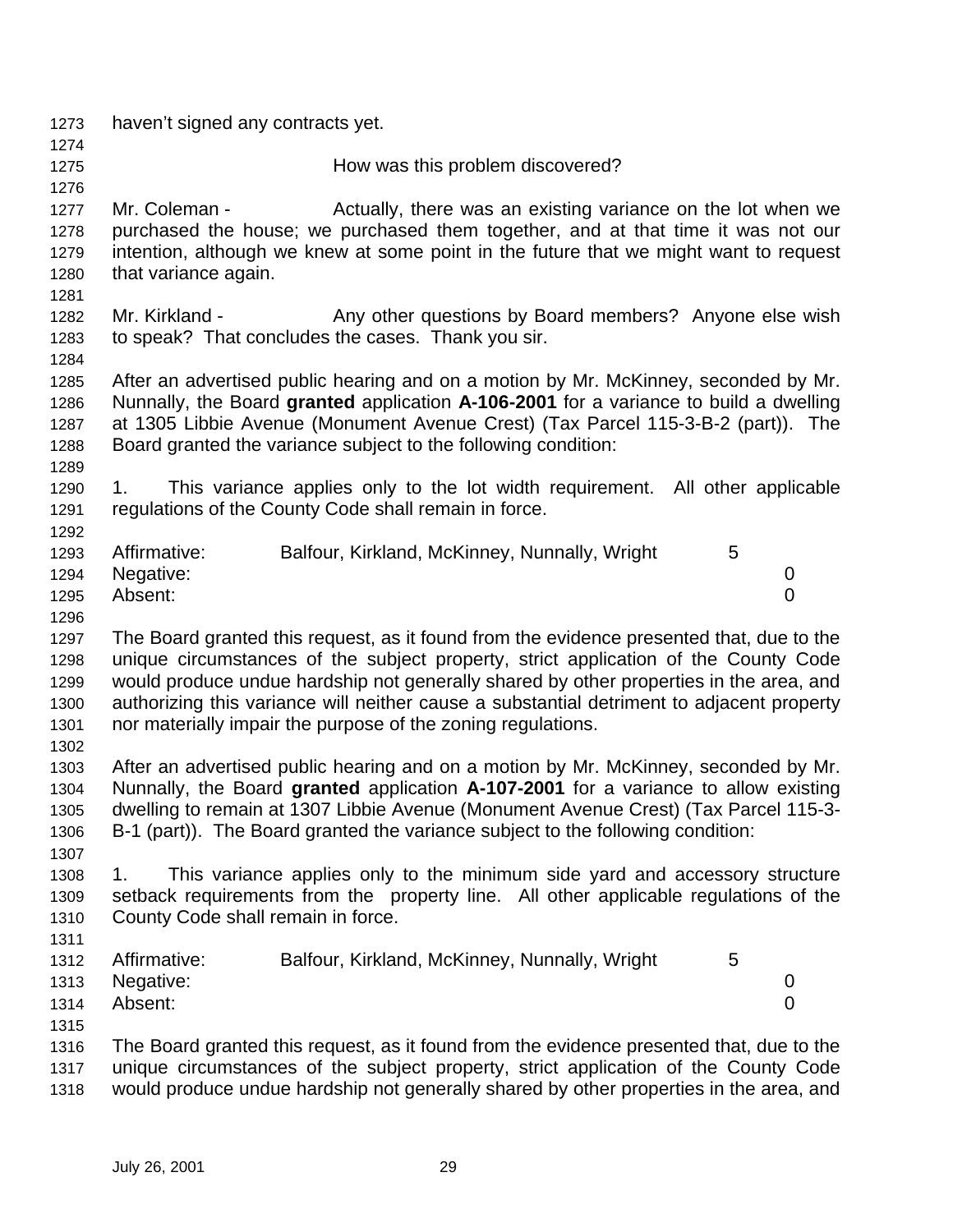- authorizing this variance will neither cause a substantial detriment to adjacent property nor materially impair the purpose of the zoning regulations.
- 

- 1322 Mr. Kirkland Next case.
- Mr. Blankinship Now we have a real bonus, Mr. Chairman. The next 3 cases are companions.
- Mr. Kirkland Do them all.
- **A -108-2001 HIGGINS FAMILY** requests a variance from Section 24-94 of Chapter 24 of the County Code to allow the existing dwelling to remain at 912 South Gaskins Road (Tax Parcel 123-A-2 (part)), zoned R-0, One-family Residence District (Tuckahoe). The lot width requirement and rear yard setback are not met. The applicant has 50 feet lot width and 20 feet rear yard setback, where the Code requires 200 feet lot width and 50 feet rear yard setback. The applicant requests a variance of 150 feet lot width and 30 feet rear yard setback.
- **A -109-2001 HIGGINS FAMILY** requests a variance from Section 24-94 of Chapter 24 of the County Code to build a one-family dwelling at 916 South Gaskins Road (Tax Parcels 123-A-2 (part) and -6A), zoned R-0, One-family Residence District (Tuckahoe). The lot width requirement is not met. The applicant has 50 feet lot width, where the Code requires 200 feet lot width. The applicant requests a variance of 150 feet lot width.
- **A -110-2001 HIGGINS FAMILY** requests a variance from Section 24-9 of Chapter 24 of the County Code to build a one-family dwelling at 301 Daniels Road (Tax Parcel 123-A-7), zoned R-0, One-family Residence District (Tuckahoe). The public street frontage requirement is not met. The applicant has 0 feet public street frontage, where the Code requires 50 feet public street frontage. The applicant requests a variance of 50 feet public street frontage.
- 1353 Mr. Kirkland Is the applicant here? Anyone else wish to speak? Everybody stand up and raise their hands.
- Mr. Blankinship Do you swear that the testimony you are about to give is the truth, the whole truth, and nothing but the truth, so help you God?
- Mr. Wright Mr. Chairman, I'll disqualify myself from these cases. Mr. Kirkland - Would you state your name for the record sir? Mr. Condlin - Yes sir, my name is Andy Condlin, from Williams Mullen,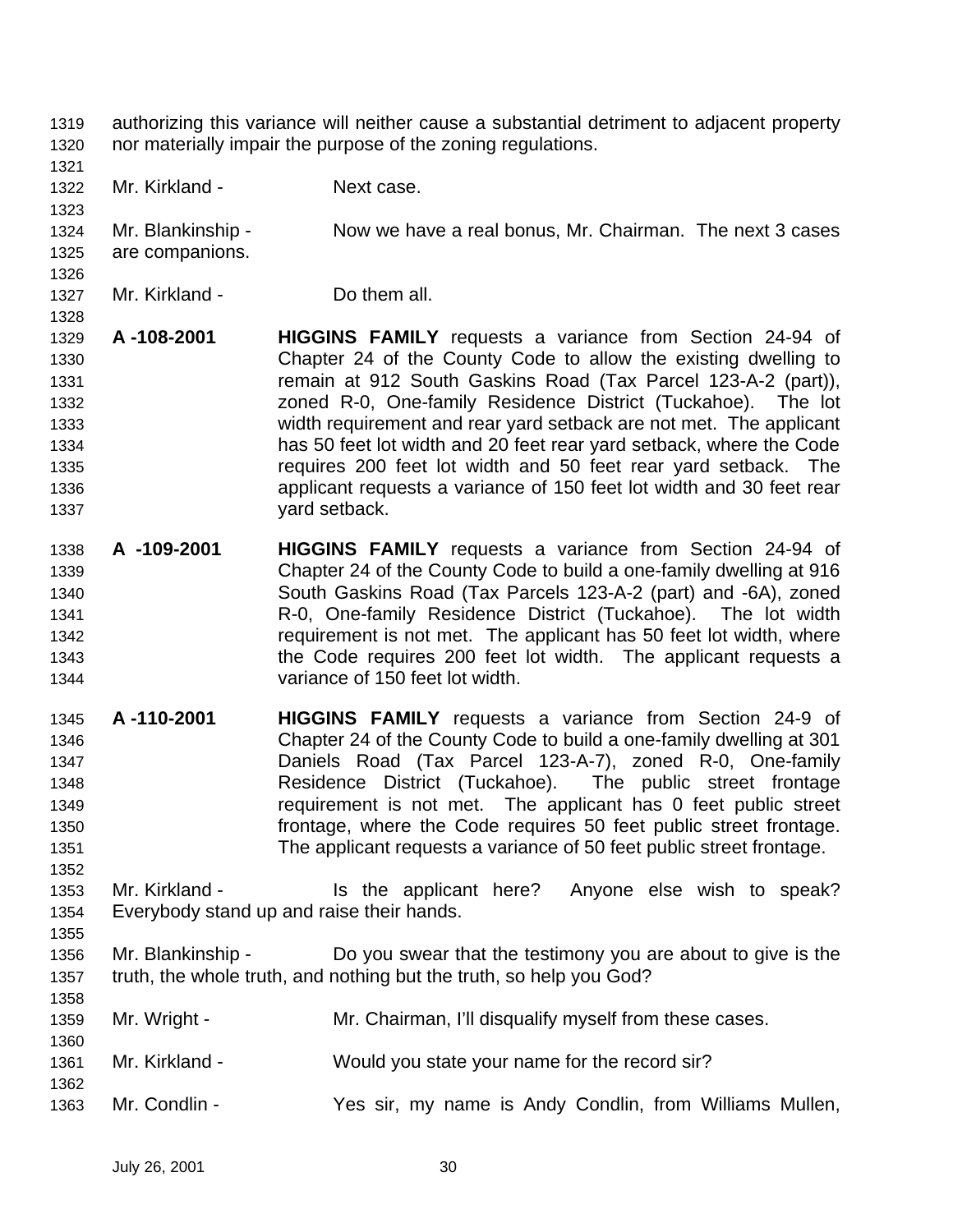- representing the Higgins Family.
- Mr. Kirkland Have all adjacent landowners been contacted in all these cases?
- Mr. Condlin Yes sir, in all 3 cases we contacted the adjacent landowners as required, and submitted those receipts in to the staff.
- 

- 
- 1372 Mr. Kirkland All right, state your case.

 Mr. Condlin - Mr. Chairman, members of the Board, my name is Andy Condlin, from Williams Mullen. I have with me Ralph and Janie Higgins, who are brother and sister. Together with their brother Ken, they are members, or owners of the Higgins Family Limited Partnership, who are owners of the property. I'm going to have to warn you, I'm pretty bad with this pen, and it always comes up to haunt me, but I wanted to go through the parcels that we're talking about today. With just this parcel 7, which accesses the property through Daniels Road, which is a private road through, over and across, and owned by the Country Club of Virginia, and there is easement rights on parcel 7, as we have provided in the package, insurable easement rights by a title company. Also we will be talking about parcel 6A, that I'll be referring to. You'll see on this plan, there is another plan where parcel 2 actually consists of this parcel and all the way up along here. So that's all parcel 2. As it stands now, parcel 6A has absolutely no access to any public road. I described parcel 2, which consists of parcel 2A, parcel 2B, parcel 2C, and parcel 2D, which currently is an entire parcel. No one on the tax maps in the County records has parcel 2. Finally, there is what I call the Ralph Higgins parcel, which has a home on it, that sits approximately at this location right here. And that's where Mr. Ralph Higgins currently lives, and it's titled in his name alone. That is not the subject of any of the variance requests, but I did want to mention that, because it will be mentioned a number of times.

- 1394 Mr. Balfour- I'm not clear. Are you saying you've got frontage and access on Daniels Road for 2 lots, but you kind of confused me talking about the little lot.
- Mr. Condlin - Well, if I may – Ben, do you have the parcel 2? Actually, Ben, I was thinking of this that shows all of them, which is parcel 2, as a whole, not broken up.
- 1401 Mr. Balfour- **I** guess my question is, it looks like you've got access through Gaskins Road, is that right?
- 

 Mr. Condlin - For parcel 2, yes sir, there is access to Gaskins Road. We are not asking for a lack of access for parcel 2 because of that. You can see, currently, here is all of parcel 2 as it currently stands, which is right here. That house that's located on it, which we affectionately call the barn, where we make Janie live, in what's called the barn, that's been renovated to a home and has been used as a home since the 1940's. All of this property that we're talking about, including the Ralph Higgins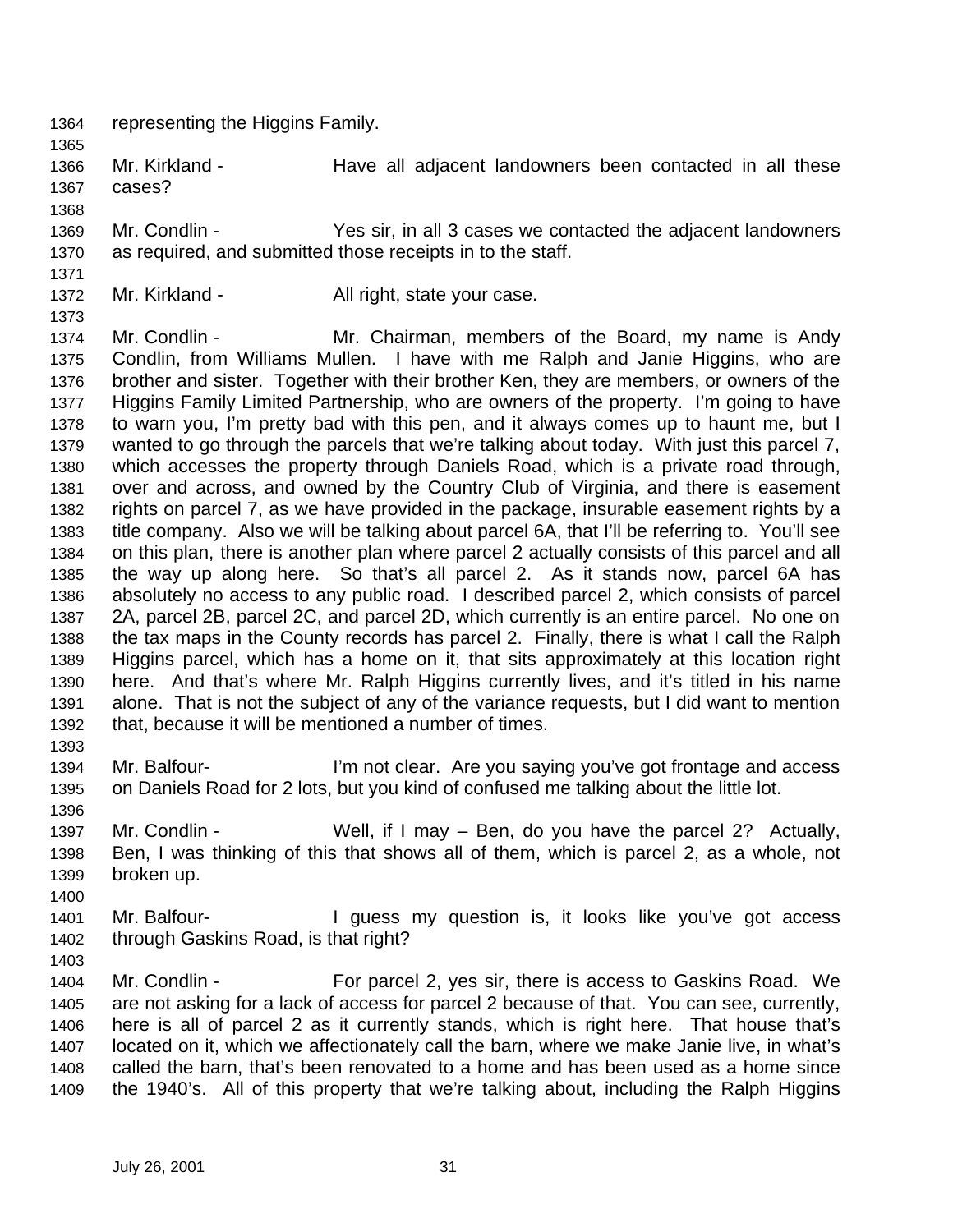property, was owned at one time by their parents, Mr. and Mrs. Kenneth and Mary Higgins. After their passing, it's gone through the estate, and to the children of their estate, and as part of the settlement of that estate, they have waited to distribute this property until they settled the remainder of the estate. That's where we are now, where they want to disburse it to not only the children, but to provide for the potential of the grandchildren to live on the properties. I wanted to let you know that we're coming to you today with everything; we're showing you everything, putting it all on the table, so that we don't have to come back at you piecemeal as we do every little time. We wanted to be able to show you the big picture and a long-term look at the property. While it may seem complicated initially, this is really quite frankly, some simple requests. It just ends up having to be 4 variance requests over and across what now exists as 3 parcels.

 Let me talk first about parcel 7, and then I'll talk about the other ones, because parcel 7 is on its own. Parcel 7 sits right here, and as I told you, it has no other access but for Daniels Road. This is a variance request for that lack of public access, public road frontage, and it's no different than farther west of this, farther down Daniels Road, the Board of Zoning Appeals, in 1989, granted a variance for a parcel 9. There were 2 parcels, sitting parcel 9 and parcel 10, and the BZA said "we'll grant you one variance for those 2 parcels," which is exactly what happened, parcel 9 was sold. Parcel 10 is now made part of what's called Middle Quarter Subdivision. It's a proposed 15-lot subdivision that surrounds this property. But for the lack of public road frontage, it meets all other Code requirements needed to build a single family dwelling. They have no other access rights, and their access rights are insurable by the easement over across Daniels Road. The dwelling obviously would have little impact on the surrounding property, particularly when you take into account some of the other property in the area, the size of the lot, the Middle Quarter Subdivision, and the fact that there would have to be no improvements made today on that road in order to use this. The variance would allow parcel 7 to be used exactly as the surrounding properties are currently being used. I would mention one thing, and it's always odd for me to ask for you to add a condition, but in talking with the Country Club of Virginia, their concern was that there may be more than one dwelling located on parcel 7. At no time is there an intent, and quite frankly, in talking with the staff, I don't think there is an ability, legally, to put more than one dwelling upon the grant of a variance for parcel 7. However, for the neighbors' sake and to make sure that everyone's aware of that, we would ask that if you are so inclined to vote for a variance for parcel 7, that you would impose a condition to said "only one dwelling may be located on parcel 7," and we could not locate or subdivide that parcel for that one variance that you grant.

1449 Mr. Balfour-<br>
1449 Mr. Balfour-<br>
199, 110? 1451 Mr. Condlin - 110.

 Mr. Balfour- So we want to amend that to "no more than one residence on lot 7."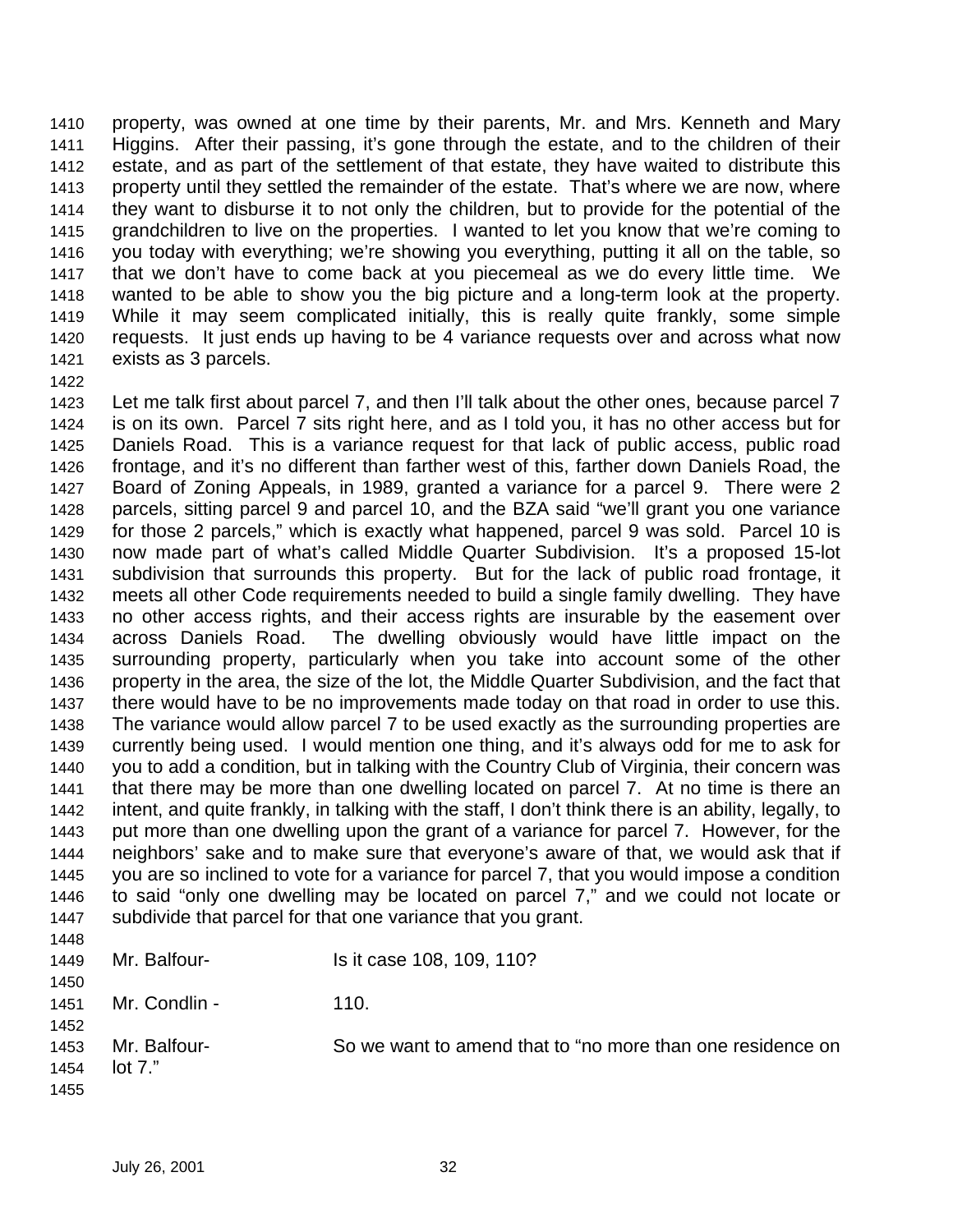Mr. Condlin - Yes sir. That takes care of parcel 7.

 Let me discuss then, parcels 2 and 6A. Parcel 6A, if you remember, is a larger piece right here, which has no access from any property. As you can see, it's completely blocked off to Gaskins Road via parcel 2. Allow me to put up the other lot. This is what we're proposing, and it's kind of an odd configuration. Obviously parcel 2 is an oddly configured lot. This is just a strange lot, which currently accesses Daniels Road and Gaskins Road. It covers all of these parcels. This parcel that you see here, that we're labeled parcel 2D, we're proposing that it be made, and there's no variance request associated with this parcel 2D, and we can by subdivision law, simply merge it with the Ralph Higgins parcel, which is what we want to do, for one reason in particular, which is to say, there are no other lots now fronting on Daniels Road that would need to come forward to the BZA. As part of our parcel 2 request, we could have said we'll use that as part of our parcel 2 and ask for a variance for lack of a public road frontage, but we're proposing, and the family and the children have agreed to make that part of the Ralph Higgins property. I suspect there would be no more requests for Daniels Road lack of road frontage to access Daniels Road on this property. That benefits everybody at this point.

 Let me next mention parcel 2A. It's a 50-foot wide road that we've got running along there. That is solely and completely to access parcel 6A. The children are trying to correct this lack of access by that parcel 6A. Without parcel 2A, there is no public road frontage to parcel 6A. To build a home, we need to do one of 2 things. We either need to get a variance for lack of public road frontage and get a private easement over and across the road, or we need to provide this parcel 2A and ask for a lot width variance from what's required at 200 feet to go down to the 50 feet. The reason we want to be able to put in this road, this driveway, and have this parcel 2A on there so that they can control the easement. I think you will hear today that there are some folks who are opposing making this an access road. I would propose to you that in fact, that they're probably going to present to you that they're concerned about there being a public road and a subdivision in here. By the failure to get this variance, I would propose to you that, in fact, when we don't get the variance, we're going to have to put a public road in there in order to access parcel 6A. If we can't get a variance for accessing it otherwise, either as we've requested, by the lot width requirement, by putting in the 50 feet, the only way we can get back there, is to make parcel 2A a public road, and to pay for the cost of the public road. Quite frankly, ultimately we will have to subdivide the parcel 6A to help pay for the cost of the road. That's the reality of the situation. By getting the variance, we can put one home on here. Mr. Ralph Higgins has 2 sons he's been talking to. He wants to be able to locate his sons at this parcel, to let them choose whether they want to locate or keep it open space. At any time we obviously can come forward and make this a public road, and we don't need a variance to make that a public road, and we could put that in there. We're trying to avoid that by this request, by being able to put a driveway along parcel 2A. We chose 50 feet simply because we want to be able to control that in the future if that item ever comes up. In my experience it's probably better, so that there's not an issue later on, that we don't have to come back to the BZA or go back to the Planning Commission for a waiver of public road frontage.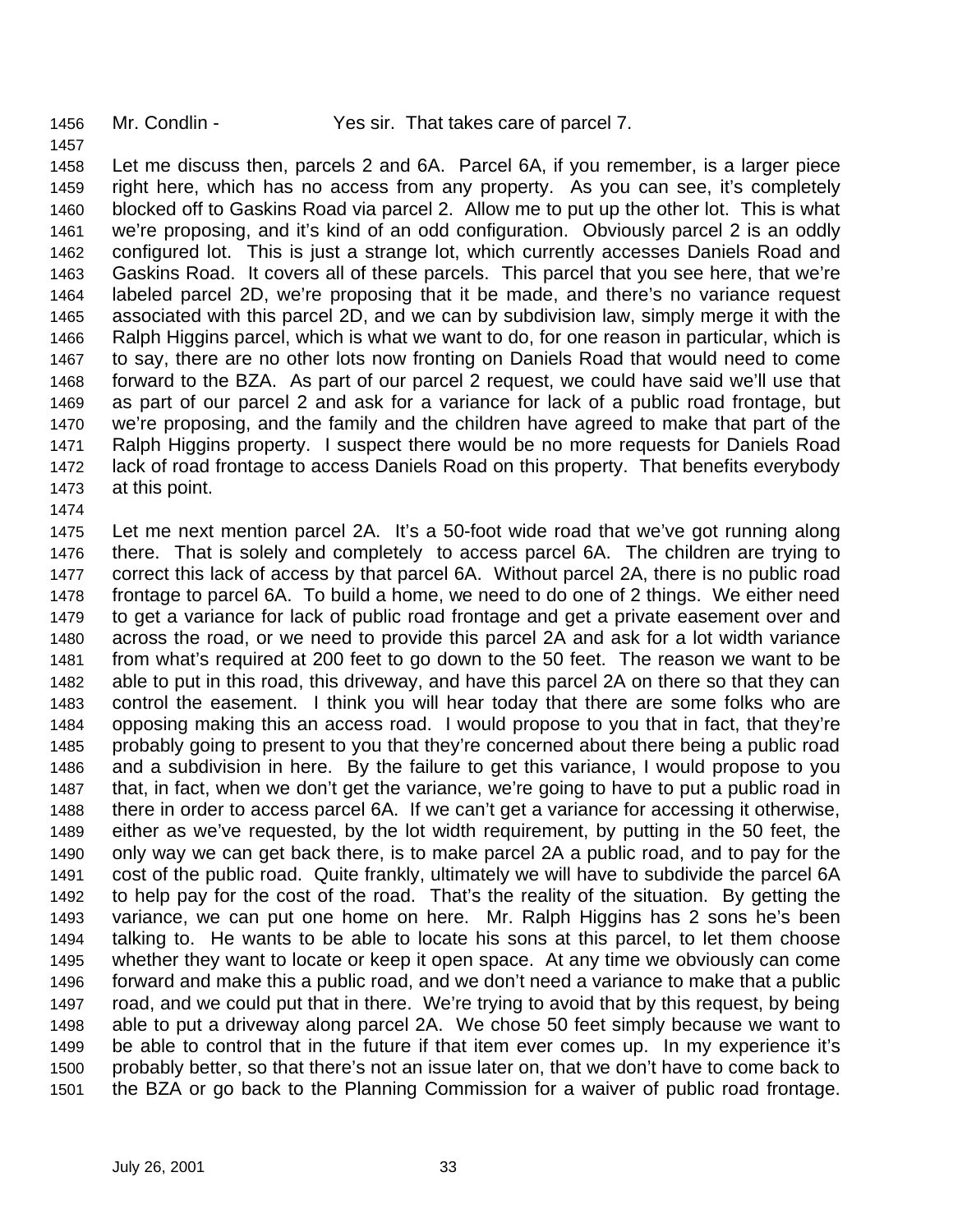Just give them fee simple interest in the 50 feet under parcel 2A right now.

 Finally, we've covered the variance request for parcel 7 and parcel 2A and 6A. Next I'm going to cover the last two variances. At this location, and what I've got showing here is parcel 2A, you see again what I refer to as the barn, you can see 2 setback references, one for 50 feet here, and one for 20 feet here. When we came forward with the other 3 requests, the staff requested that we actually present this and make this part of our variance request. As you can see, the barn's southeast corner, and it can't be any more true, this corner is actually the access to Gaskins Road. Either side has to cross other property in order to access Gaskins Road. The true corner, the true front line of this property, is the corner. When they did come back, some years back, for rehabilitation of the barn, Mr. Ralph Higgins spoke with Earl Clark, and they said, "there's your corner; there's your front and side yards." They decided at the time, when the permits were granted for renovation of the barn, which that basically said, "the front yard sits at this location; the rear yard therefore is this location; you've got 50 feet here; you've got 20 feet, which makes your side yard. You're good to go; go ahead and get your permits." This is the way it's been, and I believe it's been interpreted that way ever since. I'm not speaking for the staff, but I believe they're trying to say, "let's be rather safe than sorry; let's clean it all up since we're looking at the big picture." Maybe the front yard is actually right here; the location of the barn doesn't change; and this is actually its historic location; this is always where it's been located. The property lines don't change, and we can't move the property lines, because Mr. Ralph Higgins' property is right here. His home is right there, is located at that spot, so if we actually move the property lines, we're going to put him in violation of the setback requirements, so we're kind of between a rock and a hard place. I think literally that's the interpretation, and it's a better safe than sorry kind of request, and that's what we're asking for today. Again, I don't think it's impacting anyone by asking that because nothing's being moved. It is what it is today. And finally, I think we're going to come to what I think is probably the more controversial piece of this entire request, which is after taking off parcel 2A to merge it with 6A, taking off parcel 2D to merge it with the Ralph Higgins property to get rid of any further Daniels Road access, we're left with 2 lots. What we're requesting for 2 lots, which we would ask for a subdivision, off of parcel 2C and 2B. Parcels 2B and 2C can meet every other lot zoning requirement, but for the lot width requirement. They meet the acreage requirement; they've got the area; they've got the space for the buildings. It literally is just that the lot width on this property along Gaskins Road – originally this lot had 336 feet of lot width along Gaskins Road. Back in the 1960's, from what I understand from the history, again relying on Mr. Ralph Higgins, was that the properties were sold to their predecessors to Mr. Schultz here, and to Mr. and Mrs. Hancock over here, was all part of the same parcel. At that time it was about, again we understand, just antidotal evidence, not being able to locate the Code, was 175-foot lot width requirements. As I said, we currently have 336 feet. I'm not sure where they came up with those numbers and what they had left over, but it was their understanding that the intent was ultimately to divide the lot into 2 at some point in the future. When the properties were sold off, that created the parcels that we're looking at now. We're simply trying to reconfigure the lot, to make it a little bit more user friendly, and to be able to use parcel 2B for the family at some point in the future. One of the ways we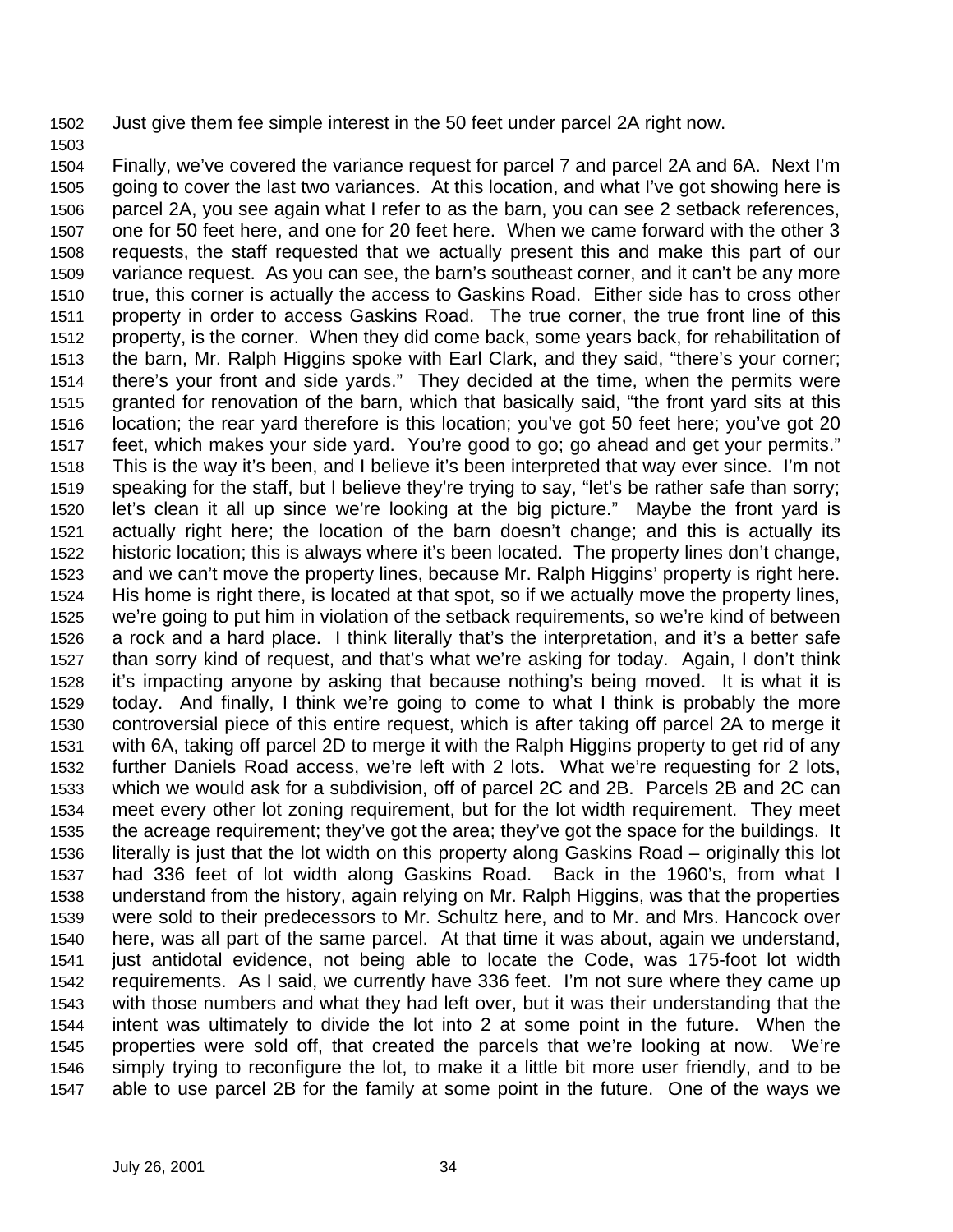could get around this entire variance again, is to make parcel 2A a public road. Once that becomes a public road, and we did the drawings, we'd take a look at the parcels, to be able to come up with the lot width necessary for both of these parcels. One lot would have to front on Gaskins, and the other lot would have to front on this parcel 2A, which would then be a public road. What we're trying to do is avoid having to make that a public road, and I think the neighbors would agree, that that would change the character of the area by doing that. We feel that this is the best configuration for the property. By no means are we wed to this. There's been some discussion of "well, gee, can this leg go over opposite this leg." Well obviously, unless you're conditioned specifically to this layout, we're asking for a 50-foot lot width and 150-foot lot width variance. Therefore, we could make the 50 foot over and across this area. You could make us go to 86 feet if you wanted to, and by doing that, this pushes parcel 2B up closer to the barn, which we were trying to create some space right here. We could also move parcel 2D, cut off all lot frontage, and ask you to grant us lack of public road frontage, to go in and out to the barn through Daniels Road if we requested. There are a lot of options here, but this is what we came forward and presented with.

 What we were ultimately trying to do, and I think the Higgins are just as interested in this as any of the other neighbors, is to preserve the character of the neighborhood, to preserve the character of what we ultimately have are 3 buildable lots, and what we're asking for is to make it into 4 buildable lots, which they could do but for this lot width requirement, and what they're trying to do is to avoid having to put a public road in, over and across parcel 2A. I think I've gone over my time limit, even though there isn't a time limit. I would ask for you to consider one additional consideration. In discussing this case with the staff, we brought forward, as I said at the very beginning, this whole case. We wanted to let you see everything that we're doing, what we want to do, maybe get some feedback from you, and ask for the variance approvals that we're asking for today. But there are no plans, and they're talking with the family, to be able to locate the sons and take care of the financing. The one concern I had for the family, was that there usually is in the approval letter, a 1-year time limit. I looked in the state Code; I looked in the County Code, and I found out you have rules that I didn't have a copy of, and that's in your rules, that all variances must have a building permit within 1 year's time. I would simply ask, if it's appropriate to you, to waive that requirement for the 1- year time. They want to make sure they do things right, and certainly Mr. Ralph Higgins and Miss Janie Higgins are very concerned about what goes on here. Parcel 7 will be going to Ken Higgins, the second brother of the family, and they're hoping parcel 6A and parcel 2B will go to one of the grandchildren of Mr. Ken and Mary Higgins. They just have to work that out, and they're afraid that the 1-year time limit, they don't want to have to come back. I'm not sure what the policy reason is for that, but I don't believe, and I've submitted to the staff the state Code and the County Code, where we couldn't find any provisions requiring that you impose that as a condition. Obviously, I was right. Finally, I believe we've met all jurisdictional prerequisites for each of the zoning requests. Each of the properties was acquired in good faith as it came through the estates of Mary and Ken Higgins. They have little, if any, impact on the surrounding properties. Each of the requests is a unique situation because of topography, location, shape, or otherwise, that is not shared by other properties in the area, and the failure to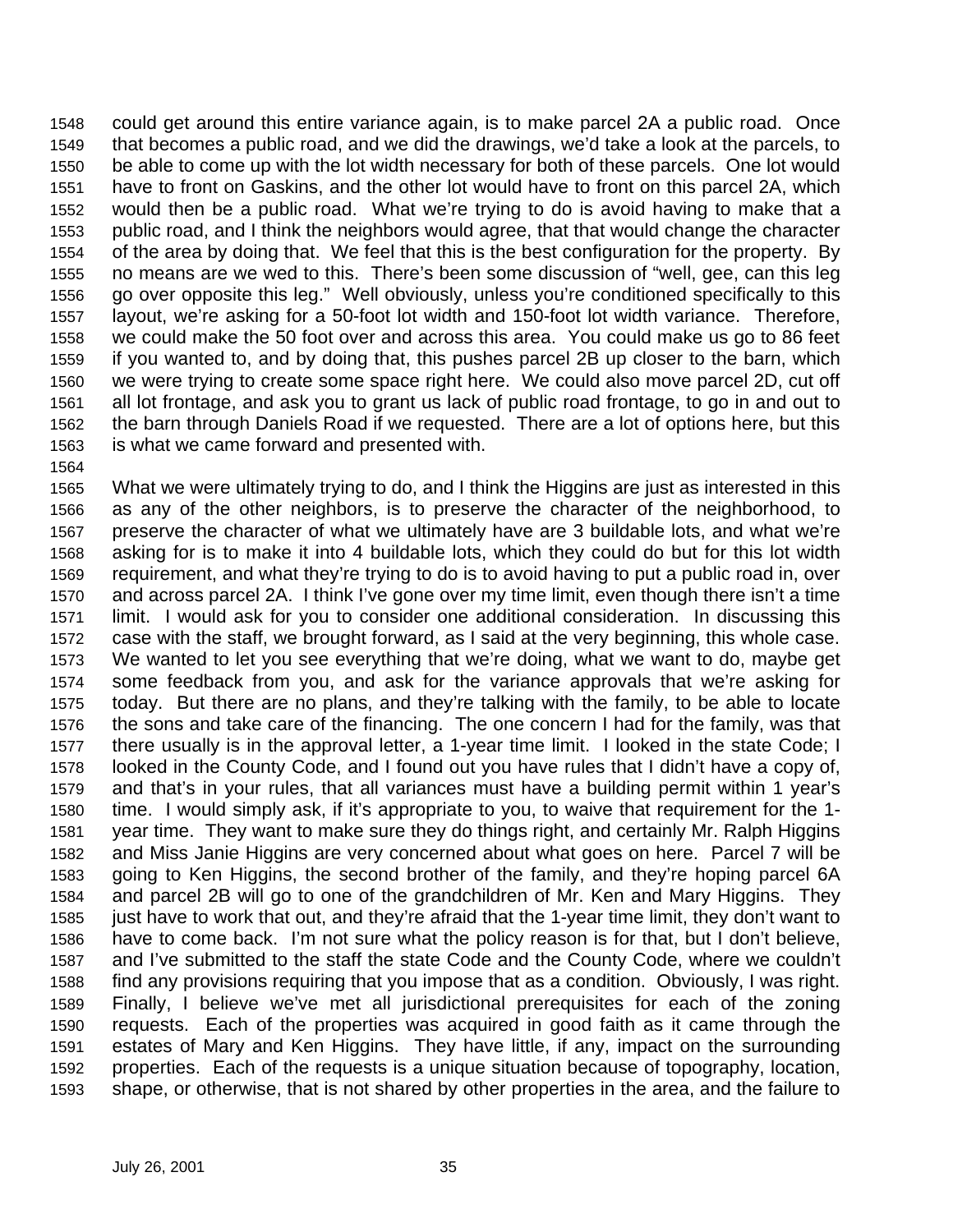grant these variance requests will cause a hardship and an inability to use the property. Without the variance no home can be constructed on parcel 7, 2B or 6A, and without the variance for the rear yard, the barn will have to be moved. I believe these all qualify for the hardship that we have to present to you today. For these reasons, we ask you to confirm each of the variance requests, and I'll be happy to answer any questions for anything I haven't covered.

1601 Mr. Kirkland - Any questions by Board members? Okay, those who wish to speak, let's hear those who are for the case first. That was quick. All right, the opposed please come forward. If you would, sir, state your name for the record.

 Mr. Thornton - Mr. Chairman, members of the Board, my name is Jim Thornton. I'm an attorney representing Dr. and Mrs. William Hancock, who own the property at the southwest corner of Daniels Road and Gaskins Road. You'll see that the parcel 2 that we've been referring to, wraps around the Hancock property. And it may be best to put up the unmodified version *(referring to visual props)*, since I'll be referring to these parcels by number, and they're set out on that. The Hancocks, along with the Schultz family, who own the property south of parcel 2, are the neighbors who are most affected by this request, and I'll address these variance requests from the least objectionable to the more objectionable.

Mr. Balfour- Could you point out the Hancock property again sir.

 Mr. Thornton - Variance 108 is the one that refers to parcel 2, and it actually has 2 portions. The Hancocks have no objection to the request that the rear setback of the barn be changed to be permitted to be 20 feet. Variance 108 does also have the aspect to it, that it permits the 50-foot lot width, and the Hancocks do object to that aspect of that case, as I'll discuss more in just a moment. Variance 110, which is the parcel 7 request, the Hancocks have no objection to that variance request, provided that the 1-dwelling limitation is added as a condition. The Hancocks real objection is to variance 109, and the portion of variance 108 that relates to the 50-foot lot width and 50-foot road frontage for parcel2. This application simply doesn't meet the legal requirements for a variance request. Those requirements are set out in Subsection B of Section 24-116 of the Henrico Code, and I've included a copy of that at tab 1. There are 4 sections in there. The first 3 really set out the requirements for the variance. Section 1 is sort of the road map of what the requirements are. Section 2 gives the applicant the option of either showing that there's something exceptional about this property that would make regulation unreasonable, or that the variance is necessary to alleviate a hardship. The applicant can prove either one of those two. Step 3 is that all variances are in harmony with the intended spirit and purpose of the chapter. Any after that, there are 2 more requirements to be met. I won't go over the Section 2 requirements in detail. I think that in large part they restate the Section 1 requirements, and most requests that meet the Section 1 requirements will also meet the Section 2 requirements, whereas we contend here an application does not meet those Section 1 requirements, it will not meet the Section 2 requirements. Section 3 is one last finding that the Board must specifically make, regarding the general or recurring nature of this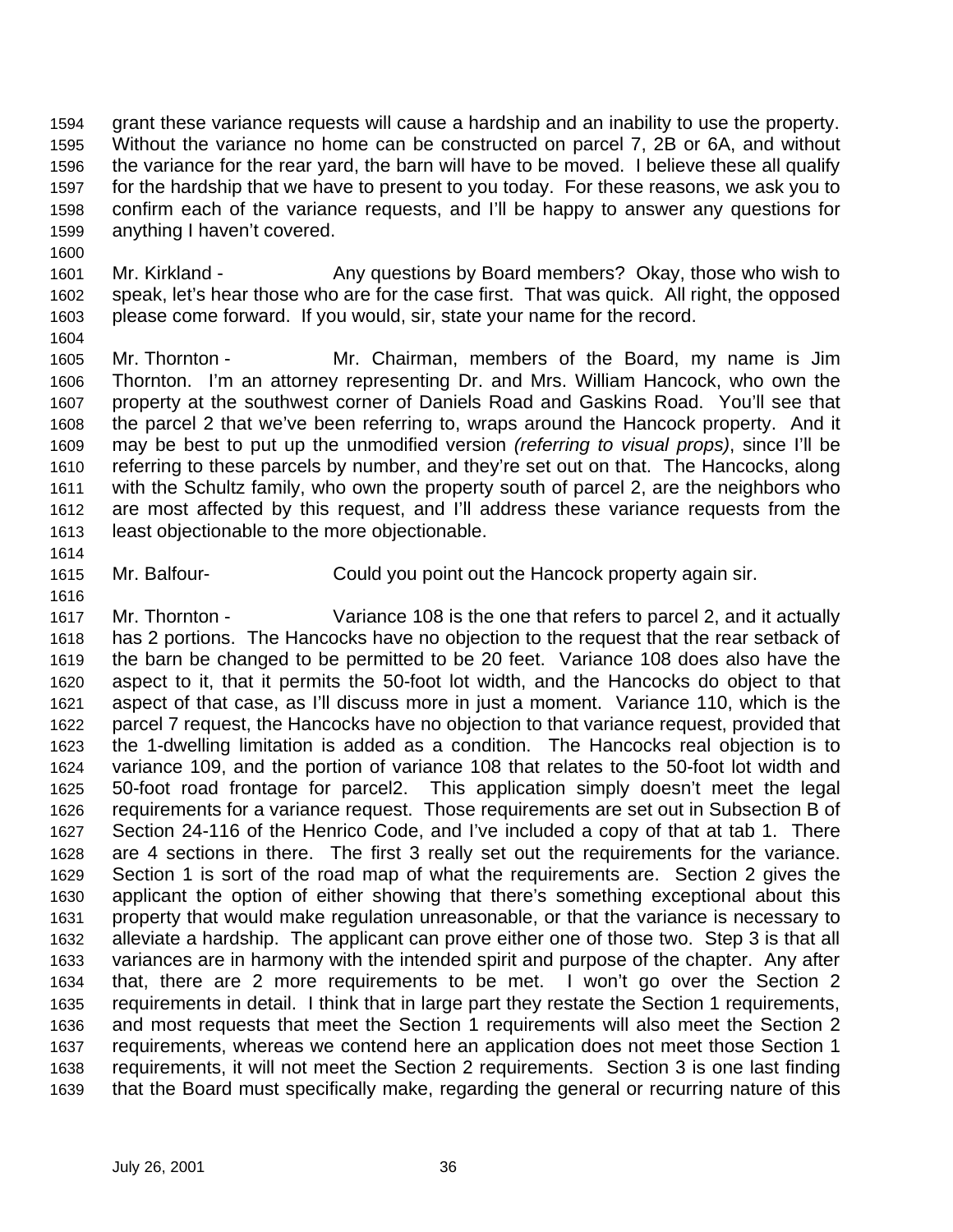problem.

# 

 So going back to Section 1, which is the road map which sets out what needs to happen for a variance to be granted, the first step is that the property must be acquired in good faith. That doesn't mean that there needed to be some devious purpose, or anything of that sort. The question was, was it acquired with a knowledge of the problem that the property has, or was it acquired without a problem that subsequent changes to the ordinance later created. I'll submit to you that parcel 6A does not meet this requirement. Parcel 6A was created in 1995 by this applicant. This applicant carved a piece of the Ralph Higgins parcel off, and created a parcel that had no road frontage, that had no access. Now that they would like to develop this parcel, they are coming to this Board and saying, "we have created a parcel that has problems. Board, you fix it for us." The case law on this is fairly clear, and I've included a case at tab 4, Abingdon vs. Combs, where the Virginia Supreme Court considered this situation, and what they have said, is that self-inflicted hardships cannot be remedied by variance. This is a classic self-inflicted hardship. This property was a part of the Ralph Higgins parcel, had access to Daniels Road. It was carved out and created in a manner that prevented it from having access, that prevented it from having frontage, and this Board cannot grant a variance to fix that problem. The second of the 2 steps under Section 1 of the ordinance, is that the property must either have something exceptional about it, that would make application of the rules unreasonable, or that the variance is needed to alleviate a hardship. There is nothing exceptional about parcel 2; it's not exceptionally shallow, it's not exceptionally narrow, there's nothing unusual about it topographically. The only thing about parcel 2 is, it does not have as much frontage as the applicants wish it did. There are pieces of property all over the county that are limited by either their acreage or their frontage or something else. In the R-0 district, 200 feet of road frontage is required. If you have 200 feet of road frontage, you get a lot. If you have 400 feet, you get 2 lots. If you have 380 feet, you get 1 lot.

- 
- Mr. Balfour- Mr. Thornton, what do you think of Mr. Condlin's comments that if they don't get what they're asking for here, they're going to put a public road in there?
- 

 Mr. Thornton - Well, I think what we're dealing with is the variance request that's before us. Now whether the applicants can come up with a possible scenario that might be more objectionable, that's always something that's a possibility when you're considering zoning requests, but I would contend that for this particular variance request, the property does not meet the requirements.

- 
- Mr. Balfour- Had they left it as one big lot, not divided it off in '95, what would you suspect they would have done with it then that would be better, looks like they'd still have to, if they'd subdivided it and put several homes in there, they probably, as you suggested, would have a cul-de-sac coming in from Daniels Road, which is a private road.
- Mr. Thornton Now I would suggest to you, that the regulations cannot be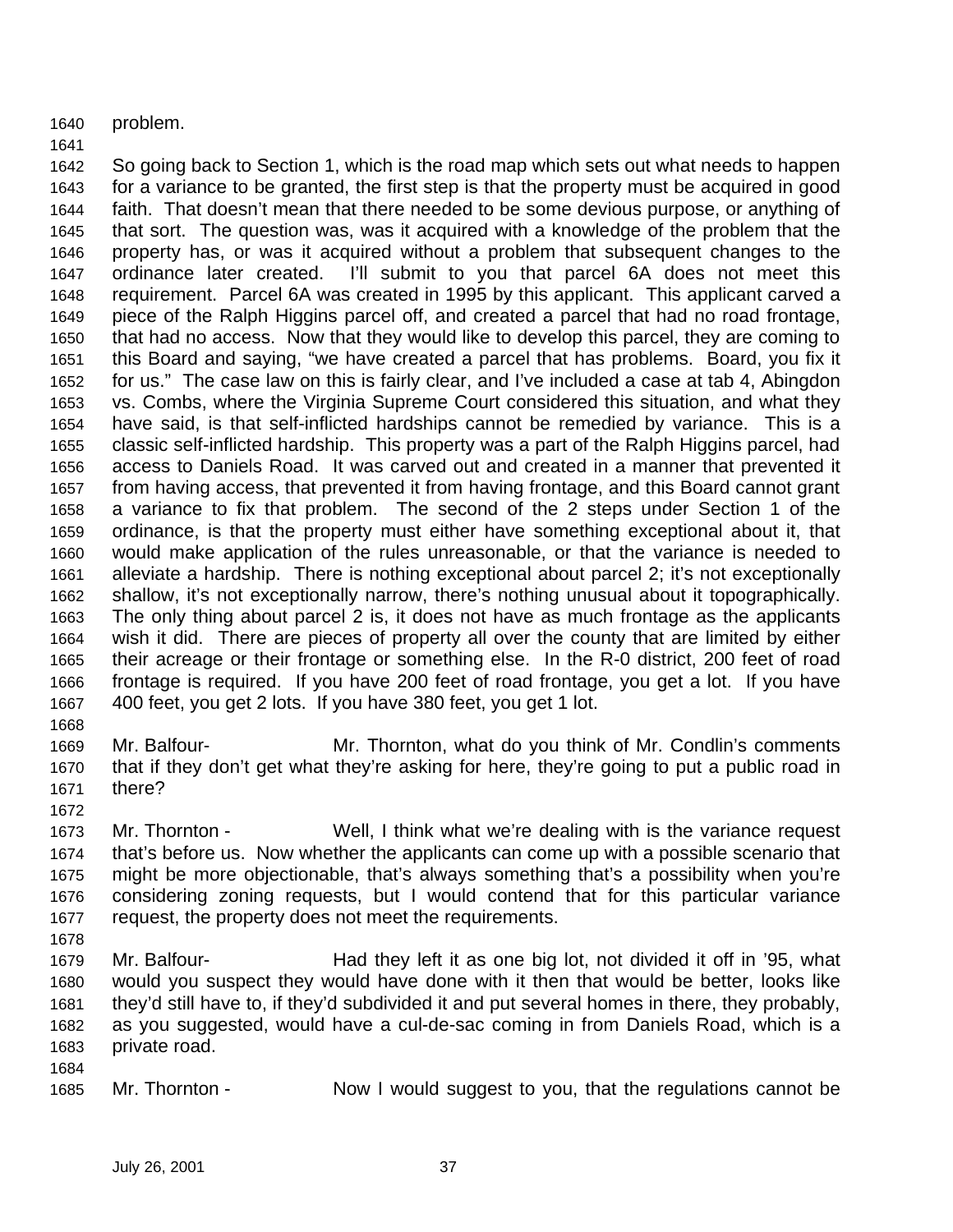interpreted to eliminate all reasonable uses of the property, and I would suggest to you that a 7-acre piece of property that the Ralph Higgins parcel was, is not an unreasonable use of that property, given it's configuration. That property had certain limitations. It was not unreasonable for the county to impose limitations on the development of that property. In this case, those are limitations that this property can't meet.

1693 Mr. Balfour- I'm not sure I understand what you're telling me. How would you develop it if you had 7 acres sitting there with only access to Daniels Road?

 Mr. Thornton - What I'm saying is that the original Ralph Higgins parcel, the 7-acre parcel, as it sat, could only be developed as a single-family residence, a very valuable piece of land that would support a very valuable house. That's not an unreasonable use, and it's not something. The ability to develop a piece of property to its maximum intensity is not a property right that any particular landowner has given to him by virtue of owning the property. The only requirement of the zoning ordinance is that the zoning ordinance not unreasonably interfere with the use of the property. The requirements here do not unreasonably interfere with the use of the property.

 Mr. Balfour- Your solution would have been to have one house on all that property, and he'd get to Daniels Road ……………. *(Unintelligible)*

 Mr. Thornton - I think that the problem ……………. (*Tape 1 ended and did not automatically change over to Tape 2 without interruption; was caught within seconds, but some transcription lost)*

 …………….Parcel 7, and creating a very nice 7-acre lot. It can be put back where it 1713 came from with parcel 6, and create a very nice  $7\frac{3}{4}$ -acre lot, or it can be combined with parcel 2, creating a somewhat odd 7-acre lot, probably not a good solution on that one. 

- Mr. Balfour- You're saying he made a mistake in the first place in selling off part to Schultz in parceled 1-acre lot?
- Mr. Thornton I can't go back to the time that those lots were sold and don't know what the motivations were and don't know what the reasons were. I think all we can do is deal with the property as it exists now. As the property exists now, it is not entitled to the variance that's being requested here.
- 1724 Mr. Balfour- I guess that's the problem I have with it, because it looks like to me ……………… *(trailed off).*
- Mr. McKinney- Was Dr. Hancock's property part of this property?

1729 Mr. Thornton - At one time it was. Again I would suggest that to the extent that the selling off of parcels has left too little road frontage, that is another example of the self-inflicted hardship, and one that's not appropriate to the variance remedy.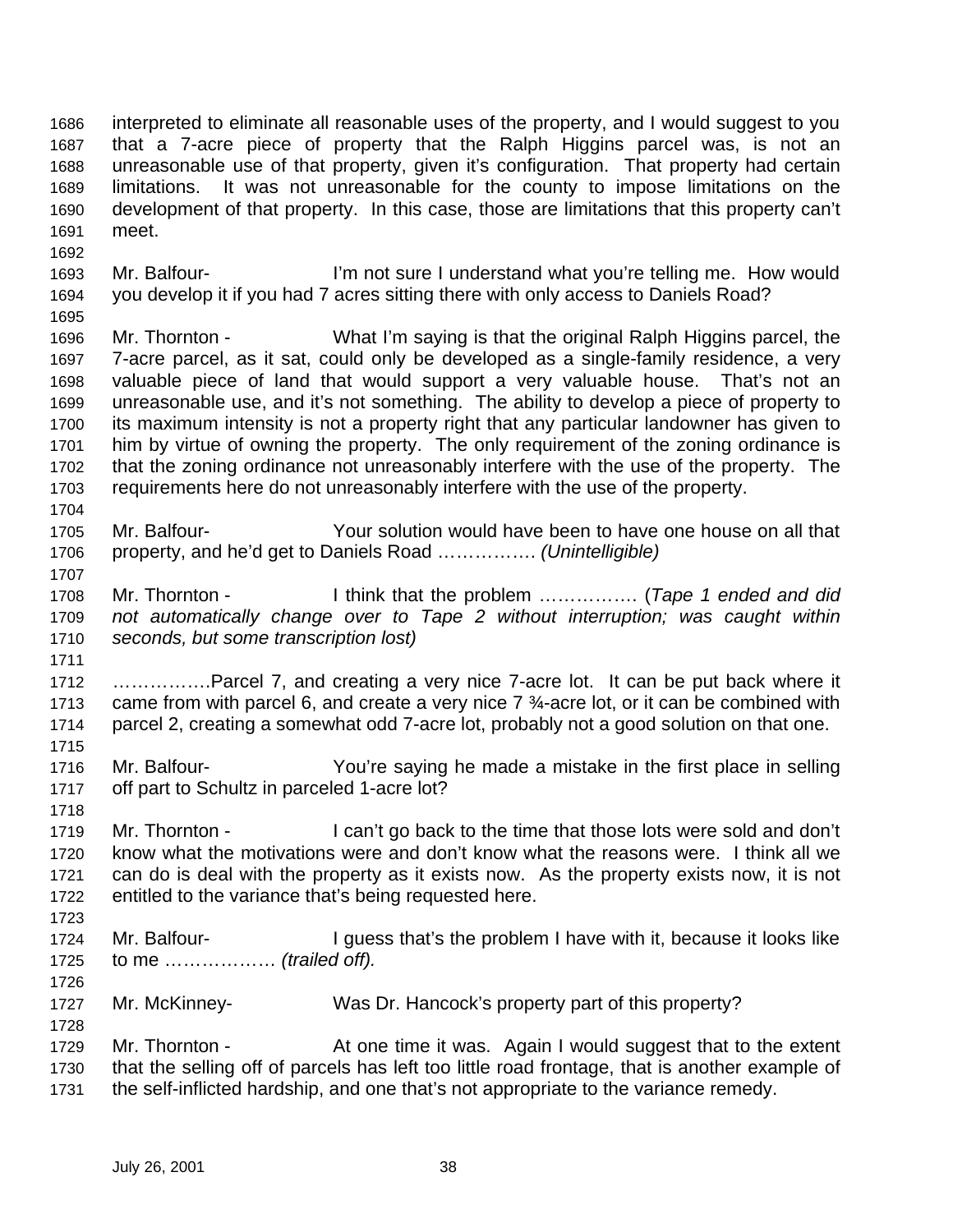Mr. Balfour- That's what bothers me. Had he not done that, and he had one big lot there, the other 2 lots had not been sold, I suspect they'd still be coming out on Gaskins Road somewhere eventually.

1737 Mr. Thornton - Which ones? I'm sorry?

1739 Mr. Balfour- If they had not sold off the 2 that you just said they chose to sell off for some reason earlier, and that was one big parcel of land sitting there, I suspect they would have had maybe more than one, maybe a couple of entrances onto Gaskins Road, is all I'm saying.

 Mr. Thornton - I really can't speculate about what might have happened if they'd aligned the property differently. I think we need to deal with the property as it is, and the request as it is. The final step of the variance process is a requirement that all the variances be in harmony with the intended spirit and purpose of the chapter. I think this is where this request really fails. The whole purpose of the frontage and lot width requirement is to prevent large tracts from shooting off strips of land to the public road to get access. It's not hard to imagine a worst case scenario for that type of development, and I think what is being proposed here comes pretty close to it. I think this type of development is what the supervisors were trying to avoid when they added the lot frontage requirement. Instead of a driveway every 200 feet, which was what it was imagined by the ordinance, when you factor in the Schultz driveway just over the line from parcel 2, there are going to be 4 driveways within 400 feet available to this property, and I think that is not at all what the Board had in mind. This is not only not in harmony with the intended spirit and purpose of the chapter, it is exactly what the zoning ordinance is trying to avoid. Section 2 of the variance requirements again requires certain things that I think, if you agree, that the property does not meet the Section 1 requirements, it probably will not meet the Section 2 requirements either. Section 3 requires that the Board specifically find that the situation is not of a general or recurring nature as to make it reasonably practical for the formulation of a general regulation for such condition. In other words, does this happen enough that there ought to be a rule to govern it? I would submit to you that every piece, or almost every piece, of R-0 zoned property in the County is limited in development potential by either acreage or frontage. The fact that this particular piece is limited by frontage is not particularly unusual; it happens all over the County. If the supervisors had wanted exceptions in this situation, they could have easily passed an ordinance that said "200- foot lot widths are required unless you've got a lot of acreage. Then you only need 50." But that wasn't what they did, and the reason was that they wanted to prevent this type of development. I'll close with a quote from the supporting statement in the application, on page 6, under paragraph 1, "where there's an ability to meet every other zoning requirement to allow parcel 2 to be divided into 2 lots, there's simply not enough frontage on Gaskins Road." There simply is not enough frontage. The Hancocks couldn't agree more. This property variance request should be denied, and I will submit to you that it comes so far from meeting the variance requirements that it must be denied. Thank you.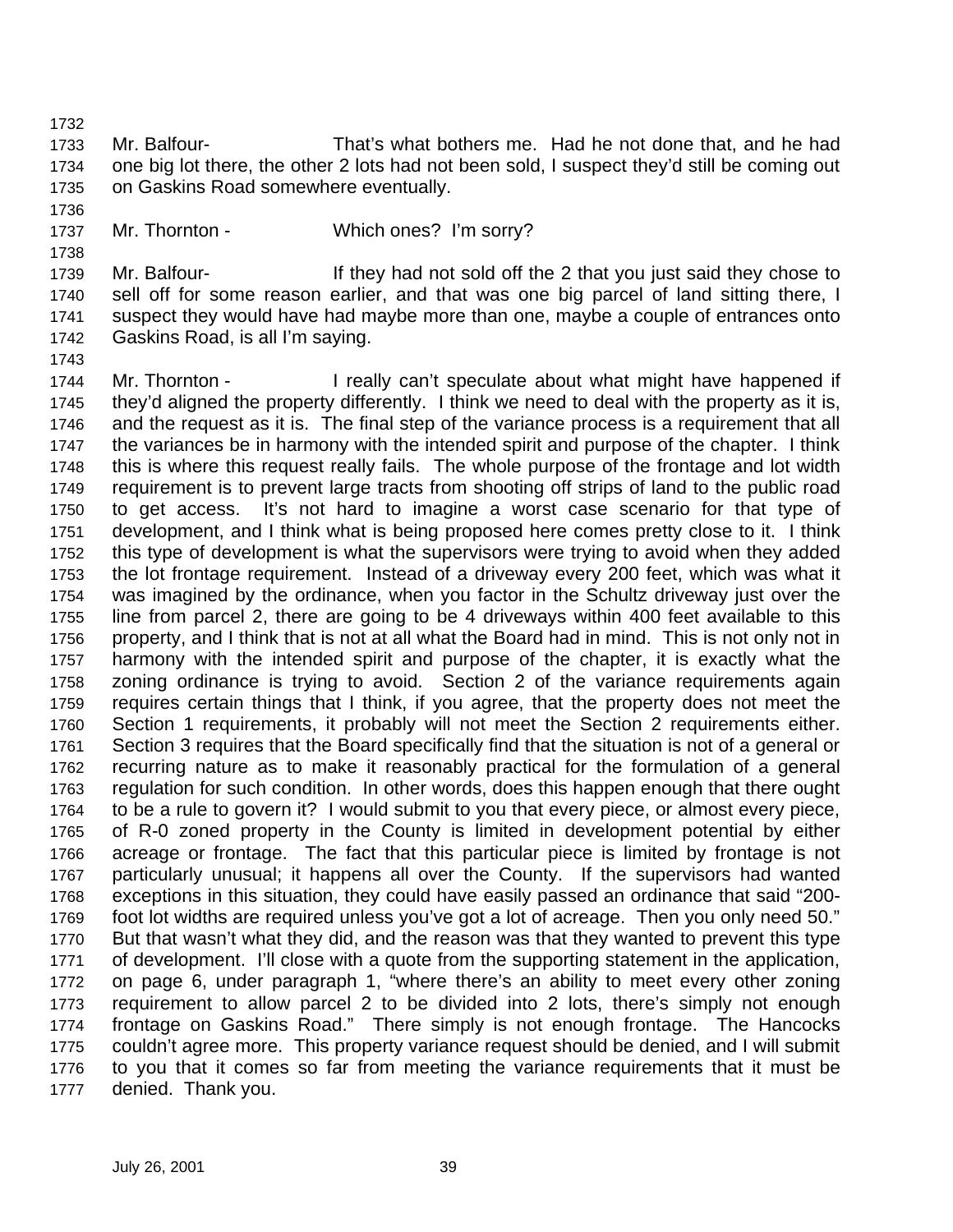1779 Mr. Kirkland - Any questions? All right, next person to speak in opposition. Would you state your name for the record sir.

 Dr. Dingledine - I'm William S. Dingledine, and I live across the street from the property involved. We have 5 acres, and 400 feet on Gaskins Road, which extends from the corner of the Schultz's lot, beyond what is currently showing. *(distributes a handout)* I request that you review this before making any decision. We are opposed to this variance for several reasons. We feel that creating an additional lot is not in the character or the flavor of this neighborhood, and attempting to do so by creating a variance is foreign to the purpose of the County Code and Ordinance. I think I can answer Jim Thornton's comment about what the requirements were some years ago when we bought our house in 1963. The requirements were that this was R-0'd and had to have 200 feet. If I remember correctly, this went way back to the previous owners, so that would take it back some 50-60 years. We're concerned about the changes that would occur on the tree line, along the road. You may remember in the past two years there's been all this construction putting in the water line or the water pipes from the pumping station down below Gaskins Road, below the railroad tracks up to the treatment center on Three Chopt and Gaskins. In doing so, we were required to give up 10 feet of our land, because there were trees partly on County land that nobody wanted to remove. Now with the creation of these variances, they would end up removing a number of these trees, in fact probably half of them, if they were going to put in roadways. As has been previously pointed out, including the Schultz's drive, you would have 4 roadways in a distance of some 370-380 feet. We would also like to point out that this property had been in the same family for a number of years. In reconfiguring and selling off property, the result has been that they have landlocked certain parcels. This, to our way of thinking, does not create a reason to grant a variance for the purpose of now, getting access to that particular property. We also feel that the Higgins Family Partnership could be divided and resolved without offering variances, or without approving variances. We understand the need for the rear variance for the home that's built where the old barn was, and we certainly don't object to that. Are there any questions I can answer?

1811 Mr. Kirkland - Any questions by Board members? Thank you.

- Dr. Dingledine I would add that we feel like if variances go through, in the future this would have certainly a detrimental effect on our property, which we've tried to create and maintain in accordance with County ordinances. Thank you.
- 
- Mr. McKinney- Dr. Dingledine, let me ask you a question. Let's say that this is the Higgins property as a family, and so forth, and they decide to market this property without this variance, and they put in a subdivision, and they take what they've got here, which possibly could be 10 houses, 8 houses, maybe 12 houses – how do you feel about that?
- Dr. Dingledine I don't see how you can put in 10 or 12 houses.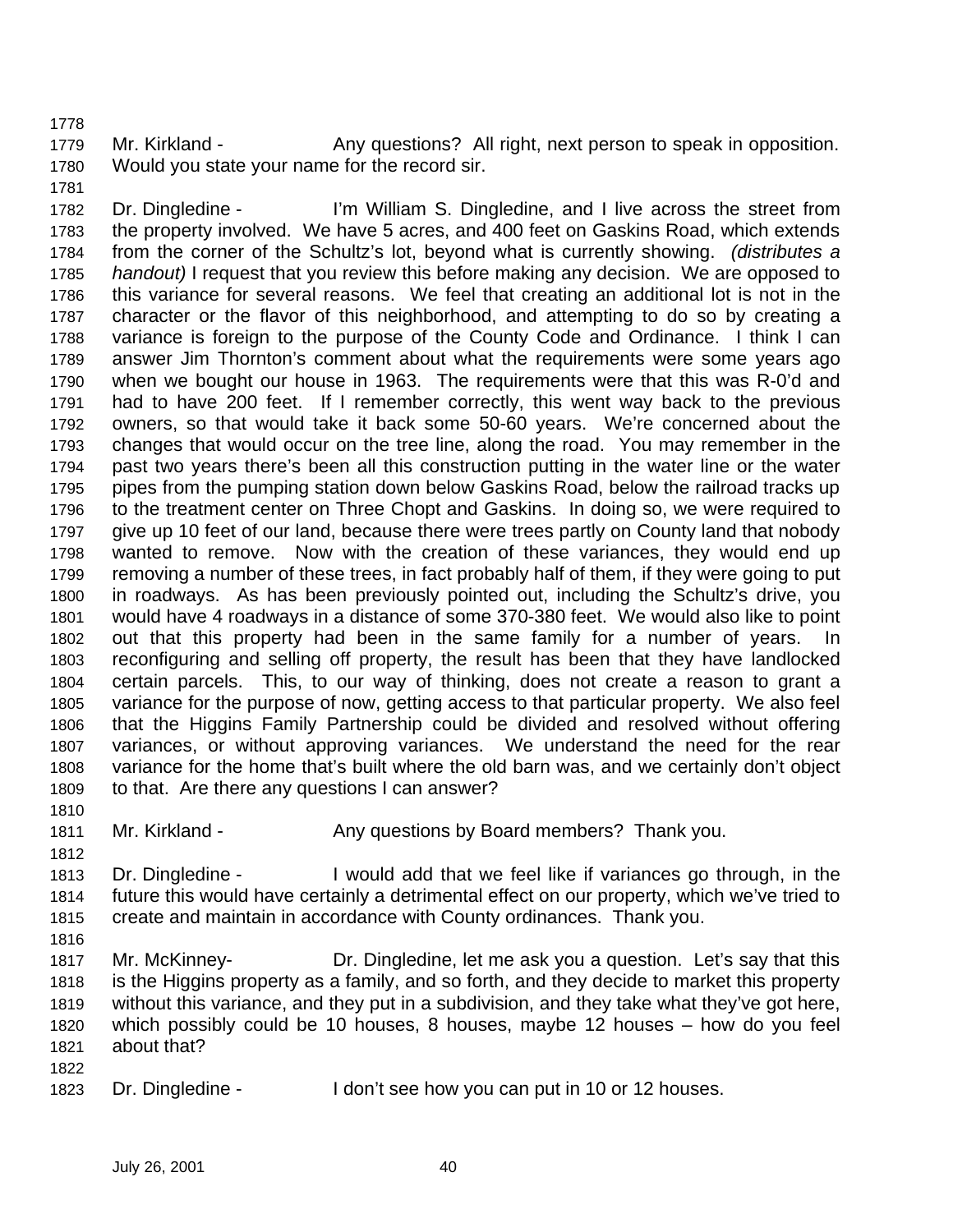Mr. McKinney- All our zoning requires is 1 acre per lot. If they put all this property together and come off of Gaskins Road, with one entrance, public road, into this subdivision, that's what they can have. Are you aware of that? Dr. Dingledine - Yes, I'm aware of how much land is there. Mr. McKinney- Well, the land can be developed in 1-acre lots. Dr. Dingledine - But I don't think you'd have that many lots. Mr. McKinney- Let's say you get 6 lots out of it – do you think that would be less impact than what this is, to, what you're talking about, the neighborhood as a whole? Dr. Dingledine - I think it depends on how it would be constructed, how it would be designed, and that's for the future, and I really don't know how I can answer it any more specifically. Mr. Balfour- I think what he's suggesting is, if you won your battle, you'd probably lose the war. 1846 Mr. Kirkland - Any other questions? Okay, thank you sir. Anyone else in opposition? If you would sir, state your name for the record. Mr. Schultz - My name is Donald Schultz. I own the property adjacent to the Higgins property, and adjacent to parcels 2A and 6A, which is what I have to express some opposition to. Looking to the future, as someone was just mentioning, parcel 6A, is there any assurance that there would not be any further development back in there, to put 4 homes back in that area? And that the proposed 50-foot frontage would not become a public road, which borders my property, and if that were a public road, that would definitely be detrimental to the value of my property I feel? One, we would be destroying what has been designated by the County as a wetland, a protected wetland in that area, and also just the value of my property, having a public road on that 1858 side of it, I feel would be detrimental to the value of my property. Mr. Balfour- I think Mr. Condlin said there was not going to be a public road, but he can answer that when he gets up here. Mr. Schultz - Is there any assurance that that cannot be rezoned in the future, to do that? Mr. McKinney- If there's a condition on this case. Let me ask you something Mr. Schultz. Have the neighbors met with Mr. Condlin or the Higgins? 

Mr. Schultz - I have not. I've tried to contact Ralph, as he has tried to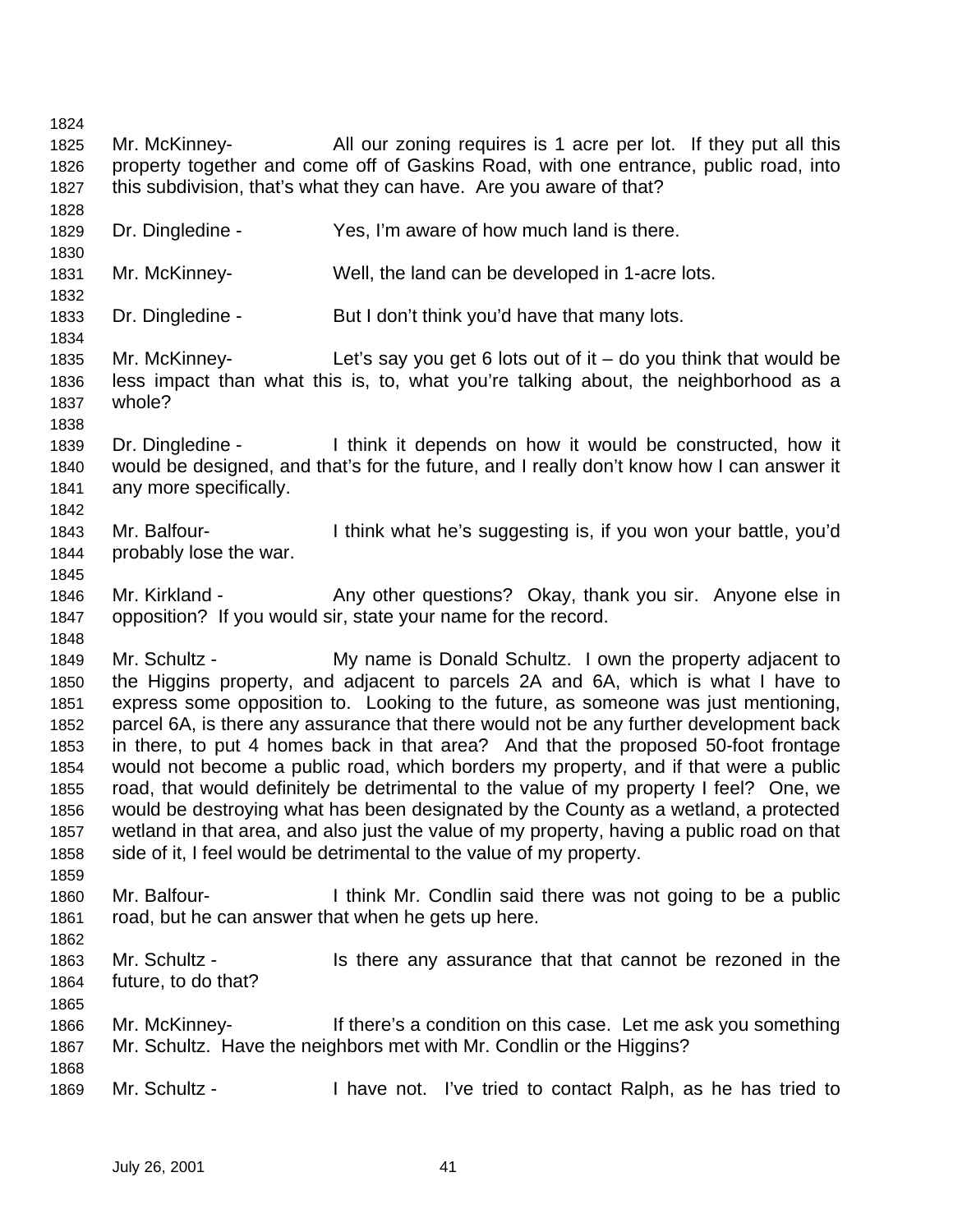contact me, and we played a little phone tag; we never did get to speak.

 Mr. McKinney- Because apparently there are some concerns with the adjoining neighbors, etc., and they've been notified this is by law that the Higgins want to do this, and it appears that you have not sat down at the table and talked with them and addressed your concerns to their attorney, Mr. Condlin. Besides that, if this could be taken care of prior to getting here, you might ask to do this. I don't know what their feeling is on it, but in the final analysis, it might work better for everyone concerned. You're concerned, "will this be developed?" Well, we never can say will it be developed 50 years, 100 years down the road, but in the immediate future, in our lifetime, it may. You might be able to work it out where it would not be. I don't know.

- 1882 Mr. Schultz Ckay. I understand that. And I think I've expressed my concerns, so I've finished up here.
- Mr. Kirkland Thank you sir. Anyone else in opposition wish to speak? If not, Mr. Condlin, would you like to rebut?
- Mr. Condlin Yes sir. Mr. Chairman, members of the Board. I'll answer Mr. McKinney's question. We had talked with and, unfortunately I know, as Mr. Schultz has said, Ralph had gone around and thought it would be better if he and Janie talked to the individual neighbors, to sit down and go over things and their concerns. I've spoken to a number of neighbors, and I asked for the conditions, we've talked to them over the phone, or I met with them otherwise, but we have met with them, instead of as a group, but as an individual basis, because we felt we knew which property owners were specifically going to be affected by this.
- 1897 Mr. Balfour- **How many did you contact and talk with?**
- Mr. Condlin I guess probably about 5, 5 different folks, the Schultzes, the Hancocks, we talked to the Dingledines, and the CCV, so that's 4 of the immediately adjacent, I know Mr. Tashjian was aware of it.
- 1903 Mr. McKinney- **Are the people here who are in opposition**, who'll raise their hand, who've been contacted by them?
- Citizen I was not contacted.
- Mr. McKinney- Ma'am, you can't speak unless you've been sworn in. We 1909 iust called for a show of hands.
- Citizen- I'd like to speak when my turn comes.
- Mr. Kirkland Okay, no problem.
- Mr. McKinney- So you've got how many again who were contacted?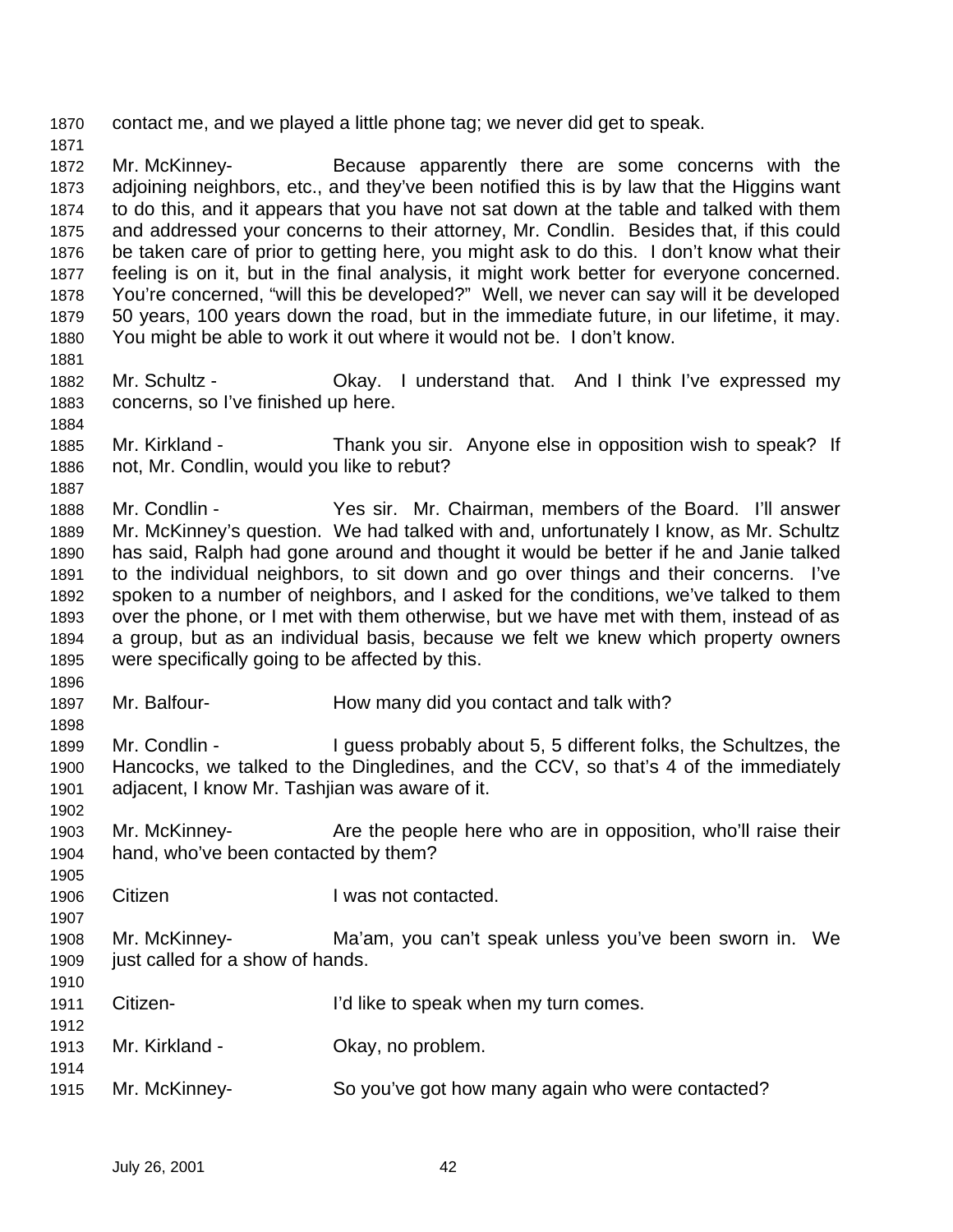Mr. Condlin - The 4 folks who are here. Everyone here was contacted. We sent the letter and then we called up.

1920 Mr. Balfour- **Are some not here who were contacted, is my question?** Besides CCV?

 Mr. Condlin - Well we do have some adjacent folks. Mr. Tashjian is the only other adjacent one, and CCV. They're all here, the folks that are here representing CCV, and then Mr. Tashjian's here as well, they were all contacted as the adjacent neighbors. I believe that's all the adjacent neighbors that were. I know some of the other neighbors, from conversations, were aware of this, not neighbors, but people in the area.

 Mr. Kirkland - Mr. Condlin, before you get into your rebuttal, that woman just made a statement that she'd like to speak, and I called for all of the "for" and the "opposition," and she didn't raise, she would like – ma'am, do you want to speak? Are you in opposition or for the case? If you would come forward, because once he starts his rebuttal, that's going to cut off any more talk. He's the last man to talk. If you would state your name for the record.

Mr. McKinney- Was she sworn in?

 Ms. Hancock - My name is Doris Hancock. We are on the corner lot. It's 2 acres. We have no plans to divide it. We received this literature after we had plans for a few days vacation, so we did not have a great deal of time. But I did go over to speak with Janie Higgins. None of her family contacted us in regards to this, although we received all of the written material. So then there was nothing that was gained when I talked with Janie Higgins, so we contacted and got our very nice attorney to help us out on very short notice, and I think he's done very well. Thank you.

 Mr. Kirkland - Thank you ma'am. Does anyone have anything else to say, because after the rebuttal starts, it's all over. You've already spoken sir, no more repeat information. Okay, go ahead.

 Mr. Condlin - Thank you sir. I believe I'm very nice too, just for the record, but I may not have done as well, so we'll leave it at that. I'm not as good looking either, I know that. But let me just throw a couple of things. I'll be real quick. Parcel 6A, in talking with, and I probably oversimplified things in saying that it was coming through the estate. When Mr. Ralph Higgins, the father, passed away, his instructions for his wife were for her to live in the house that Mr. Ralph Higgins' son is currently living in, that's not part of this variance request. She maintained that, and she gave parcel 6A to the children. The children at that time organized the Higgins Family Limited Partnership to create for tax and estate purpose benefits, for all the children to enter into on the advice of their accountant. That's when they received parcel 6A. When Mrs. Higgins, the mother, passed away, that's when the property passed to Ralph for the home where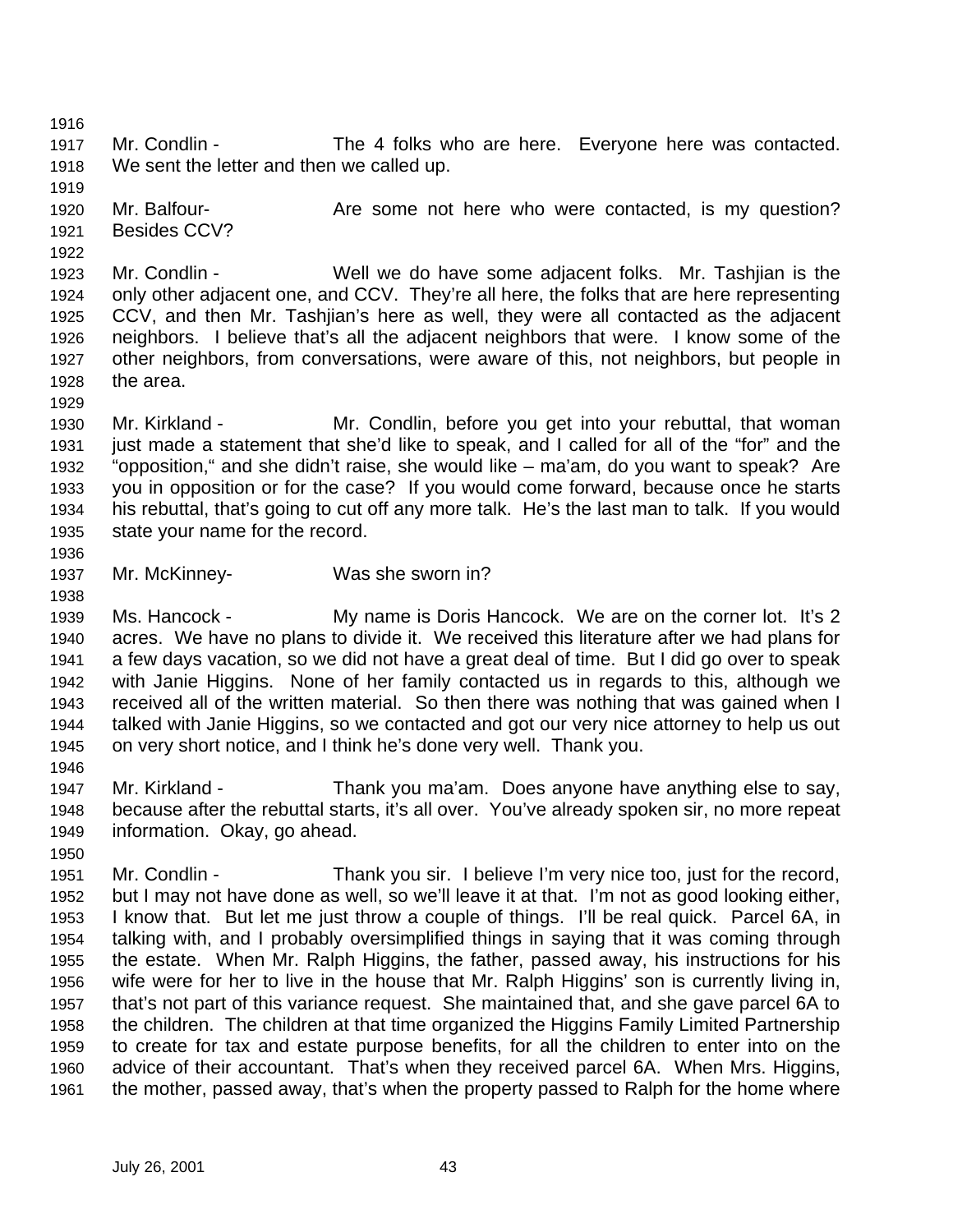he currently lives, and Ralph Higgins' son, currently here. That's how all this, and the rest of the property at that point, which was then owned by Mrs. Mary Higgins, the mother, all the rest of that then came into the children. That's how the project – I probably oversimplified it, but it did all come into the Family Limited Partnership pursuant to the requests of the estates, the first time to the father for parcel 6A, and the remainder of it for the mother's estate, Mrs. Mary Higgins.

Mr. Balfour- Did the Higgins Partnership sell Mr. Schultz his property?

 Mr. Condlin - No sir, I believe that was done, and I talked to Mr. Ralph Higgins for some history on that; that was done back in the 60's, and I believe Mr. Schultz maybe is the third, forth owner of that, somewhere along there. Both the Hancock property, which I believe was back in the 60's as well, from your predecessors in title, and the Schultz property, were sold back in the 60's, and that's what started this problem, where they sold off those pieces of property. As to parcel 6A, as I've explained, I do believe it was acquired in good faith, because it was acquired as it's shaped, as it is today, through the estate, and the estate did not own the house at that time. Mrs. Mary Higgins, the mother, did. We just can't get to the property; that's the basic issue we have here. We need to access it to build a home, and it's as simple as that. We want to be able to access it by parcel 2A. We can access it by an easement and come back again another day for you, if you would prefer, to get a variance for lack of public road frontage. Or as I said, as you understand, we can go forward and simply put a public road. They don't want to do that. I'm not going to say that they're martyrs; it's expensive; that's the bottom line.

Mr. Balfour- What do you think about a condition about that?

 Mr. Condlin - I'm not sure legally how that would work. What if we decide not to put any variance on it, and we just go to dedicate that road? I'm not sure how that works. I can't guarantee, nor do the Higgins want to guarantee, something might happen to Mr. Ralph Higgins, and one son might move into the home up front, and they might sell that and subdivide that into a lot or two extra. I don't know. They can't guarantee that, and I don't think that at any time in my conversations with the neighbors, did we ever express that that was a distinct possibility, that it would never happen. We don't know what's out there, but what we're trying to do is to put in a private driveway. I can tell you, as I told you before, if we get denied a variance, and you tell us it'd be much better off that we go forward with a lack of public road frontage and get an easement, we can still come back and have parcel 2, owned by the Higgins Family Limited Partnership, dedicate that road, put it into the public road frontage, get into parcel 6 that way. And we can always do that if we don't get our variances. That's just the reality of the situation; they want to be able to make use of the property. Mr. Thornton, as always, does a fantastic job, and he referenced the Code. I will read you this; you know the Code better than I with respect to this. Every time I talk to Susan or Ben, they always point something different out to me, that I didn't know was there, but the say "by reason of the exceptional narrowness, shallowness, size or shape of a specific piece of property," I would contend to you [Ben, if you could throw parcel 2 up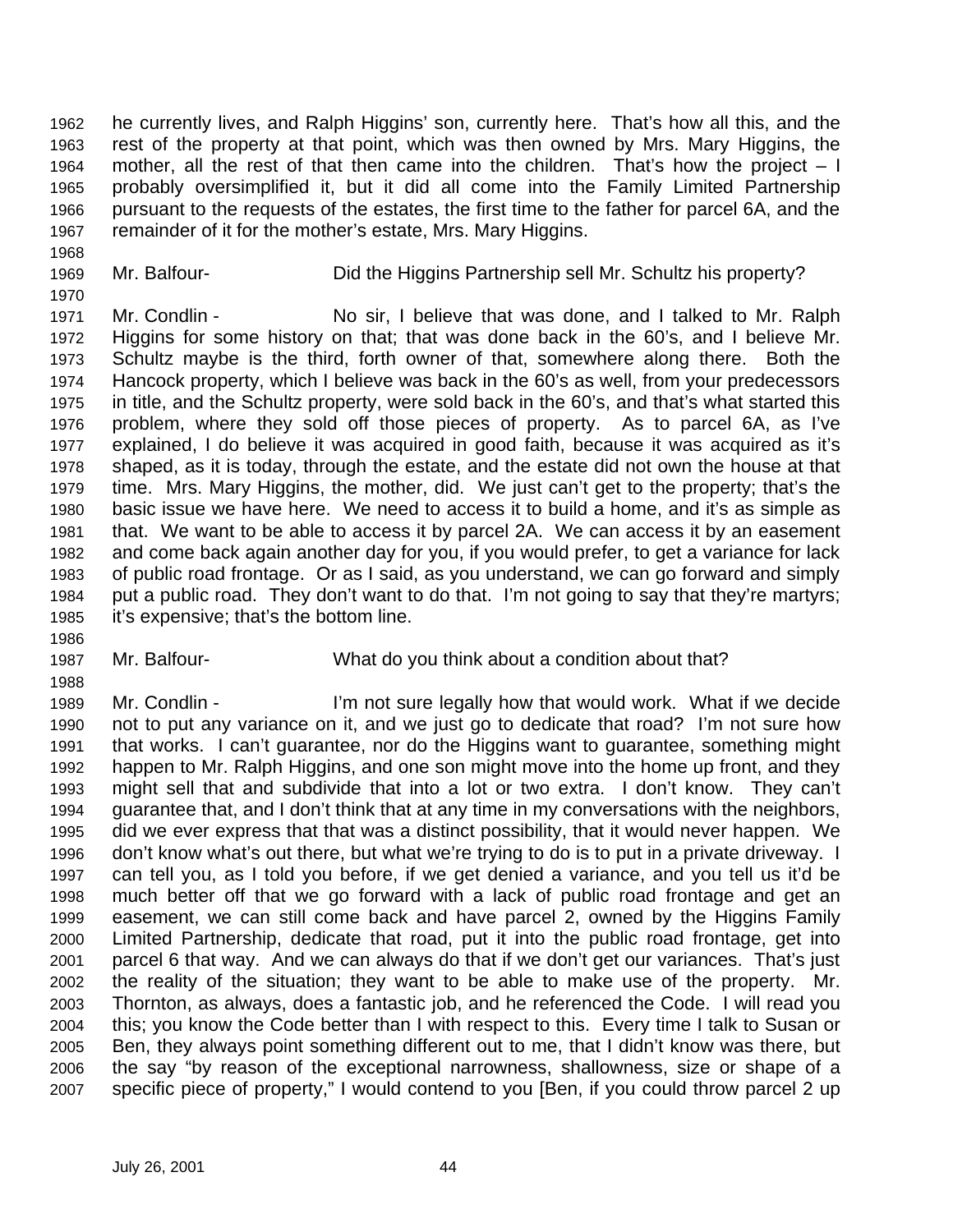there], I think parcel 2 meets every one of those things. This is about as oddly configured lot as you can get. We are benefiting, we believe the neighborhood, we are benefiting the county, we are benefiting everyone, including probably the Higgins themselves, by being able to lop off parcel 2D and make that part of Ralph Higgins' property, by being able to access parcel 6A with a private driveway and being able to use that, potentially, for just one lot. If we have to put a public road in to pay for it, I can almost guarantee you, they're going to have to subdivide it to help pay for that public road that would have to go in there. And finally, I would contend to you with respect to parcel 2, at the time of the sale, the Schultz and the Hancock property, in the evidence that we have from Mr. Ralph Hancock, there is farther down Daniels Road some smaller lots, that were between 150 and 175 feet, that were intended to be sold. I don't know, and I don't have the Code, at that time, when these properties were sold, and that's my mistake, that maybe that would have been the best thing, but I think the intent was, they received it in good faith; they're trying to make the best of an odd situation with, what I would consider a lot that is certainly exceptional in his narrowness, exceptional in its shallowness, size or shape, has a barn that's what I deem an historic barn, although it's not certified as such, a historic residence on there. It's a very neat area, and its location is very important that it be put there. Altogether, we're not going to try to destroy trees; we're trying to avoid that. We're not trying to destroy the character of the neighborhood; we're trying to avoid that. We're trying to avoid the detrimental effect that all the neighbors are concerned about. There is no ulterior motive here; we've laid all the plans on the table. We're asking you to just take a look at the whole picture and say, "this makes sense." Maybe parcel 2C, because the Hancocks don't want that strip on their side, we can flip the strip on the other side, so that parcel 2C accesses Gaskins Road over by parcel 2A. If we get the variance, we have the ability to do that, as long as you don't condition that. We've talked with some folks, and as far as our position goes, I think this is the best situation for everybody concerned, given the situation today, and we do meet the requirements of the Code. Again, I'll be happy to answer any questions. 

2038 Mr. Kirkland - Any questions of Mr. Condlin? No other questions, that concludes the cases. 

Mr. Kirkland - **A-108, A-109**, and **A-110-2001.**

 Mr. Balfour - I move we approve them, but as I recall, there are a couple of amendments – 1. Mr. Blankinship, if we can do it, he wanted a waiver of a one-year building permit, I had a note to that effect. 

 Mr. Blankinship - Yes, they'd requested that. 

Mr. Balfour - Can we do that?

 Mr. Blankinship - I believe you can. You can suspend any of your rules on a unanimous vote.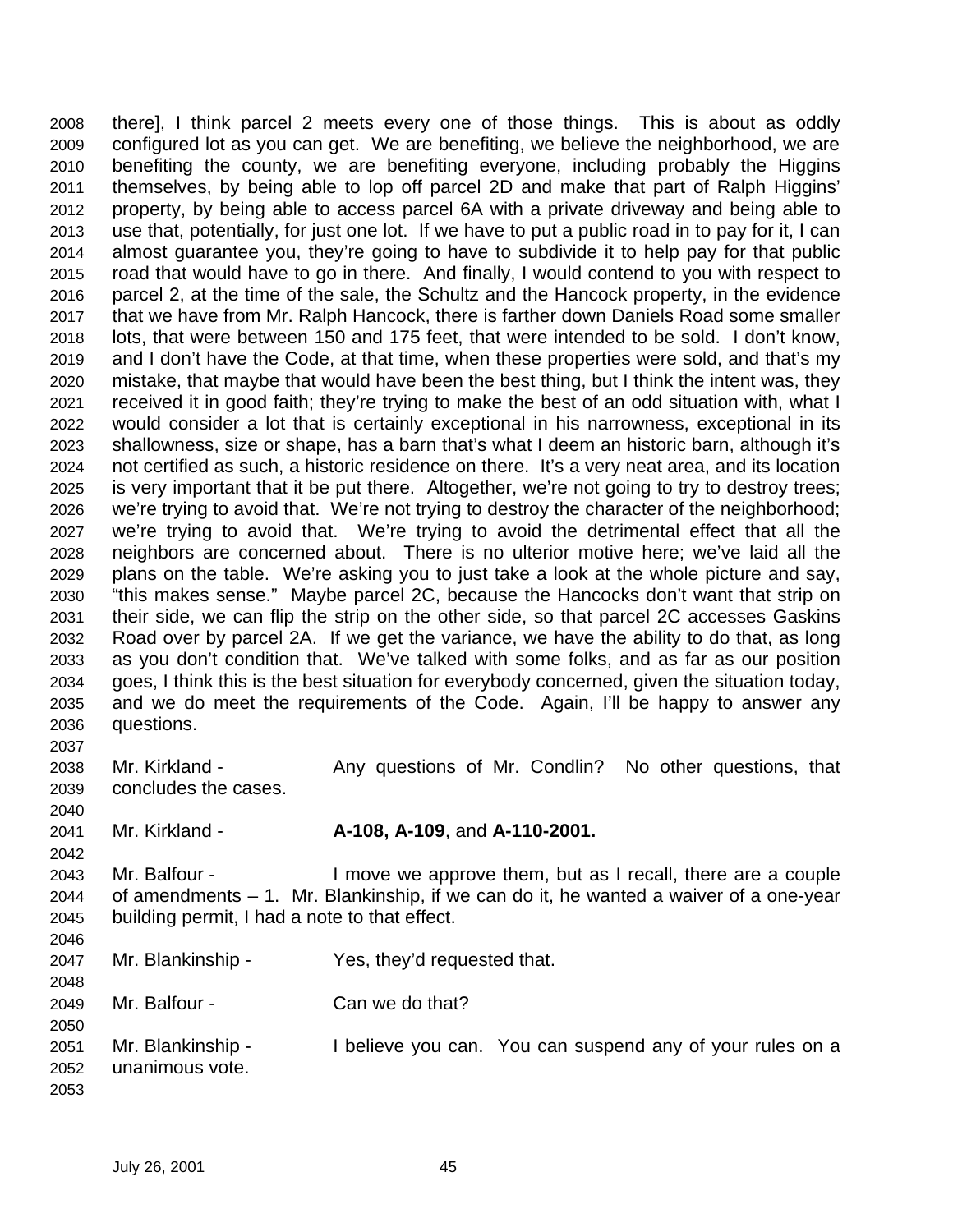Mr. Balfour - I think he had a pretty good reason for that. I move that we amend it to allow the waiver of the building permit if he's not able to obtain it within one year. Mr. McKinney- On that one dwelling? Mr. Kirkland- On that one dwelling. On 110. Mr. Blankinship - On all of them, I think is what he had in mind. He and I spoke about this a little bit in advance, and I believe. Mr. Balfour - If you understood that, I'll make it for all of them then. I think it was the second amendment, if we pass them in order, that he said there'd be only one residence on parcel 7, by my notes. I move that. Then I move for approval with the 2 amendments. After an advertised public hearing and on a motion by Mr. Balfour, seconded by Mr. McKinney, the Board **granted** application **A-108-2001** for a variance to allow the existing dwelling to remain at 912 South Gaskins Road (Tax Parcel 123-A-2 (part)). The Board granted the variance subject to the following condition: 1. This variance applies only to the lot width and rear yard setback requirement. All other applicable regulations of the County Code shall remain in force. Affirmative: Balfour, Kirkland, McKinney, Nunnally 4 Negative: 0 Absent: 0 2081 Abstain: Wright 1 The Board granted this request, as it found from the evidence presented that, due to the unique circumstances of the subject property, strict application of the County Code would produce undue hardship not generally shared by other properties in the area, and authorizing this variance will neither cause a substantial detriment to adjacent property nor materially impair the purpose of the zoning regulations. After an advertised public hearing and on a motion by Mr. Balfour, seconded by Mr. McKinney, the Board **granted** application **A-109-2001** for a variance to build a one- family dwelling at 916 South Gaskins Road (Tax Parcels 123-A-2 (part) and -6A). The Board granted the variance subject to the following condition: 1. This variance applies only to the lot width requirement. All other applicable regulations of the County Code shall remain in force. Affirmative: Balfour, Kirkland, McKinney, Nunnally 4 Negative: 0 Absent: 0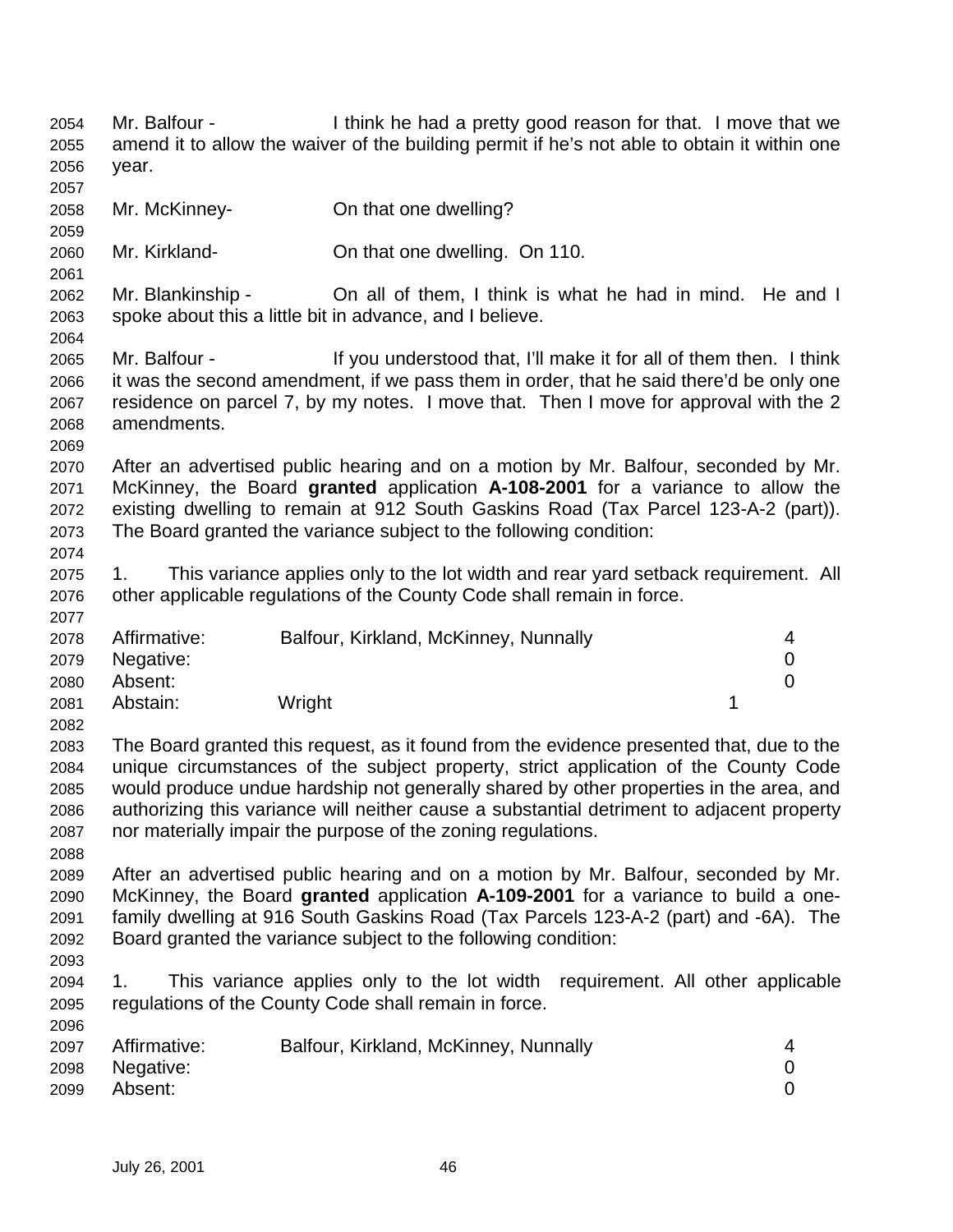2100 Abstain: Wright 1

 The Board granted this request, as it found from the evidence presented that, due to the unique circumstances of the subject property, strict application of the County Code would produce undue hardship not generally shared by other properties in the area, and authorizing this variance will neither cause a substantial detriment to adjacent property nor materially impair the purpose of the zoning regulations.

 After an advertised public hearing and on a motion by Mr. Balfour, seconded by Mr. McKinney, the Board **granted** application **A-110-2001** for a variance to build a one- family dwelling at 301 Daniels Road (Tax Parcel 123-A-7). The Board granted the variance subject to the following conditions:

- 1. This variance applies only to the public street frontage requirement. All other applicable regulations of the County Code shall remain in force.
- 2. No more than one dwelling shall be built on the subject parcel.

| 2117 |              |                                       |  |
|------|--------------|---------------------------------------|--|
| 2118 | Affirmative: | Balfour, Kirkland, McKinney, Nunnally |  |
| 2119 | Negative:    |                                       |  |
| 2120 | Absent:      |                                       |  |
| 2121 | Abstain:     | Wright                                |  |

- The Board granted this request, as it found from the evidence presented that, due to the unique circumstances of the subject property, strict application of the County Code would produce undue hardship not generally shared by other properties in the area, and authorizing this variance will neither cause a substantial detriment to adjacent property nor materially impair the purpose of the zoning regulations.
- 

- Mr. Kirkland Next case, Mr. Blankinship.
- **A 62-2001 KARL AND TONY WOLPERT** appeal a decision of the Planning Director pursuant to Section 24-116(a) of Chapter 24 of the County Code with respect to nonconforming status of the Richmond Yacht Basin, 9950 Hoke Brady Road (Tax Parcels 284-A-3, 4 and 5) zoned A-1, Agricultural District (Varina). The Planning Director has determined that Richmond Yacht Basin may continue its current operation without a Provisional Use Permit.
- Mr. Blankinship We are re-hearing A-62-2001. This case was decided 2 months ago. Last month the representatives of the Richmond Yacht Basin asked the Board to reconsider their decision, and this morning, while I'm sure you would not accept any repeat of old testimony, we do need to hear the new information to be presented by Richmond Yacht Basin and then give the other parties the opportunity to reply to it.
-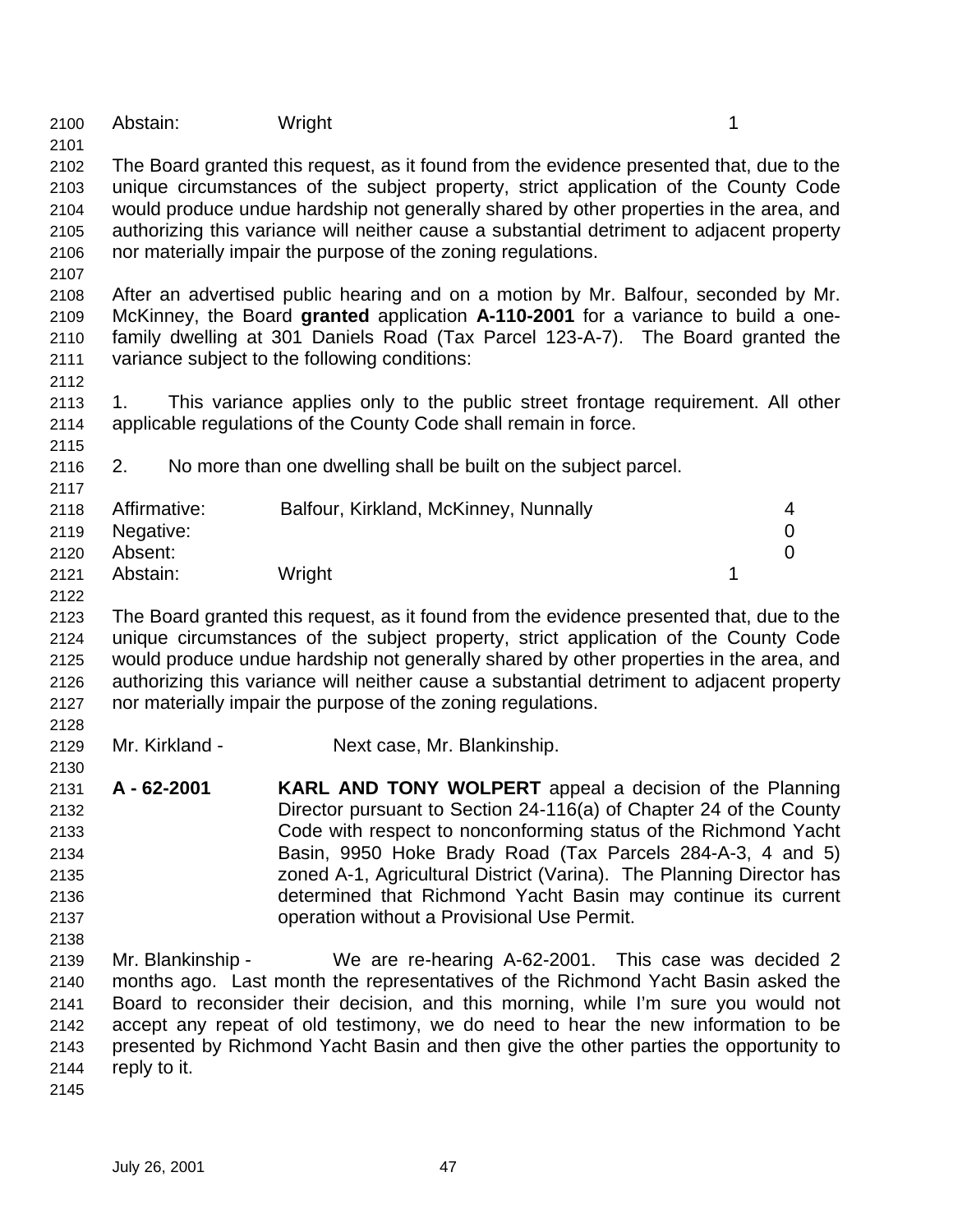Mr. Kirkland - All those who are going to speak on this case, including Mr. Moore, stand and raise your right hand and be sworn in. State your name for the record.

 Mr. Blankinship - Do you swear that the testimony you are about to give is the truth, the whole truth, and nothing but the truth, so help you God?

 Mr. Moore - I do. Yes sir, Mr. Chairman, my name is Glenn Moore. I'm an attorney. I'm here this morning on behalf of the Richmond Yacht Basin. Thank you for this opportunity to present some additional information for your consideration, with respect to Mr. Marlles' determination that certain improvements made to the Yacht Basin property in 1996 were not significant enough in nature to require a provisional use permit. In other words, the nonconforming use status of the property could continue, notwithstanding those changes. What I'd like to do is present some evidence to you this morning which will give you a better idea of precisely what was done in 1996, in order to further protect the Yacht Basin property. That was the purpose of the improvements at that time. What I'd like to start with is an aerial photograph that we have of the property that was taken in approximately 1991. I can pass that to you. I think you will recall from the presentation a couple of months ago, that in 1986 there were some improvements made. I believe the boat shed on the right-hand side, or the western most boat shed, was added at that time, and consequently you had slips on both the north and south side of that structure were put in place at that time. You'll see that to the west of that structure, there are some dolphins that are intended to break up debris, stop debris from coming down river and causing damage to the shed and the boats, and also you'll see that there is one single pier or supporting structure for the dolphins, because out from the shed, that was in place in 1986, and you'll see also that the area just to the west of the shed was used for purposes of docking boats at that time, and also there was a walkway along the western edge of that shed, that was in place in 1986.

 In 1996, at the suggestion of Bob Nelson with Engineering Design Associates, and Mr. Nelson is here today, a couple of things were added. Improvements were added solely to protect the shed and the boats within the shed from debris coming down river during a flood situation. I have a plan that shows the actual additions that were made in 1996. What you see is that the walkway or structure that supports the dolphins at the lower end of the screen, was already in place. That was not added. The 2 structures that support the dolphins that are colored in green were added in 1996, as were the poles that you see inserted into the river bed to further provide protection for the boatshed. Those were essentially the only changes that were made to the facility in 1996. I have photographs of those. This is a letter that was written by Mr. Nelson in January of this year, that explains why these particular structures were needed for protection. I also show you, so you'll understand why these particular structures were necessary, a picture of some damage that occurred as a result of debris coming down river from a flood. It's interesting to see that that one structure that went out from the boatshed was able to stand up, whereas the shed itself was knocked down by the debris. There appears to be some effectiveness from these devices in protecting the structures. Unfortunately, they weren't in place when that particular flood occurred. I think the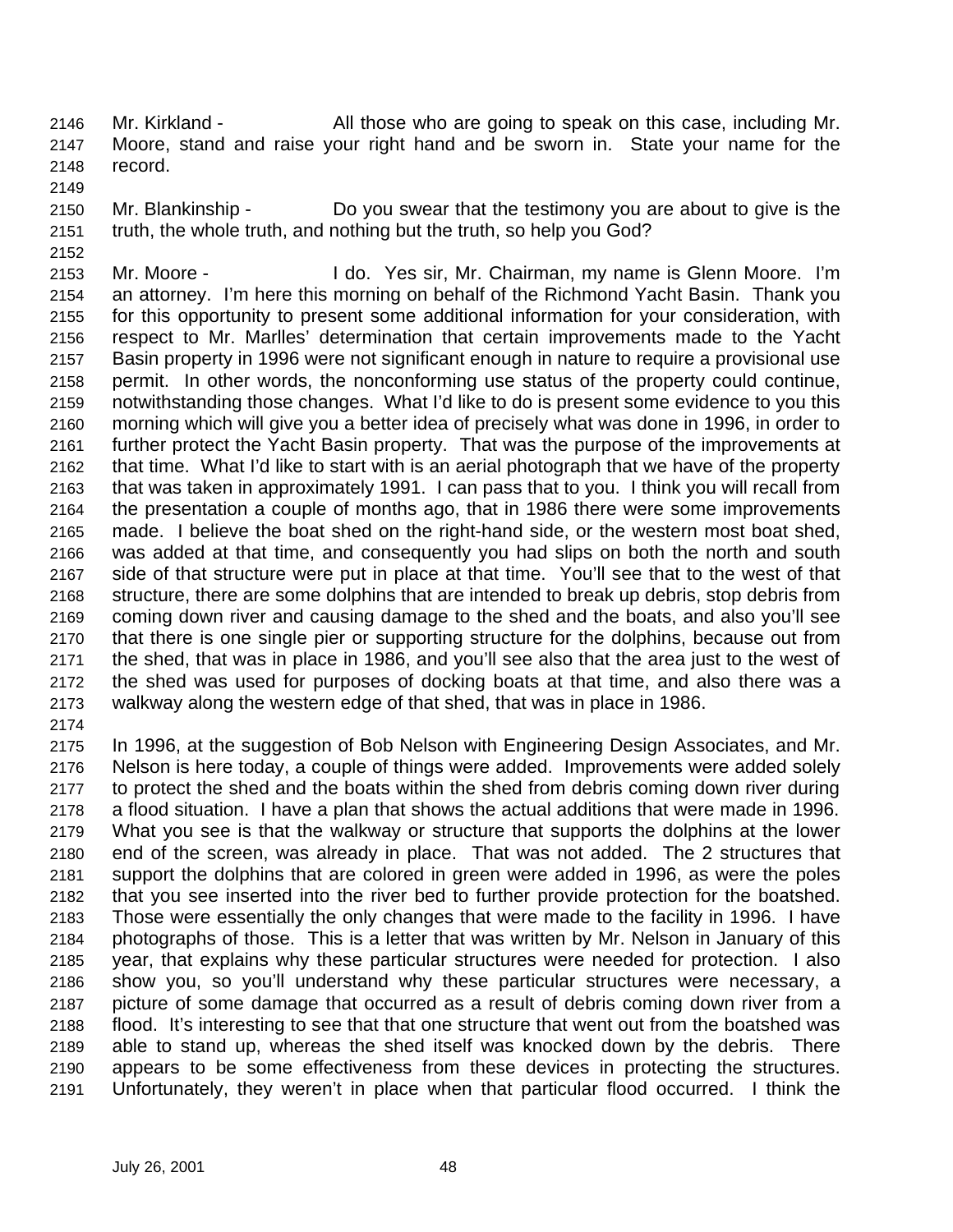important thing here, is the improvements that were made in 1996, were made for the purpose of protecting what was already there; the boatsheds and the docking areas were already in place. There was no expansion of the capacity of the marina as a result of those improvements. So I believe that particular determination was made by Mr. Marlles, and I believe it's supported by the evidence that I've been able to give you this morning, that in fact there was no expansion of the nonconforming use, merely efforts taken to protect their integrity.

 In the staff report that accompanied your package on this case, there was a suggestion that this particular facility has never been legal, and I would say to you that, I'm sure that Mr. Blankinship is able to review the Code, go back and based on what he knows today and his review of the Code, can make that determination. But I would also say to you that over the years, numerous building permits have been issued for improvements in the marina, and in fact, a letter that Mr. Marlles wrote to Forrest Parker in February of this year, noted that building permits were issued as recently as 1991, '94 and '96. At none of those times were any zoning changes required. I think what happens here is that over the years the interpretation of the zoning ordinance and applicable state law is done by reviewing individuals with facts and places at that time. I know you will agree with me, that Henrico County Planning officials are very zealous in making sure that zoning requirements are satisfied. I'll have to say that I think in these instances, determinations were made when requests were made to modify this particular facility, that zoning requirements were satisfied. Otherwise, they would have been required to meet the zoning requirements in order to get the building permits and ultimately certificates of occupancy. Over the years a number of times, a determination has been made that this is a legal, nonconforming use of that property. For the reasons that I've stated this morning, I would like to ask that you reverse your earlier decision and affirm Mr. Marlles determination that there has been no expansion of the nonconforming use of the Richmond Yacht Basin, as a result of the protective devices installed in 1996, that consequently, no provisional use permit was needed to support the installation of those facilities. I'll be happy to answer any questions members of the Board may have, and as you know, there are other people here who may be able to confirm some of the information that I've given to you, if you have any questions about that.

- Mr. McKinney- Mr. Moore, let me ask you a question. If for some reason, these dolphins are not quite satisfactory, can you go ahead and add some more? On up the river? How far up the river can you go with them?
- Mr. Moore I would say that if they don't add any capacity, expand the nonconforming use, I don't know why you couldn't do that, if you got the necessary building permits to do it. You'd have to go to the Virginia Marine Resources Commission, of course, to do that.
- Mr. McKinney Who controls the view of the river?
- Mr. Moore Who controls the view of the river? I have no idea who controls the view of the river. I think that the issue here today, Mr. McKinney, is just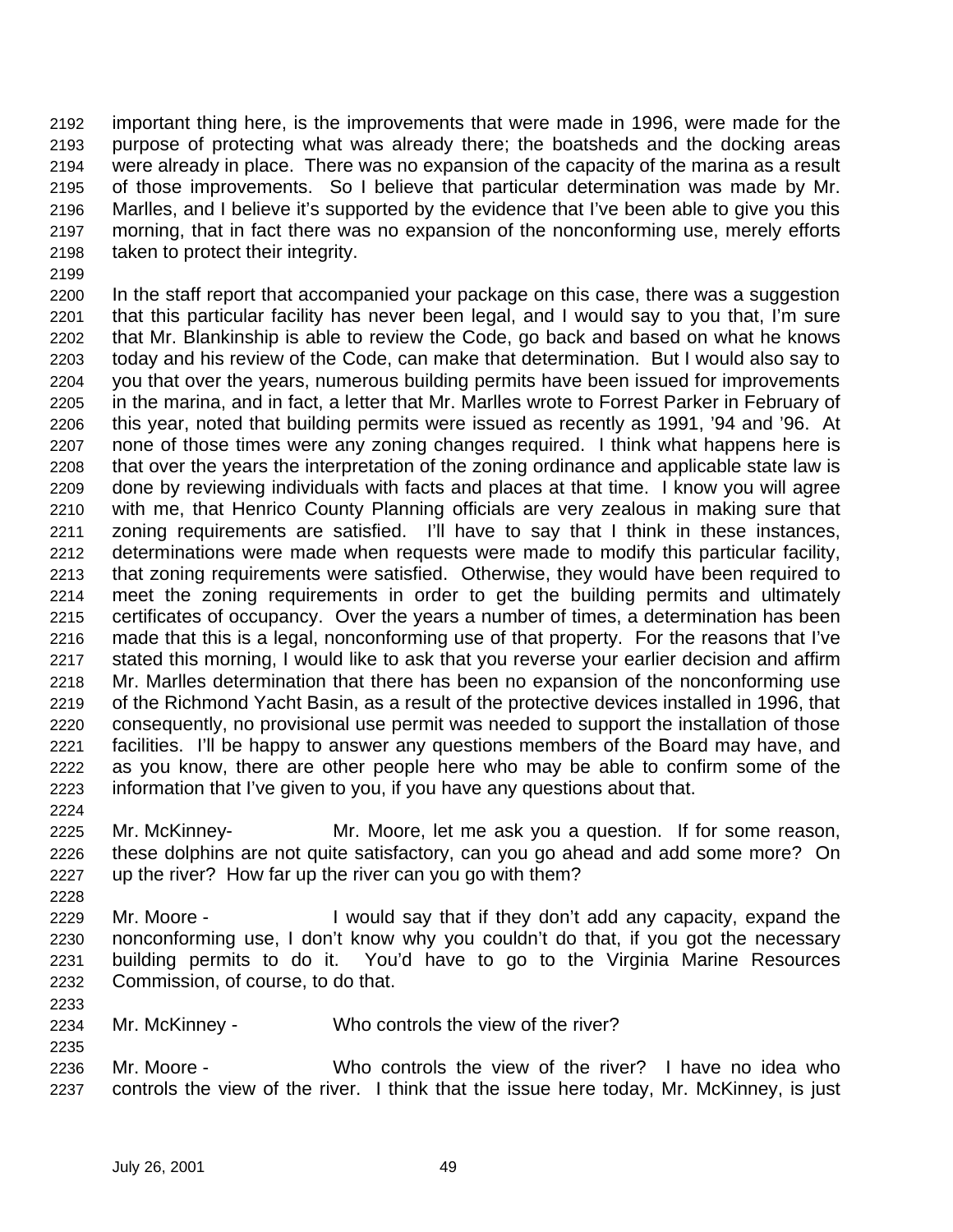whether or not there's been an expansion of a nonconforming use. Maybe the Virginia Marine Resources Commission ……………… Mr. McKinney - I understand that, I'm not speaking of the boathouse; I'm speaking of the dolphins, that you say were put there in 1996? Mr. Moore - 1986. This picture was taken in 1991, and you can see the facilities there. 2247 Mr. McKinney - I thought we had testimony before that they were put there in '95 or '96. Mr. Moore - The dolphins are the sets of poles at the end of the walkway, the pilings. I'm told, and there are people here that are with Richmond Yacht Basin who can confirm that they were there prior to 1996 and back to 1986. Mr. McKinney - The dolphins were? But the walkways were not? Mr. Moore - No, they were added. One of them was, the one at the bottom of the sheet was. The other 2, plus the poles that support them, are the only things added in '96. Mr. Kirkland- What permit was granted in '96? You stated that there were some building permits granted for several years, and you said there were some granted  $2262 -$  what was that for in '96? Mr. Moore - I'm not sure. I picked that up from Mr. Marlles' letter. I do know, I am aware, my impression is that they did not get building permits for these structures that we have in question right now. They did go back, and they also did not get VMRC approval, but they have subsequently gotten that, they have obtained that. If we are successful in having a determination made that they do not have to be taken out, we'll go back and apply for the building permits to make sure that they comply with the building code that's applicable. 2272 Mr. Kirkland - Any other questions of Mr. Moore? Thank you Mr. Moore. Mr. Marlles, do you have anything to add? And I'd like to ask you about that '96………….. Mr. Marlles - Mr. Chairman, members of the Board, good morning. I think Mr. Moore has probably covered most of the information I would have in my presentation. I do want to draw your attention, maybe this helps in the way of comparing what was there in 1991, which is the photograph on the top, showing the 2 boats, and a more recent photograph on the bottom. Basically you can see what was added in 1996, which is the 2 walkways that Mr. Moore referenced. Regarding the question of building permits, and this is the building inspector's records, indicate in 1991, a building permit was issued for a shell building and a deck. In 1994 a building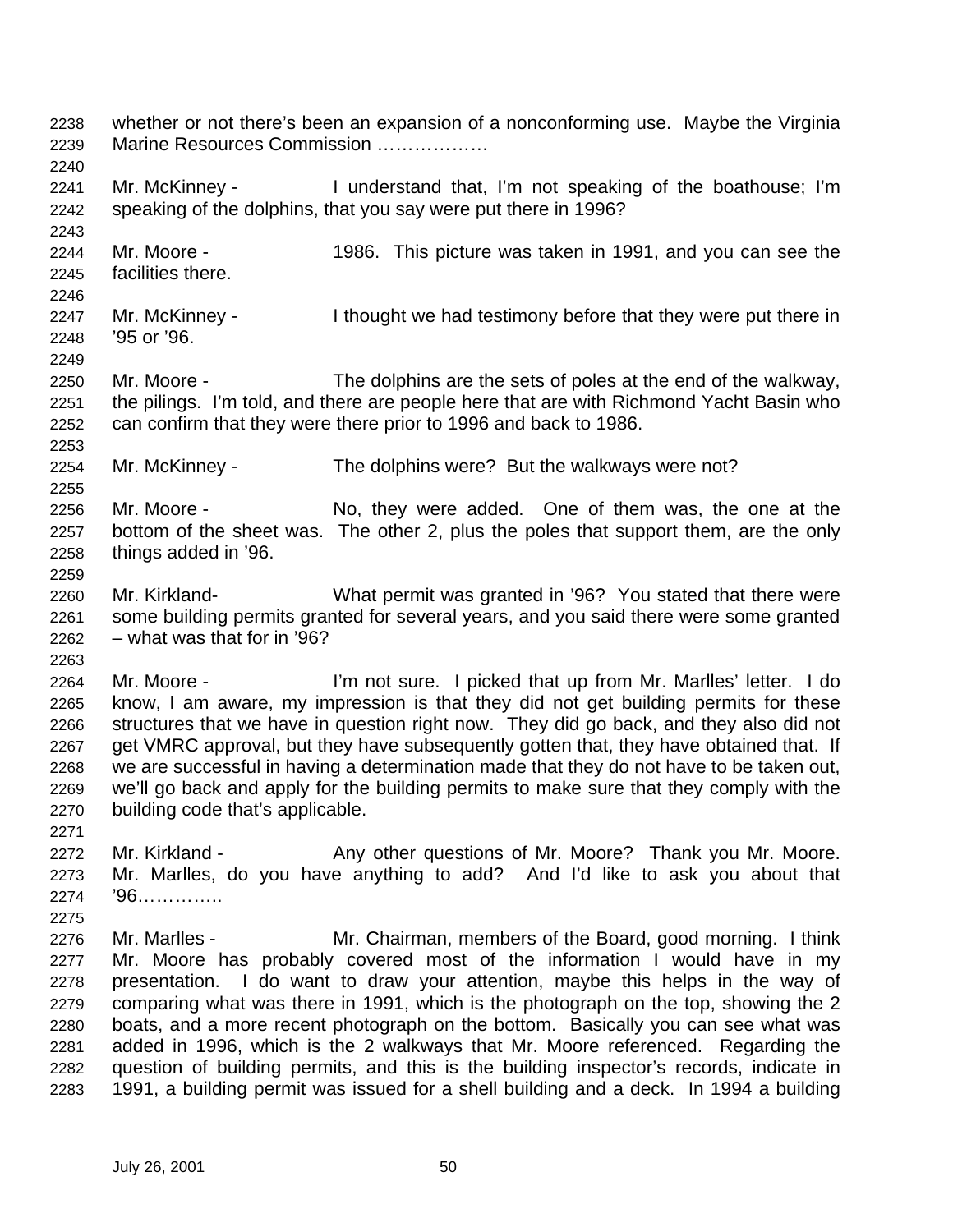permit was issued for interior alterations, and the 1996 permit was for electrical work. I do not have copies of those permits right in front of me, so I can't tell you exactly where on the property all of those permits were issued for, but it's clear that there was a history of the County approving building permits for this property over a period of time. To sum up, I believe that, based on the information again, my position is that I don't believe the work that was done in 1996 really was extensive enough to warrant the requirement for a PUP. The actual physical work done, I think it's clear from the 2 aerial photographs that the use, the actual docking of the boats were there in 1991, so with that, I'd be glad to answer any questions. 

- Mr. McKinney- One question, the building permits, were they routed, as they are normally routed, through Planning and Zoning?
- Mr. Marlles Yes sir, we have indication on the most recent building permits, that they were signed off by personnel in the Planning Office. Unfortunately, they are no longer with us, but we have the records.
- Mr. Kirkland So basically you had 2 boats pointed one way; today you have 2 boats pointed the other way.
- Mr. Marlles That's right.
- Mr. Wright- Mr. Marlles, let me ask you a question. When the current zoning ordinance took effect in 1960, our notes say the zoning of the property remained agricultural. A marina was permitted by conditional use permit; that's 1960. There was an expansion in 1986, a substantial expansion, and the ordinance in 1960 did not permit, says "original Yacht Basin was never legal because the ordinance did not permit that use."
- 

- Mr. Marlles Yes sir, that's Mr. Blankinship's staff report.
- Mr. Wright- What's your comment with respect to that?

 Mr. Marlles - This has been, and I did allude to this at the first hearing, it's sometimes very difficult to try to go back and reconstruct what was in the minds of the staff at that time, particularly since they're not here. I can tell you, I'm becoming more convinced that, at the time, and in the past, and up until recently, staff did not feel we had jurisdiction for improvements actually constructed on the James River. That to me is the only logical explanation that I can come up with as to why staff signed off on those previous building permits. I think I mentioned to you at the first hearing that both the building official and I looked at this issue, literally for several months, including trying to get the advice of the County Attorney to determine whether we had jurisdiction, and it was only literally several days before the last BZA hearing in May, that we got a clear answer from the County Attorney's office, that they believed we did have jurisdiction, so my explanation for that, or the best one that I can come up with, is staff at that time did not believe we had jurisdiction over the improvements over the James River.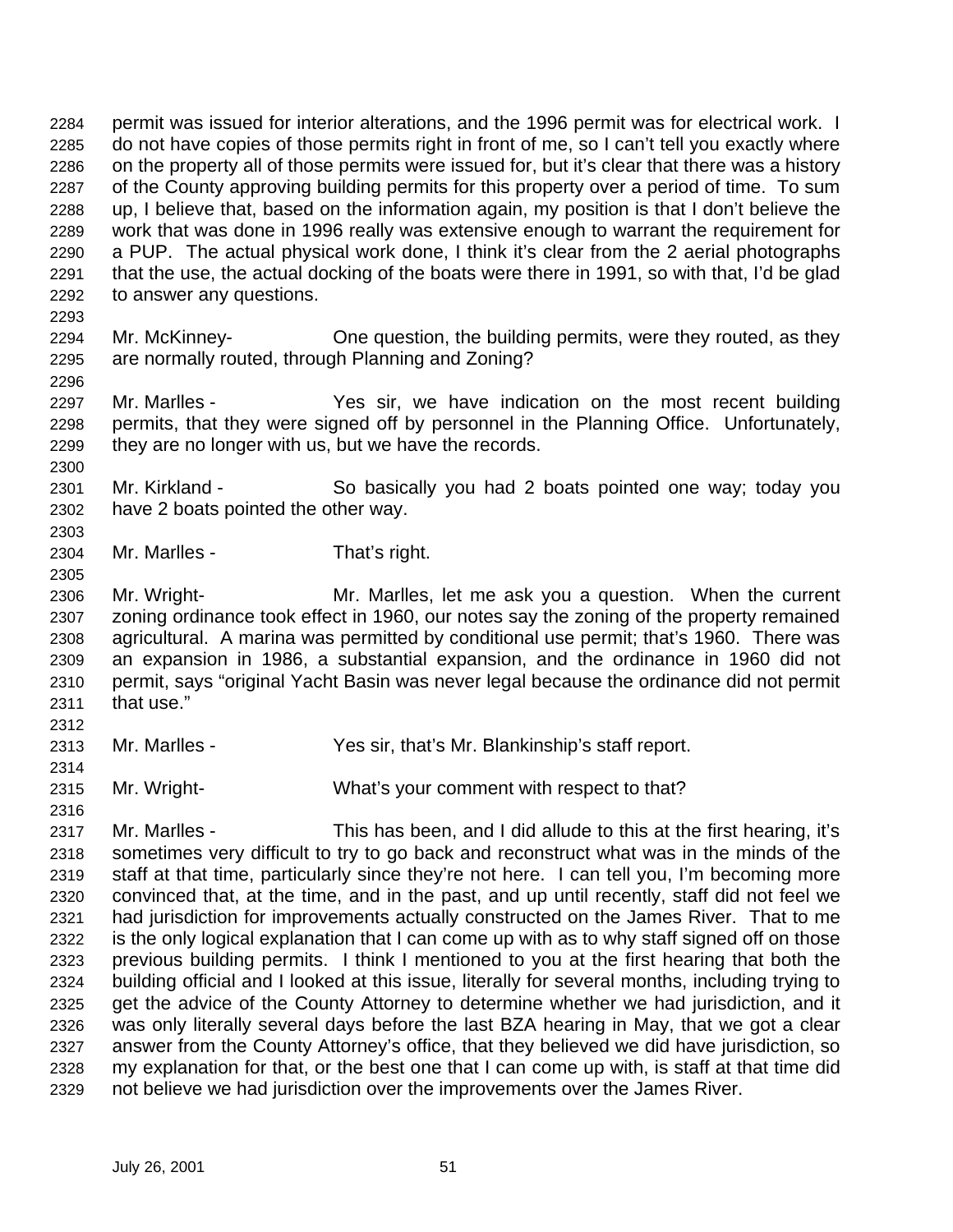2331 Mr. McKinney- **Are you saying that the County Attorney back then stated**  that we did not have jurisdiction? 

 Mr. Marlles - I didn't see any record of that, but I did see, in terms of discussions, even current discussions with some staff members, not ones that were directly involved with the building permit, but with other officials who were here, I'm saying that there seems to be a question, up until recently, whether we had jurisdiction. I believe that in the past the staff did not believe we had jurisdiction.

- Mr. Kirkland So now we have an official document somewhere that says we have jurisdiction?
- Mr. Marlles I would consider it an informal opinion from the County Attorney's office; I wouldn't say it's an official opinion.

 Mr. Wright- Well is it your opinion that the expansion that was made in 1986 added substantial addition? Since then a use permit was required for a marina, is it your opinion that those additions were valid, legal additions? 

- Mr. Marlles I believe that at that time the staff did not believe that they had jurisdiction over approving that.
- Mr. Wright- They didn't believe it, but looking back now, if they did, would you consider those additions to be valid, legal additions?
- Mr. Marlles Given what we know today, given the advice of the County Attorney's office, I would say that we would require a PUP for what was added in 1986.
- Mr. Wright Why wouldn't you require it now? I'm not talking about these 2 little walkways. If somebody does something that's not valid, and you find out about it later, don't you go back and require them to get a permit?
- Mr. Marlles - Mr. Wright, I think we had this discussion at the last meeting. I would not, at this point in time, believing that the staff did not feel that we had 2365 iurisdiction in 1986. I would not at this time require them to go back and get a PUP for something that was actually constructed in 1985; I would not sir.
- Mr. Wright- So what you're saying is the staff action back then would bind you now.
- Mr. Marlles I would take that into account is what I'm saying. Just like I said that any future expansion may require a PUP. It depends on the degree of expansion, but generally speaking, I would not require a business who believed that they were lawfully abiding with the Code at that time, given my belief that staff probably did not feel they had jurisdiction in '85 or '86, require them to come back and get a PUP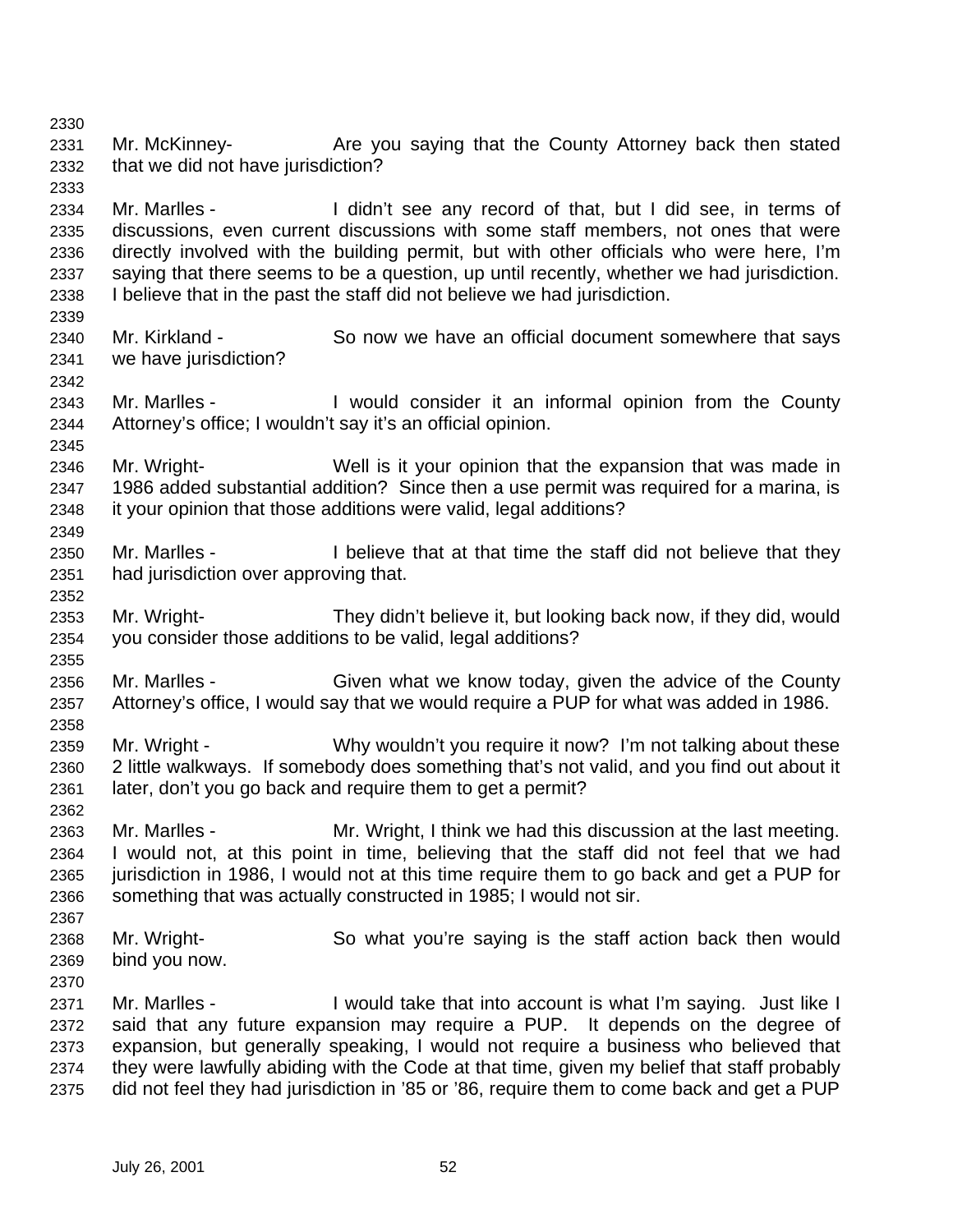at this point in time. But I would, look at any future expansion, and in fact I think I did testify at the last hearing, that I would and did put the property owners on notice that any future expansion may require a PUP. Mr. Balfour- You think it's a form of "grandfathering," I gather? Mr. Marlles - From a practical standpoint, yes sir. Mr. Wright- What you're really saying is that they're "grandfathered" because of the action that was or wasn't taken back in 1985. Mr. Kirkland- That you didn't think we had jurisdiction over the river? Mr. Marlles - Yes, that's my belief – the staff didn't think they had jurisdiction at that time. Mr. McKinney- When did a PUP come into existence? Mr. Marlles - In 1995. Mr. McKinney- So 1995 is when PUP came into law, correct? So you didn't even have a PUP back in 1986? Mr. Marlles - There was a requirement for a conditional use permit at that time. Mr. Wright- 1960 – that's my point. Mr. McKinney- But the thing about it, is apparently the Richmond Yacht Basin did what they were supposed to do, filed their permits, they were routed through your departments, the other departments, and everybody signed off on it. So now you're saying that they shouldn't have done it. This is years down the road. I'm not saying you said it, but your appeal of your decision is saying we need to go back and make these people do it, that they got all the approvals. Mr. Wright- That's what the Board said at the last meeting. Mr. Marlles - Yes sir. I think, at least from my perspective, part of the new information here that we wanted to clarify for the Board is, and I think it's illustrated in these photographs, is the fact that the actual use, the docking of the boats, was in use, at least back into 1991. I at least wanted the Board to see, have a clear indication, of how the extent of the physical improvements that were added in 1996, which I think, from my perspective, are relatively insignificant. I think the point was also made by Mr. Moore, that the improvements that were added, the 2 additional sections to the dock, were done primarily to add some structural integrity to the existing boatshed and protect it from flooding, as opposed to expanding the use.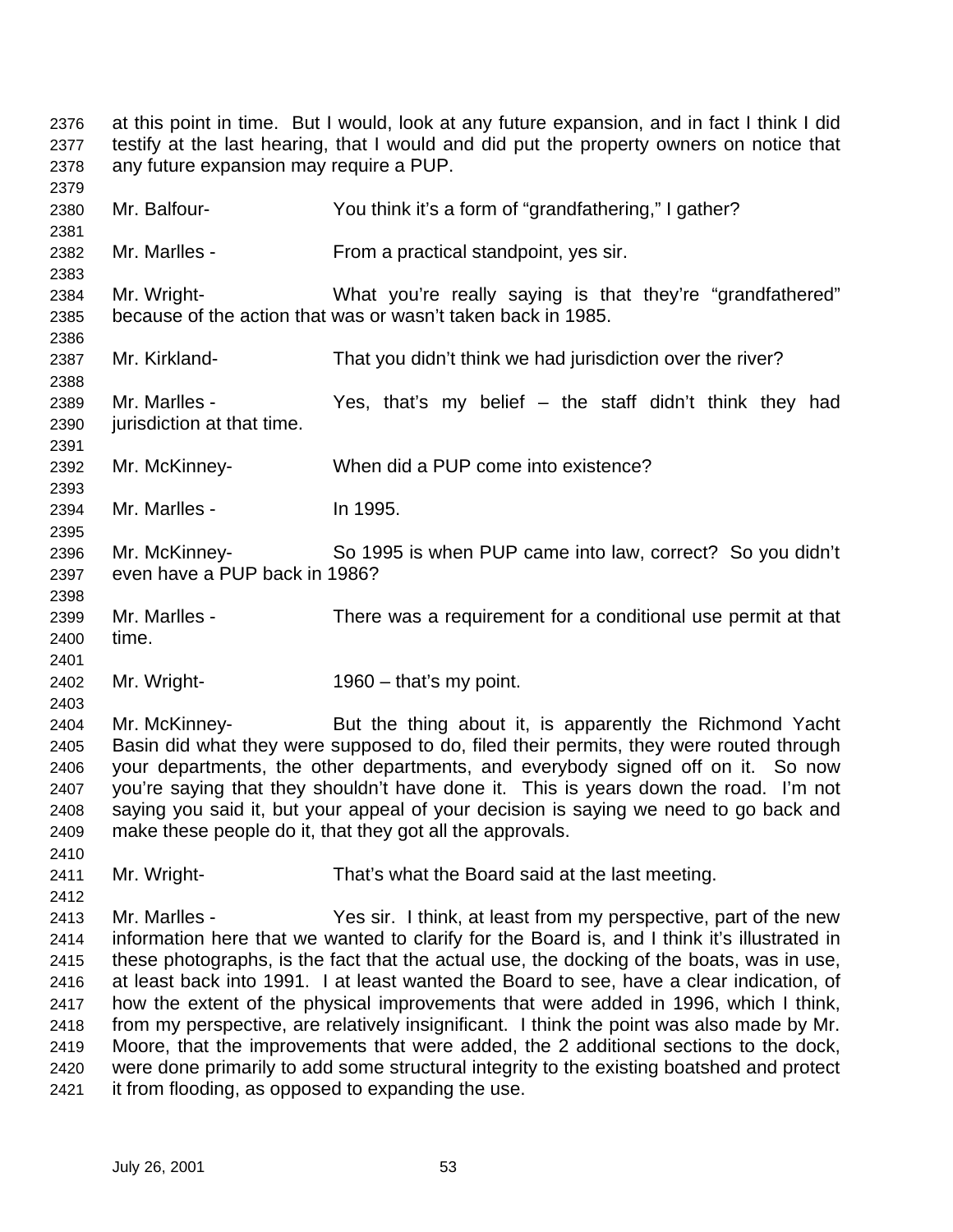2423 Mr. Kirkland - Any other questions of Mr. Marlles? Thank you sir. I guess we need to hear from the other side now. If you would come forward sir. Would you state your name for the record sir?

2427 Mr. K. Wolpert - My name is Karl Wolpert, along with my brother, Tony, we're adjacent property owners to the marina. First of all, I just want to thank the Board for agreeing with us last time we met. We feel the Board made the proper decision, and we hope that the Board will stay with their previous decision. I would like to address the point that was just made by Mr. Moore. The top photo is dated to be from 1991. I have with me a copy of the 1986 VMRC permit application that I'd like to put up on the screen. There's one drawing that was included with that application that I'd like to put up. If you could move that all the way to the left side, I want to see the title block for just a second, so you can see what the date was, the bottom right. That was 1986, and where your finger is there, that was the Engineering Design Associates drawing that was prepared on behalf of the marina and submitted with the application.

 Now, if we can move back to the other side where we were. Do you notice over here, there is that pier that was in that photo in 1991, is not there. In fact, there's no indication that there was ever a plan to moor any boats on the western edge of that structure. We were copied on this application, and when we saw this application, we saw this line running up and down, which is an extension of our property line. When we received this, we really didn't have an objection, because our river rights, our river frontage, was not being violated. This was what was proposed and approved in 1986 by the VMRC. The photo that was placed before, in 1991, apparently that one dock was constructed, I don't know when, it was not constructed in 1986, or if it was, it was not constructed with the approval of the VMRC. My point is, that to make the statement, that in 1995, there was just some minor addition, and it didn't change the use because there are some boats there, is erroneous, because that wasn't what was approved. Furthermore, there was a question asked of one of the preceding individuals, that if more docks or more piers were required to protect the marina, if what's there today is not sufficient, would there be a problem with putting more in there? Yes, I have a real problem with that, because that's my river frontage. My property is being diminished because of these structures that can be seen from my river frontage. What gives an adjacent property owner the right to construct structures in property or an extension of property that's not theirs. I have a real problem with that; I don't think there's any legal grounds for it. 

| <b>2459</b> |                |                                                                |
|-------------|----------------|----------------------------------------------------------------|
| 2460        | Mr. Kirkland - | You ever been duck hunting?                                    |
| 2461        |                |                                                                |
| 2462        | Mr. Wolpert -  | No sir, I'm not a hunter.                                      |
| 2463        |                |                                                                |
| 2464        | Mr. Kirkland - | You ever seen duck blinds built in front of people's property? |
| 2465        |                |                                                                |
| 2466        | Mr. Wolpert -  | Yes, but they typically get approval.                          |
| 2467        |                |                                                                |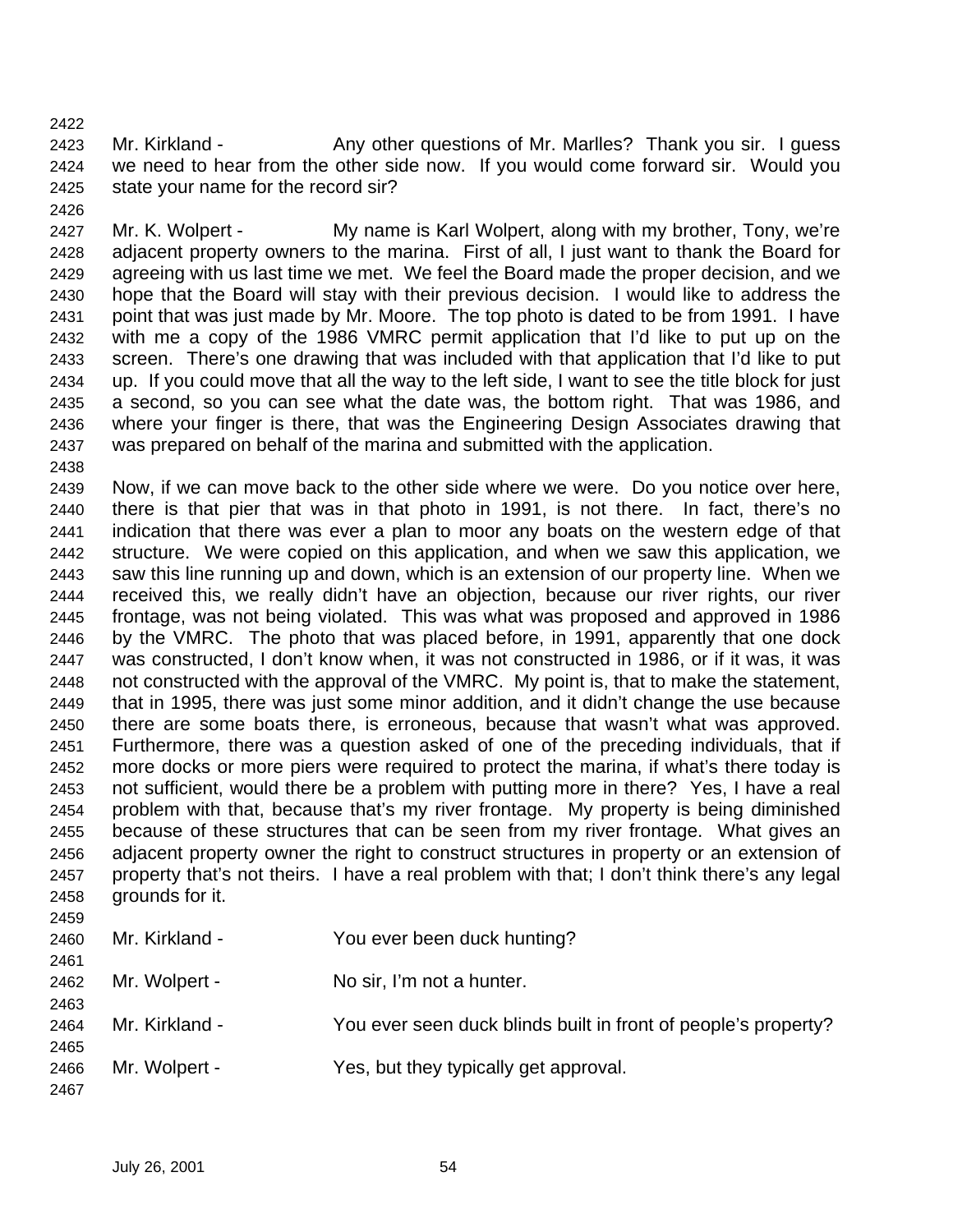| 2468<br>2469                                 | Mr. Kirkland -                                                     | They get approval by the Game and Inland Fisheries, not by<br>the property owner. They can stick a duck blind in front of your place.                                                                                                                                                                                                      |
|----------------------------------------------|--------------------------------------------------------------------|--------------------------------------------------------------------------------------------------------------------------------------------------------------------------------------------------------------------------------------------------------------------------------------------------------------------------------------------|
| 2470<br>2471<br>2472                         | Mr. Wolpert -                                                      | Does that mean I can build a dock in front of the marinas?                                                                                                                                                                                                                                                                                 |
| 2473<br>2474                                 | Mr. Kirkland -                                                     | No, but I'm saying there are certain things that happen on the<br>water that doesn't affect landowners, that you can't control.                                                                                                                                                                                                            |
| 2475<br>2476<br>2477<br>2478                 | Mr. Wolpert -<br>far can you take it?                              | But there's got to be a point of reasonableness though. How                                                                                                                                                                                                                                                                                |
| 2479<br>2480                                 | Mr. Kirkland -                                                     | I know. I know. That's true.                                                                                                                                                                                                                                                                                                               |
| 2481<br>2482<br>2483                         | Mr. Wolpert -                                                      | Somebody asked the question. In my mind, there's zoning<br>requirements, there's setbacks, that have to be met.                                                                                                                                                                                                                            |
| 2484<br>2485<br>2486                         | Mr. Balfour-<br>photograph?                                        | Can you point out your property line, roughly, on that                                                                                                                                                                                                                                                                                     |
| 2487<br>2488                                 | Mr. Wolpert -                                                      | My property line is approximately                                                                                                                                                                                                                                                                                                          |
| 2489<br>2490<br>2491                         | Mr. Blankinship -<br>way now.                                      | It shows on this one. Try to keep them all oriented the same                                                                                                                                                                                                                                                                               |
| 2492<br>2493                                 | Mr. Balfour-                                                       | I see, that property line is that line right to the right.                                                                                                                                                                                                                                                                                 |
| 2494<br>2495<br>2496<br>2497<br>2498<br>2499 | Mr. Wolpert -<br>and that the VMRC approved.                       | Right. Again, when we got the drawing in 1986, that end of<br>that dock met the end of our property line, so we're saying. "hey, that's fair; that's the<br>river frontage that belongs to the marina. We have no objection." But again, what was<br>built, at some point after 1986, is not what was on the drawing that we were provided |
| 2500                                         | Mr. Wright-                                                        | But it wasn't built after 1995?                                                                                                                                                                                                                                                                                                            |
| 2501<br>2502<br>2503<br>2504                 | Mr. Wolpert -<br>all 3 extensions were built in 1995.              | Apparently from that photo, we were of the impression that                                                                                                                                                                                                                                                                                 |
| 2505<br>2506                                 | Mr. Wright-                                                        | You mean the second big shed there to the left?                                                                                                                                                                                                                                                                                            |
| 2507<br>2508<br>2509<br>2510                 | Mr. Wolpert -<br>that depicts that shed                            | That shed was built in 1986. Probably the permit was<br>granted in December of 1986. So that entire shed was built in the first part of 1987. So                                                                                                                                                                                           |
| 2511<br>2512<br>2513                         | Mr. Balfour-<br>and understood that it came to your boundary line. | Which you have no objection to, because you saw the plans                                                                                                                                                                                                                                                                                  |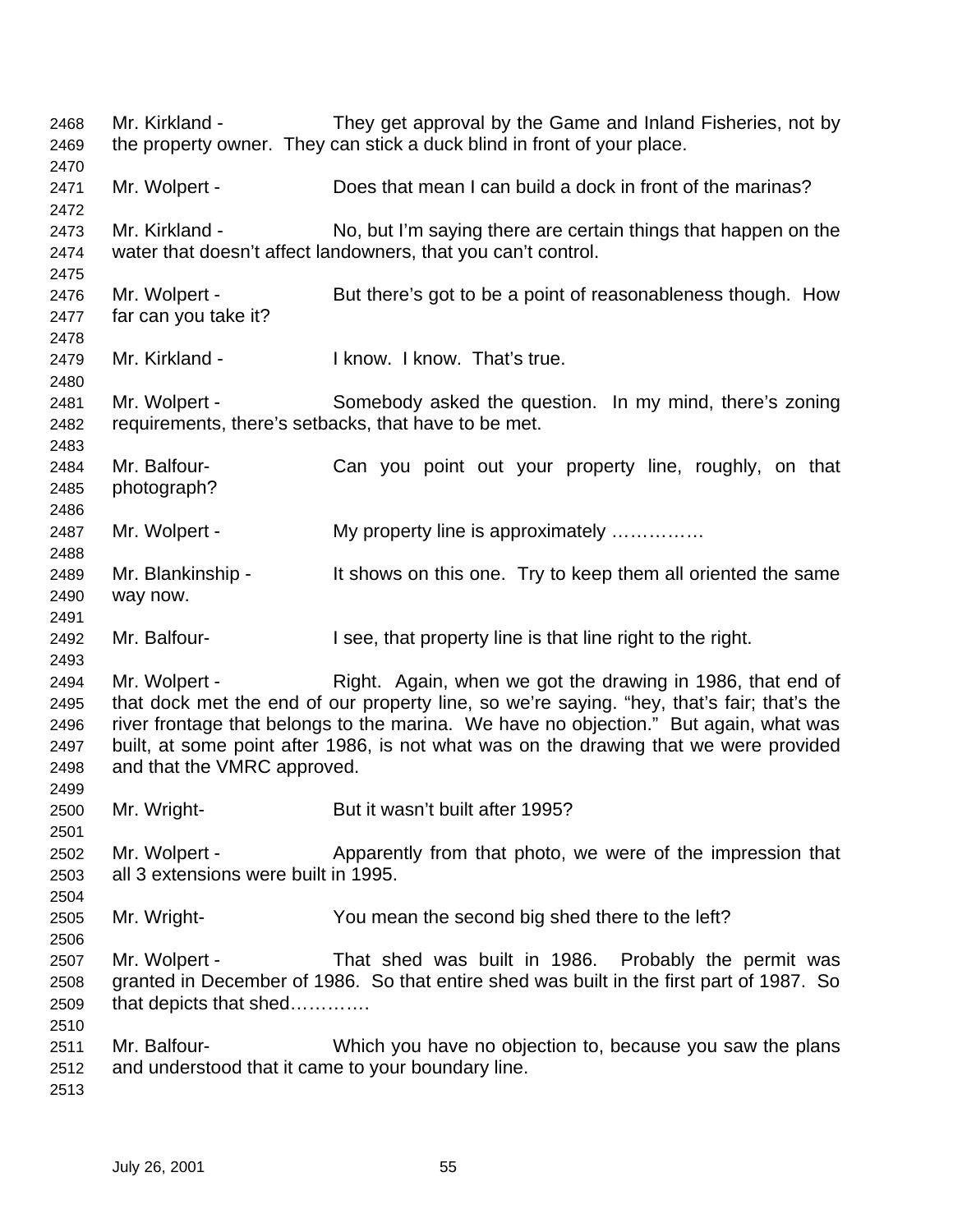2514 Mr. Wolpert - Correct. Correct. If I could now go back to my previous items, which I can't seem to find …………… There was some discussion about the County not having jurisdiction over river rights, etc. Approximately 4 years ago, 2 miles up river, there was a proposed marina. It was called the Newstead Landing. There was extensive community objection, etc. There was all kinds of – zoning was involved, building department – all different facets of the County were involved. I think it's pretty clear that the County does have jurisdiction, and for individuals to say that the County doesn't, this is not correct.

- Mr. Wright- We're talking about back in 1960 and 1986; I'm not talking about 1990.
- 

- Mr. Wolpert The VMRC, as far as the additional finger piers again I want to reiterate what I said last time, they gave "conditional approval," they gave approval based on settlement of the Riparian River Rights. They did not give carte blanche approval, so yes it's approved, but no it isn't, until the Riparian Rights get resolved. One thing that I would like to bring up, in 1986 when the permit application was made by the marina, if I could put a copy of the actual VMRC application instructions up on the board there. It clearly says that the VMRC does not have entire jurisdiction. It says, "Some health departments, local agencies, do not use this application. You should contact them for information regarding the requirements. Even though one application has been filed, separate permits are often required from regulatory agencies. Before you begin work, make sure you receive authorization or waivers from each agency." If I look at the application again that we received a copy of, from 1986, of the VMRC application, essentially the marina has indicated on their application that they did not discuss this with any local, state, or federal regulatory agencies. Again, this is the 1986 boat shed. My point I'm trying to make here is, there have been statements in that, yes we have been getting permits, we've been getting authorization by the County. By their own admission, they haven't.
- Mr. Wright- But they did get it in '86.
- Mr. McKinney- They got a building permit on it.
- 2548 Mr. Wolpert According to this, they didn't.
- Mr. McKinney- You can say that, but they did get one.
- Mr. Wolpert I haven't seen that. From the previous letter that I've gotten from the County, from a building official, it says that a permit would be required. "My investigation concludes that a building permit is required for the last boat shed and adjoining finger piers that are located along the western end of the site." The last boat shed is this 1986 structure, so my assumption was that if the building official says he needs one, he never got one.
- 

Mr. Blankinship - I don't believe we have a building permit for the 1986 boat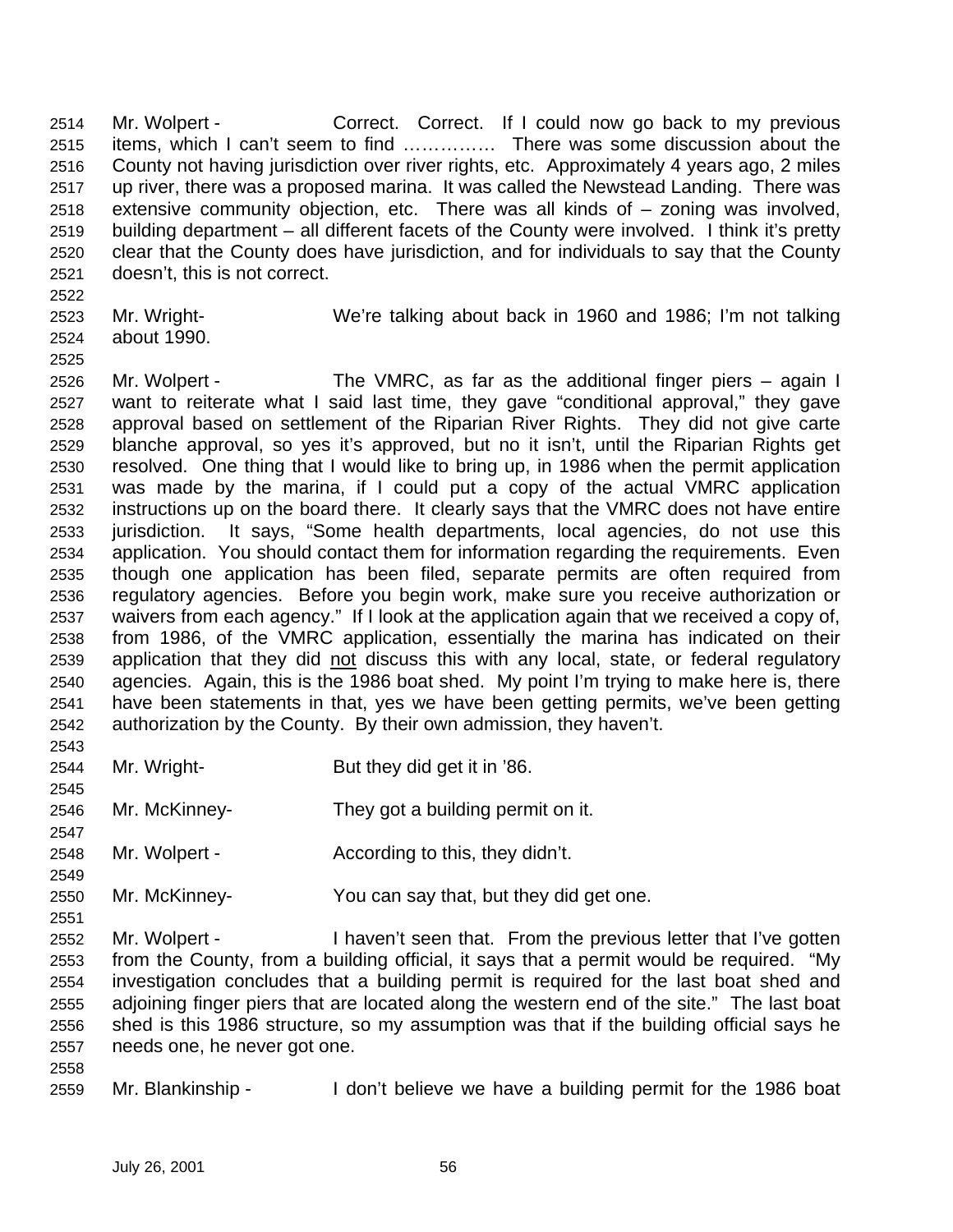- shed. We have some permits for work done on the land decks, electrical work, a shell building – that were on the land part of the marina. I don't know that we have ever issued a building permit for any construction in the riverbed.
- Mr. McKinney- But as the Planning Director said in the opinion, he "didn't have the right at that time, …………….." Therefore it was done with the building permits they've got, as he stated, went through the departments, in '86, or what year I don't know, but it was prior to the PUP requirement, it was a conditional use.
- Mr. Kirkland '91,'94, and '96.

- 2571 Mr. Wolpert Again, I'm going by the information that I have on hand, that it doesn't appear that the required permits and zoning requirements that were in existence and that time were met.
- Mr. McKinney- Mr. Wolpert, let me ask you a question. Would you like them to commit to you that no other improvements will be done, or to your satisfaction, from here on out? What would you like?
- Mr. Wolpert What I would like, that would be item 1. Item 2 is, I would like those structures which are in my river frontage, to be removed.
- Mr. McKinney- You're talking about the dolphins…………
- Mr. Wolpert The dolphins and the extensions that you see there. I understand the marina's concern, and I've seen it. When there's floods, there's a lot of debris that comes down the river. But my point is, if there's protection required, of the structure, what gives one property owner the right to install some protective measure on river frontage that's not his? If protection is required, so be it, then that protection should be on his river frontage.
- Mr. McKinney- That's what we're up in the air about. We don't know whether it was his or not, because of what's in it, it was done long ago. Apparently it was grandfathered in. What I'm asking you, if you get some kind of agreement with them, that they will absolutely do no more, would that satisfy you, I mean not totally, but would that help?
- Mr. Wolpert That would definitely, the expansions, the property can't withstand any more, and I'm dealing with all the traffic.
- Mr. McKinney- Could we look at it from a standpoint that, there were a lot of mistakes made, it was grandfathered in apparently, you could look at it that way. It's like, the County may have made a mistake on your tax assessment back in 1986, they would come back on you and send you a bill for \$10,000 and say "we made a mistake." And you say, "no, you're not going to do that; I'm grandfathered in; you're not going to do that to me." We've got not quite the same scenario, but we're trying to make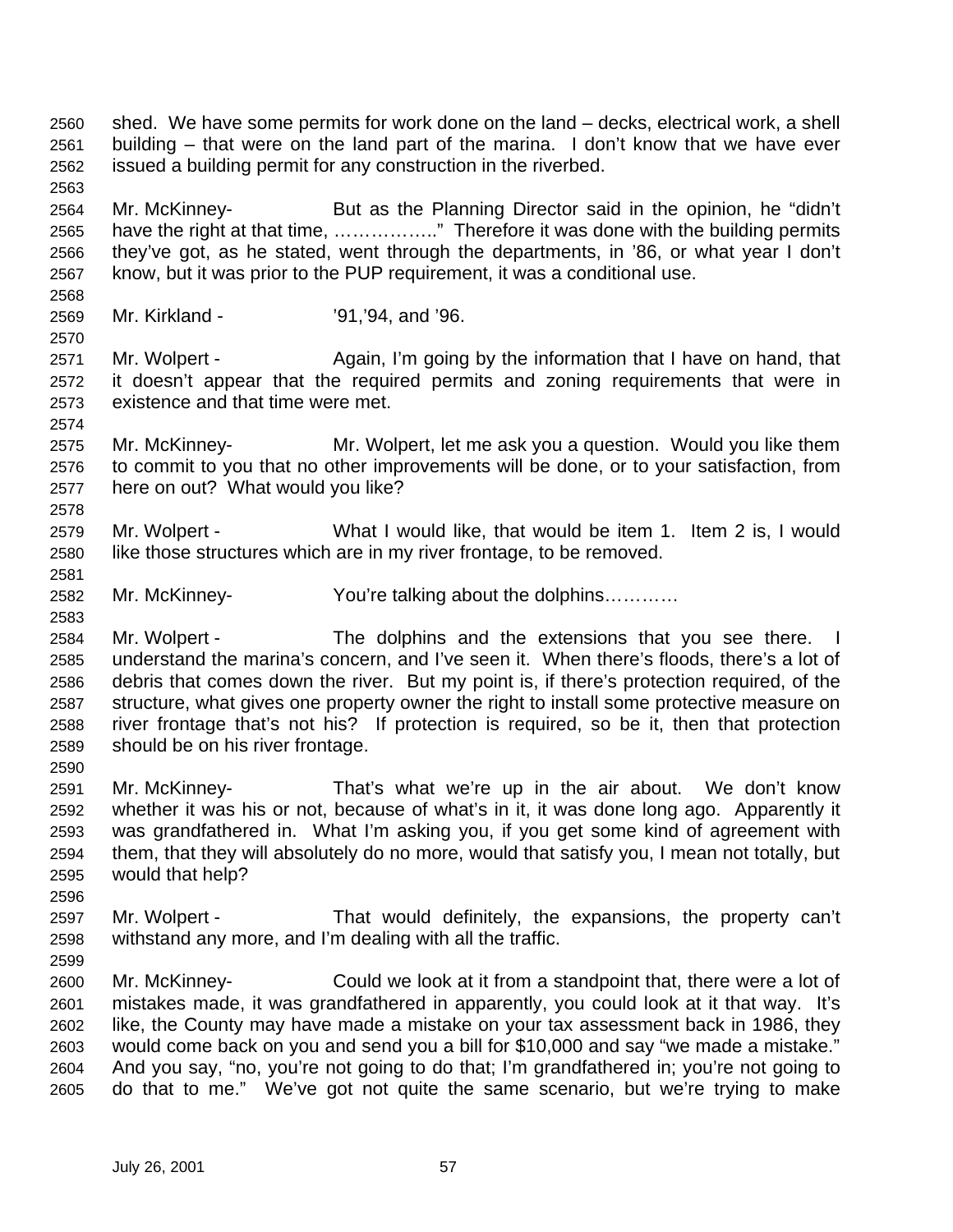- everybody happy if they would come to you and say, "Mr. Wolpert, we're all sorry it happened, this will not happen again, in any way," and you got that in writing?
- Mr. Wolpert That would go a long way. There's a few other issues that go along with zoning, that I would like addressed, the traffic, parking on my property, speeders, some other things that I feel like zoning process would identify and would put constraints on.
- Mr. McKinney- I know you brought up before, about the parking on your property, that there could be signs put up, towing enforced……………
- 2617 Mr. Wolpert But there's got to be an enforcement. Heretofore, when I've made objections years ago, it was "I can't control people; we don't live right here." It was kind of, there wasn't any bite to the enforcement, and I don't know how you get around something like that.
- Mr. McKinney- Well you're on private property; you chose to put up "private property, no trespassing" on either side of this descriptive easement that comes through, that goes to the marina, and somebody parks on that property, you can call whatever towing service you want and say, "come get this thing," they like to tow these away, because they get a big fee for it."
- Mr. Kirkland Just make sure you let the police department know first.
- 2630 Mr. Wolpert And there's one other thing that I'd like to bring up, is that one of the things that we've been concerned about over the years, is that it is private property, and here we have a business whose patrons are going across our property. We feel like we have a real liability, should somebody have an accident on our property, if somebody gets, God forbid, seriously hurt. There's a lot of personal injury attorneys out there. They're all looking to make a buck. That's something that really concerns us. Some sort of indemnification, something that will hold harmless. I think, even from the County, just 3 weeks ago I came home one night, and there were 3-4 Henrico County emergency vehicles parked on the top of the hill. In fact they were blocking my brother's access to his house, because they were in the middle of the road, but they were looking for a drowning victim, who eventually was found the following day, but it 2641 iust kind of hit home, what happens if somebody gets hurt down there, and here you have a marina, or business, that, for whatever reason, has been grandfathered in, or in existence and is not in compliance with statutes that were in place as far back as 1960. If something like that were to happen, what would be the outcome of some personal injury suit if they start digging in and trying to get more out of nothing?
- Mr. Balfour- Have you ever tried to get an injunction against them? They are their invitees; if they come on the property if there's an injunction on it, you can take them back to court.
- 

Mr. Wolpert - That's true. Part of this is, we're just private owners, and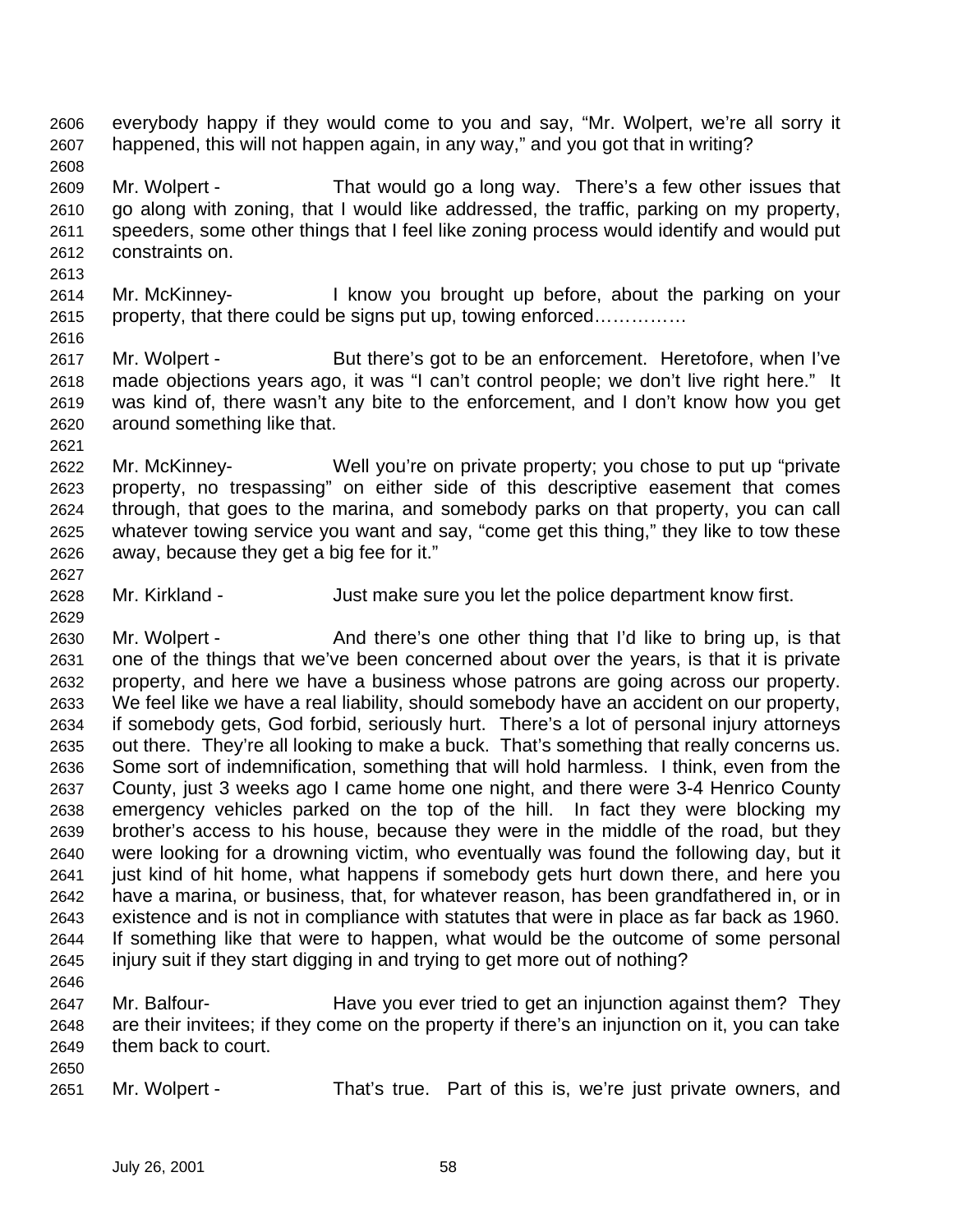we're not trying to make this a job to monitor other people's patrons. We're looking to not be sued at some point in the future. We're looking at not having to see speeders running up and down, having to pick up litter. This is Battlefield Park. I don't know if any of you have ever been down there, real quiet, picturesque, very slow pace of life, and that's what we like, and it's been that way for a lot of years, but as the marina has started to expand, there's been more traffic; there's been more people going down, kicking the tires, and it's just, one of these days, something's going to happen. I think we have a lot of liability; I think the County has a lot of liability.

- Mr. McKinney- This is a private road that comes in there, right? Prescriptive easement, or is it a deeded easement?
- Mr. Wolpert I believe it's a deeded easement. And it was in existence when my parents bought this property in 1974 I believe. And that easement was in existence from a previous property owner.
- Mr. McKinney- Maybe some of our learned attorneys could tell us what would happen if somebody got hurt on a deeded easement.
- Mr. Wright- I don't think that's our concern. That's a legal issue, like a lot of these other things we're talking about, are legal issues, which maybe are of real concern, but that's not what's before this Board.
- Mr. Wolpert Let me see if I had any other points here I wanted to cover. One last thing, if I could get, one of the other statements that were made, I believe it was last time, was that the marina's been in continuous existence since 1940 or something like that. Our research from the County records, the first piece of property that was bought by the marina itself, was in 1950. This particular parcel was bought in 1970 by Mr. Parker and Mr. Harris, who are the owners of the marina. I don't understand the logic of a continuing existence when you're adding property, to say that you've been there, you want to get grandfathered in, but yet you buy a piece of property in 1970, ten years after the zoning law, or the process that the County has established is put into place, and then you can say, "well, we built something in '86, and we're going to grandfather this in, because the marina has been here this whole time." Well, that to me, doesn't hold water, and to this day, that piece of property still has not been absorbed into one of the other parcels and is in the name of the marina. It's still in the name of the 2 owners of the marina, so it's still identified as a separate parcel in the tax records. I believe that's all I had. Were there any questions for me?
- 

- 2691 Mr. Kirkland Anyone have any questions of Mr. Wolpert? Your brother have anything to say?
- Mr. Wolpert I don't think so, no. Thank you very much.
- Mr. Kirkland You're welcome. All right, Mr. Moore, you're on deck, unless there's anybody else on the other side.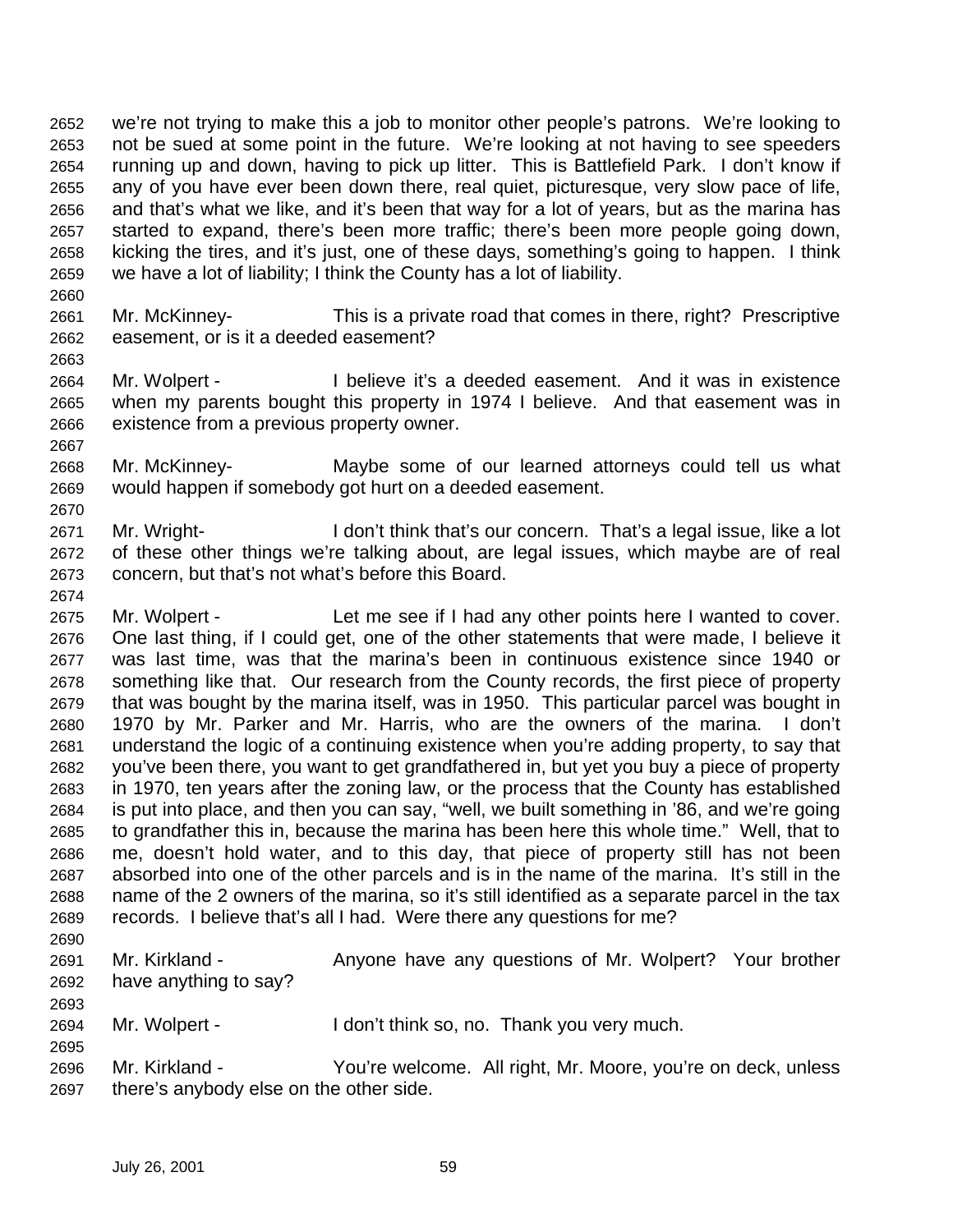Mr. Moore - Mr. Chairman, there are a few points I'd like to make. First, with respect to that other parcel that Mr. Wolpert just showed, I say he built on it. I don't see how that's considered part of the marina. Mr. Balfour- Say that again. Mr. Moore - I don't quite understand the issue that was being raised about this other parcel of land. From the picture there, there's nothing there. Mr. Balfour- I think what he's saying, is he bought the land, and they took something that's grandfathered in on the old piece of land and used that to bootstrap themselves up by expanding the marina in front of the new piece of land they bought after the Code went into effect. And he's saying they did it, and nobody objected. Mr. Moore - I've never seen it in any zoning ordinance, and I'm not aware of anything that governs this, that says that one may only put improvements in water directly in front of his property. And I think the fact the VMRC, as recently as February of this year, approved the new extensions that we're talking about today, that are not in front of this property, suggests that that's not a requirement, that you put features in the water………….. The water's owned by the state of Virginia; it's not owned by any individual, and I'm not aware that any…………… Mr. Kirkland - Some people beg to differ on that point. Mr. Wright- Depends on where your water line is, but if he's beyond the mean water line………….. Mr. Moore - He's docking boats there; he's got 8 or 10 feet of water there…………. Mr. Kirkland - So a permit was granted in February for these finger docks? Mr. Moore- Here it is, granted for all of them. And it was late, and they were fined for it, and it's a conditional improvement, as Mr. Wolpert states. Mr. Blankinship - Yes, conditional on ironing out this issue of the riparian rights. 2737 Mr. Moore Not the issue of the nonconforming use however. So I would simply say that, I don't know whether the Wolperts appeared before VMRC or not, perhaps they did, but apparently they don't feel, well they feel that a court needs to determine whether or not there's an issue with respect to extending improvements in front of someone else's property, and I don't think that that's an issue before this Board either. The issue before this Board is "can those improvements that have been put in place to protect what else is there, be allowed without requiring a provisional use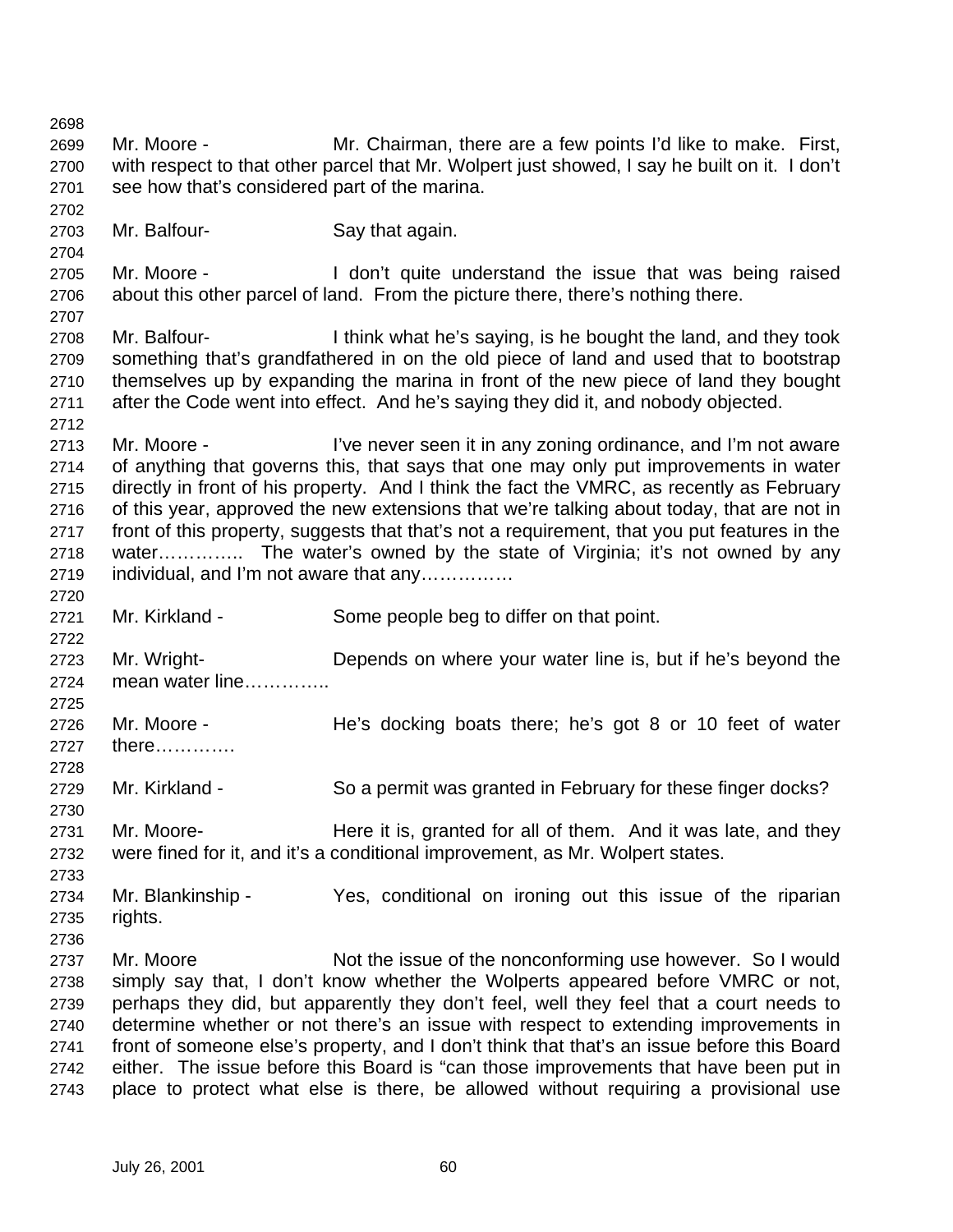permit?" But I will also say, to address something Mr. McKinney raised, an issue he raised, is that, my clients are willing to commit that they will not extend this facility west of where the current improvements are, unless something were to happen to them, that they'd want to replace those, but they'll commit to that in writing, to the Wolperts, that nothing will be built west of there. 2750 Mr. Balfour- Is the case still pending that's referred to in this letter? Mr. Moore - Yes it is still pending, but you know, Mr. McKinney asked that question, and I don't know that that would satisfy them or not, perhaps if won't, but we're willing to make that commitment. Mr. Balfour- Suppose it was a title requirement. It looks like those fingers are pointing west, 3 of them, and they're there for protection primarily, even though you stick a couple of boats out there. If you turned them parallel, and only had 1 or 2, wouldn't you get the same protection, and then he'd have less encroachment on the front of his property? Mr. Moore- He'd have the same encroachment. Mr. Kirkland - That's what was there until they turned them the other way; that's what I was saying earlier. Mr. Moore - I don't see that there'd be a material change there. That's all I have, unless Board members have any other questions. Mr. McKinney- So you're saying that your client agrees, and will agree in 2771 writing, that there will be no more additions to the western end .............. Mr. Moore - It will not extend in the water to west of where it is now. Mr. Kirkland - Mr. Marlles, may I ask you a question, and you all now are firmly under the understanding that you have jurisdiction of anything that goes on down 2777 there. And you will look very closely every time something happens down there. Thank you sir. All right, no further questions? That concludes the case. Mr. Wright - I move that we reverse the Board's decision, made in May, on the basis that there was information that I was not aware of, that didn't come before the Board, on which I based my prior decision, and the fact that the County considers that as nonconforming persuades me to make that decision, with the idea that the 2 new walkways were not substantial enough to require them to get a PUP. After an advertised public hearing and on a motion by Mr. Wright, seconded by Mr. McKinney, the Board reversed its earlier decision of May 24, 2001, on **A-62-2001**  appeal, and affirmed the decision of the Planning Director with respect to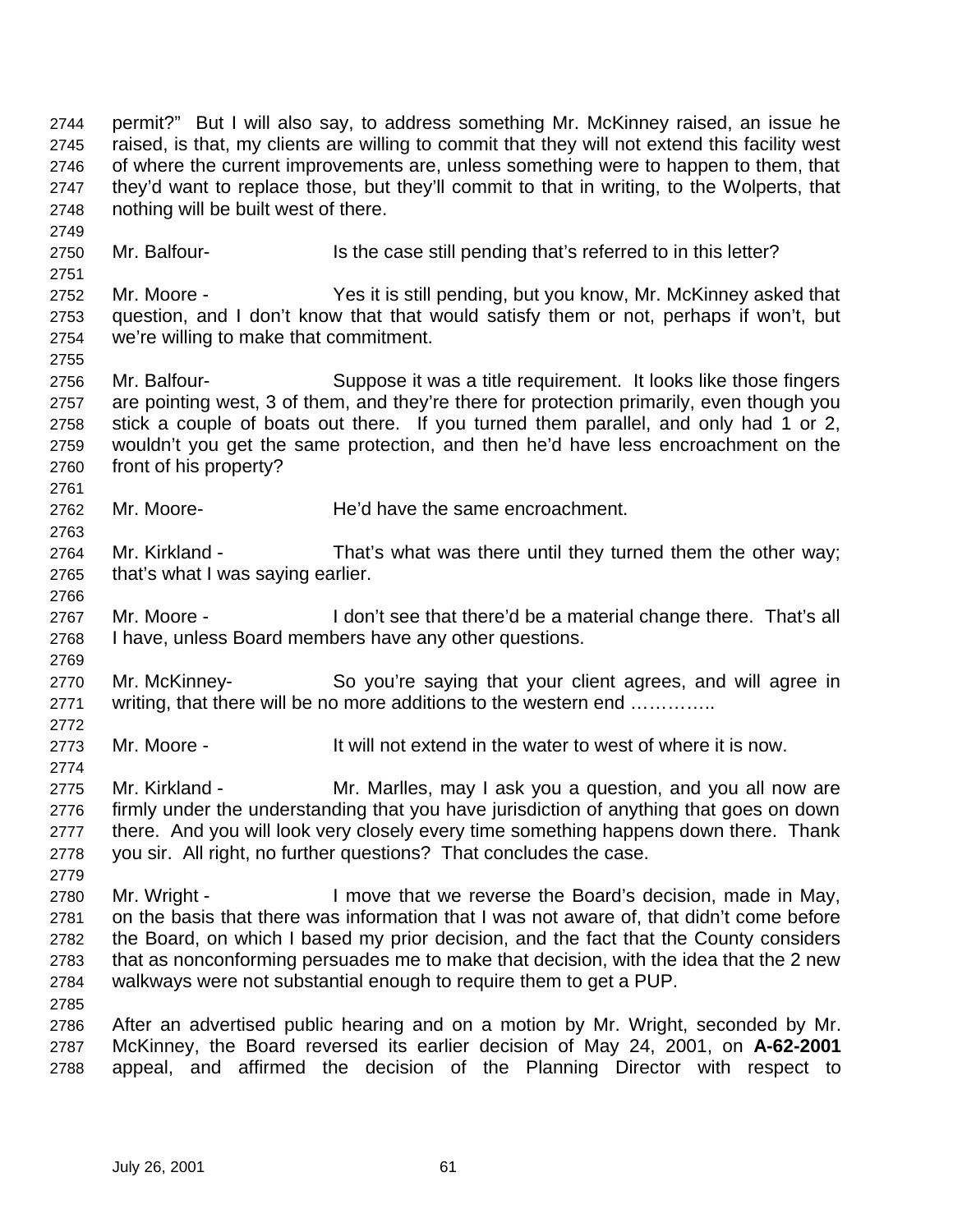nonconforming status of the Richmond Yacht Basin, 9950 Hoke Brady Road (Tax Parcels 284-A-3, 4 and 5). 2792 Affirmative: Balfour, Kirkland, McKinney, Nunnally, Wright 5 Negative: 0 Absent: 0 2796 Mr. Kirkland - I've got one more case I need to call here, the one we passed. **A -104-2001 HEZEKIAH WILKERSON** requests a variance from Section 24-94 of Chapter 24 of the County Code to build a sunroom at 4740 Glen Finnian Drive (Yahley Mill East) (Tax Parcel 229-5-A-4), zoned A-1, Agricultural District (Varina). The rear yard setback is not met. The applicant has 39 feet rear yard setback, where the Code requires 50 feet rear yard setback. The applicant requests a variance of 11 feet rear yard setback. Mr. Kirkland - Mr. Blankinship, I was under the impression that possibly this needed to be deferred. Upon a motion by Mr. Nunnally, seconded by Mr. McKinney, the Board of Zoning Appeals **deferred** application **A-104-2001** for a variance to build a sunroom at 4740 Glen Finnian Drive (Yahley Mill East) (Tax Parcel 229-5-A-4). The case was deferred for 30 days, to allow the presence of an applicant or representative to present the case, from the July 26, 2001, until the August 23, 2001, meeting, 2816 Affirmative: Balfour, Kirkland, McKinney, Nunnally, Wright 5 Negative: 0 Absent: 0 Mr. Kirkland - We have some other items here, that we received in our packets. Approval of the 2002 Calendar, and some amendments to the rules. Mr. Blankinship - Mr. Chairman, when we prepared your 2001 Calendar, 2824 because of the way the  $5<sup>th</sup>$  Thursday fell in October, we moved September and October's meeting up, and that allowed us to keep consistent time between meetings, even though the week of the month that the meeting fell changed. In 2002, we're fortunate that August is the month that has 5 Thursdays in it, which means we can keep 2828 September and October on the  $4<sup>th</sup>$  Thursday, and still have good spacing of meetings to 2829 move November and December to the  $3^{rd}$  Thursday. So the only 2 dates that would not 2830 be the  $4<sup>th</sup>$  Thursday, would be November 21 and December 19. Upon a motion by Mr. Wright, seconded by Mr. McKinney, the Board approved moving 2833 the November and December meetings to the  $3<sup>rd</sup>$  Thursdays, thus approving the proposed 2002 Calendar.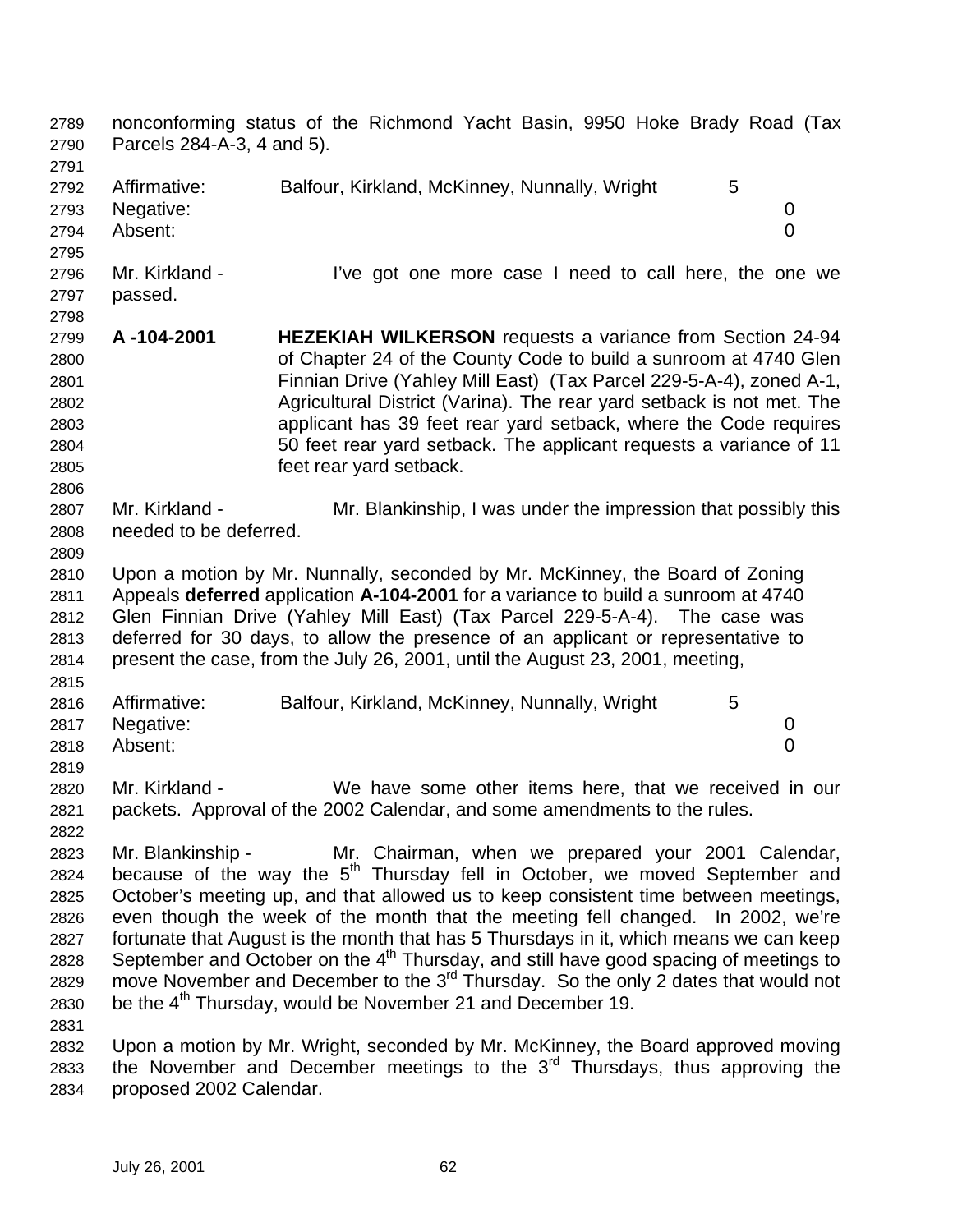| 2835 |                                           |                                                                                               |   |   |
|------|-------------------------------------------|-----------------------------------------------------------------------------------------------|---|---|
| 2836 | Affirmative:                              | Balfour, Kirkland, McKinney, Nunnally, Wright                                                 | 5 |   |
| 2837 | Negative:                                 |                                                                                               |   | 0 |
| 2838 | Absent:                                   |                                                                                               |   | 0 |
| 2839 |                                           |                                                                                               |   |   |
| 2840 | Mr. Kirkland -                            | Okay, the last thing is the amendment thing that we received                                  |   |   |
| 2841 | in the mail.                              |                                                                                               |   |   |
| 2842 |                                           |                                                                                               |   |   |
| 2843 | Mr. Blankinship -                         | I'm going to address paragraph 2 of the proposed                                              |   |   |
| 2844 |                                           | amendment first. We've been working for some time to get our computer system up to            |   |   |
| 2845 |                                           | the point where we can generate these lists of adjoining landowners fairly quickly.           |   |   |
| 2846 |                                           | We've finally gotten to the point where we can do that almost automatically now. As           |   |   |
| 2847 |                                           | you know, the Planning Commission and the Board of Supervisors, the staff has done            |   |   |
| 2848 |                                           | the adjoining landowner notification for them for many years. Yours are the only cases        |   |   |
| 2849 |                                           | where the applicant is required to do that themselves, and I think that's somewhat of a       |   |   |
| 2850 |                                           | handicap for us, and it leads to a lot of deferrals, and there are just other problems        |   |   |
| 2851 |                                           | raised by it. Now that we're able to do it without incurring a lot of costs or a lot of staff |   |   |
| 2852 |                                           | time, I'd like to propose that you amend your rules so that the staff will do the             |   |   |
| 2853 | notifications, rather than the applicant. |                                                                                               |   |   |
| 2854 |                                           |                                                                                               |   |   |
| 2855 | Mr. Balfour -                             | So moved.                                                                                     |   |   |
| 2856 |                                           |                                                                                               |   |   |
| 2857 | Mr. Blankinship -                         | You can make a motion and get it on the floor.                                                |   |   |
| 2858 |                                           |                                                                                               |   |   |
| 2859 | Mr. Wright -                              | I'll second and get it on the floor.                                                          |   |   |
| 2860 |                                           |                                                                                               |   |   |
| 2861 |                                           | Why are we changing it from 14 to 5 days?                                                     |   |   |
| 2862 |                                           |                                                                                               |   |   |
| 2863 | Mr. Blankinship -                         | Five days is what's required by the Code. We had asked for                                    |   |   |
| 2864 |                                           | 14 so that the applicants could return their receipts to us 5 days prior, so that we could    |   |   |
| 2865 | check over those.                         |                                                                                               |   |   |
| 2866 |                                           |                                                                                               |   |   |
| 2867 |                                           | <b>Which Code?</b>                                                                            |   |   |
| 2868 |                                           |                                                                                               |   |   |
| 2869 | Mr. Blankinship -                         | The State Code.                                                                               |   |   |
| 2870 |                                           |                                                                                               |   |   |
| 2871 |                                           | Requires 5 days?                                                                              |   |   |
| 2872 |                                           |                                                                                               |   |   |
| 2873 | Mr. Blankinship -                         | Yes sir.                                                                                      |   |   |
| 2874 |                                           |                                                                                               |   |   |
| 2875 |                                           | I'll tell you right not, that's not enough.                                                   |   |   |
| 2876 |                                           |                                                                                               |   |   |
| 2877 |                                           | Can we make it any broader?                                                                   |   |   |
| 2878 |                                           |                                                                                               |   |   |
| 2879 | Mr. Blankinship -                         | If you want to make the rule 14, that's fine.                                                 |   |   |
| 2880 |                                           |                                                                                               |   |   |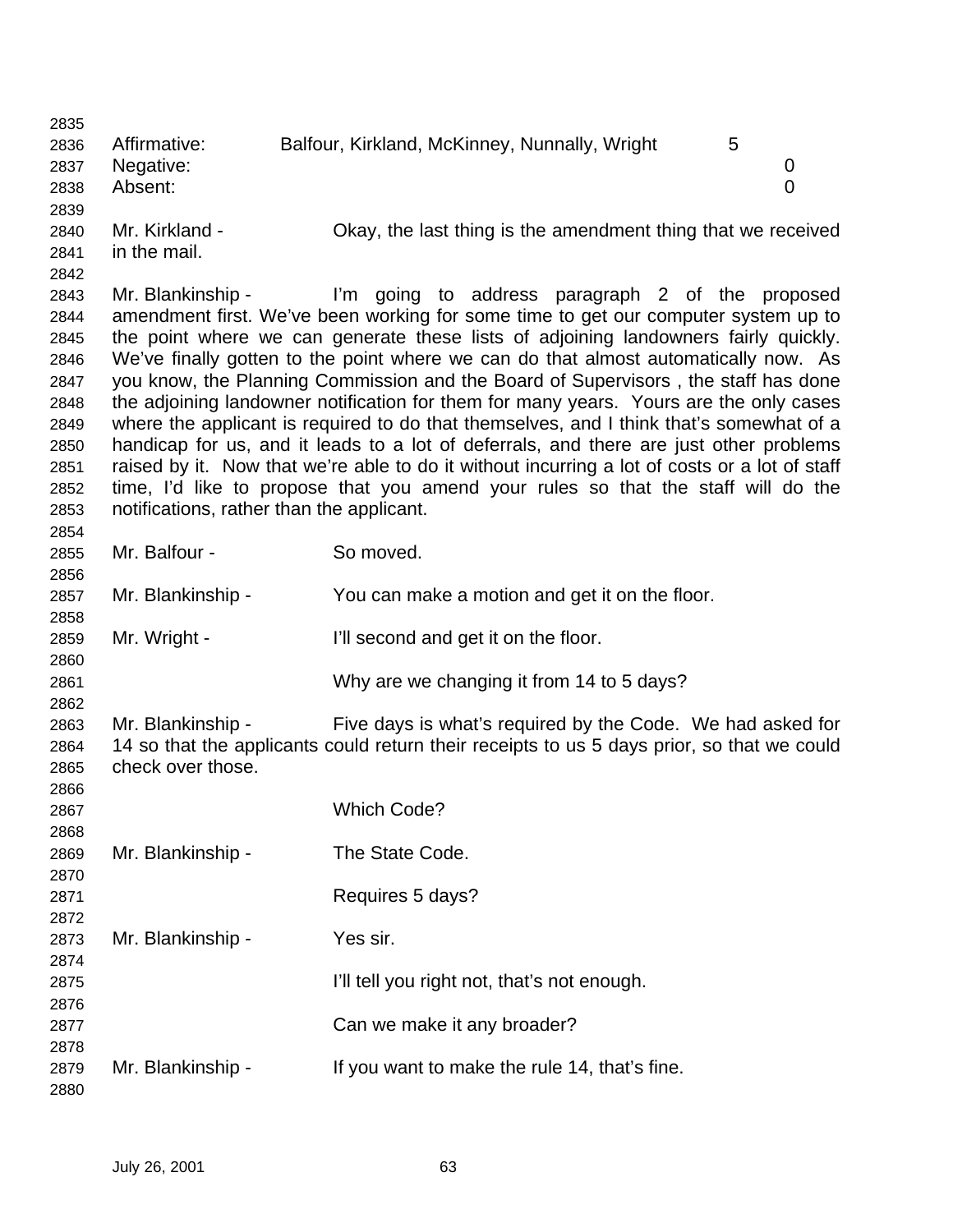If my neighbor's going to do something, and I get 5 days notice, I haven't got time much to do anything. I'll hire a lawyer, and we're already complaining about not getting things on time sometimes. Mr. Blankinship - And I can tell you that it's my intention to do it as soon as we can get the list generated. I'm talking about the person who gets the notice, you get a little due process problem I think. Mr. Blankinship - If you want to put 14 in your rules, there's no reason you can't do that. Would that cause any problem with the staff? Mr. Blankinship - No sir; we plan on doing them more than 14 anyway. I just think it would be better public relations to give more notice; 5 days is a short ……………somebody could be on vacation, and it happens, and they'd never know about it. I move we amend it then to be ………….. Mr. Blankinship - We merely took that from the Code, and I have no objection to setting it at 14 …………… my only concern otherwise …………….. Mr. Kirkland had a question ………….. The question I had, and I don't feel particularly strongly about it, is, I notice the owners had to give certified or registered, and I don't mean to be picking on the postal service, but all we're going to require here is first class mail. Mr. Blankinship - That again is copied out of the State Code. The Code requires the individual to do it certified, but if the County does it, we're only required ………….. I'm not saying that you wouldn't do it any better than the owner; I'm more concerned about the mail service sometimes. I guess the 14 days …………… I've had some that took more than 2 weeks to get to me. Mr. Kirkland - Takes more than 2 weeks to get from Glen Allen to southside. Who's going to pay the cost of doing this – the applicant?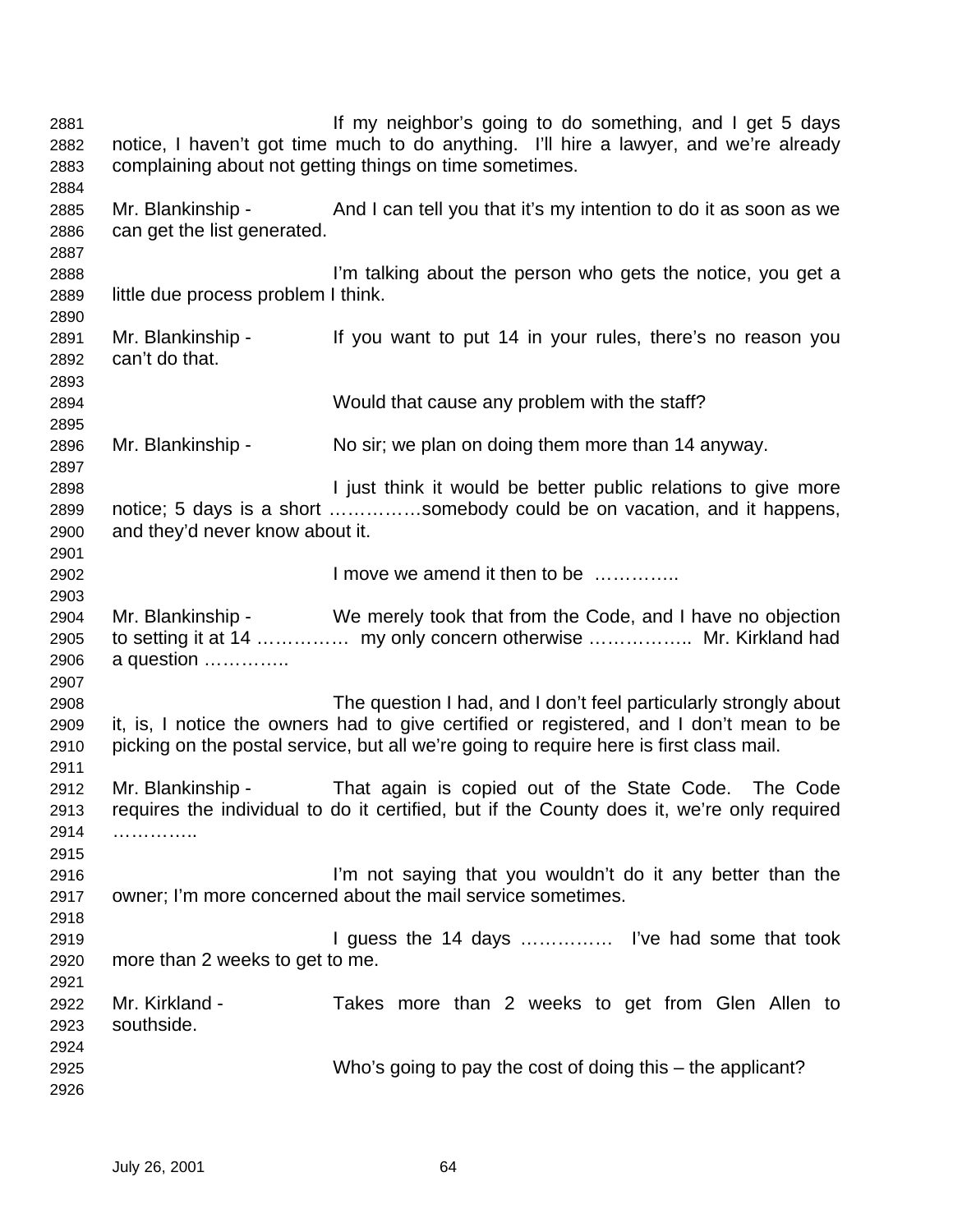Mr. Blankinship - The County will. It'll just be taken out of the \$300 fee. My thinking is, that after we have about a year's experience with this, and we have a more accurate feel, both for the staff time and the physical costs involved, then we would ask the Board …………….. If we're taking the costs away from the applicant, and putting it on the County, then what's the problem with the applicant paying the \$300 plus the postage fees? Mr. Blankinship - We could do it that way. That would have to be determined by the Board of Supervisors; they're the ones who set the fees. Are the fees set based on a lot of things, I'm sure, but one of them would be the cost of administering the hearing to begin with. Run it up to \$325 and send it certified. Mr. Blankinship - I was going to say, as soon as we have some more solid figures on how much it is costing us, and how much staff time this has added, we intend to at least approach the Board of Supervisors with the idea of amending the fees. They may choose not to do that, and of course it's their money. Do we have other notices in the County we do by first class mail only? 2951 Mr. Blankinship - As far as I know, that's how we do Planning Commission and Board of Supervisors – do you know Susan? Ms. Blackburn - Yes, and they do a signed affidavit that they have been sent out. Well the thing about this certified mail – some people won't go pick it up. Mr. Blankinship - That's true. I withdraw my comments. What I do at my office when I do that, I mail them one first class and then send it certified to make sure they get it. A lot of people won't go pick it up. They think it's a bill. Mr. Blankinship - Yes, if they know it's from the County, they might just leave it there.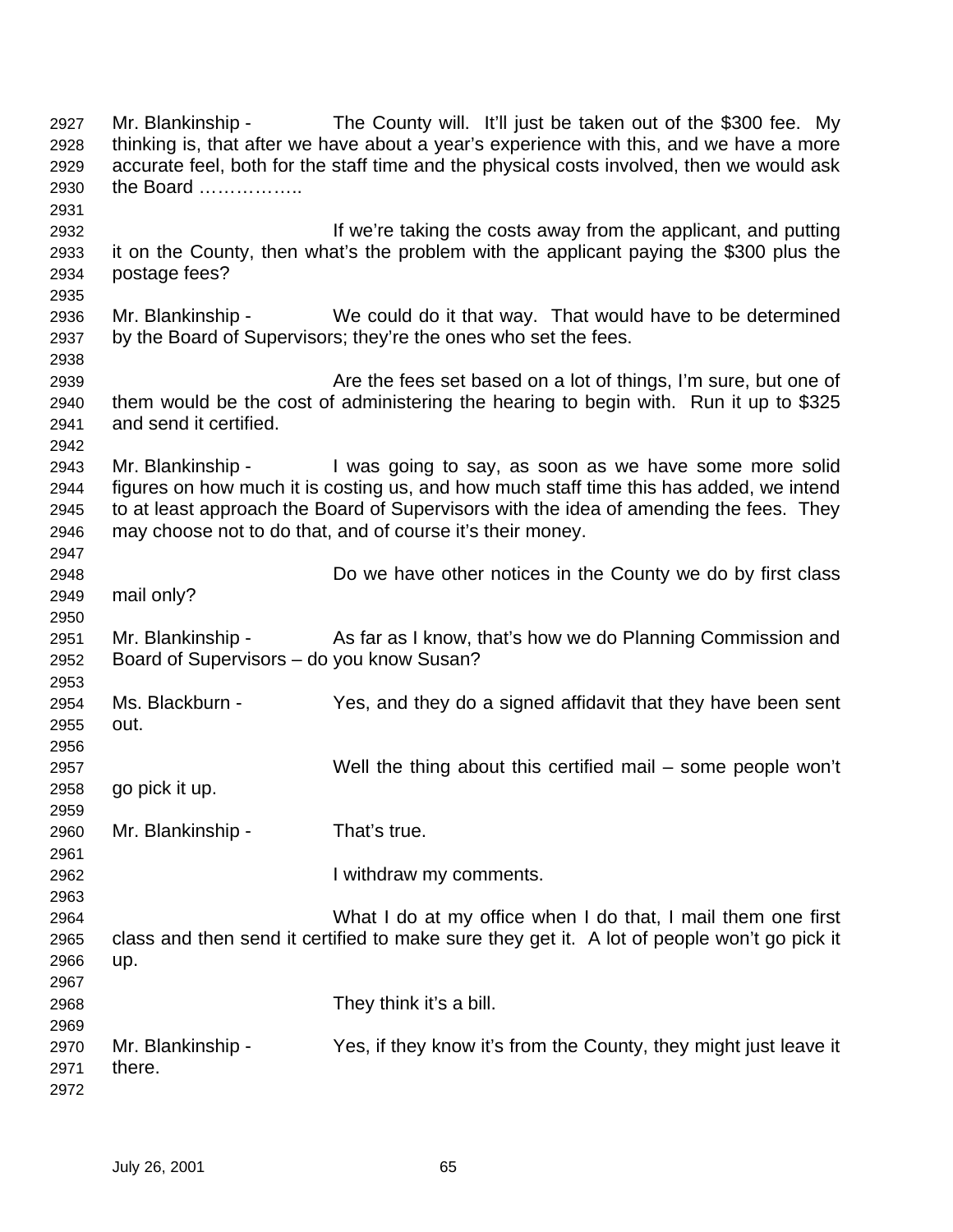That puts them at an inconvenience. They've got to go pick the thing up. (unintelligible) If the County's working fine with first class mail and other types of notices, I say let's go with it. Mr. Kirkland - Mr. Blankinship, you say the last line that we've got here, "……..the Secretary may give such additional notice to persons ………," that's been in there already? Mr. Blankinship - Yes, that's why it's not bold or italic. Mr. Kirkland - As long as it doesn't cause a problem with somebody saying they didn't get notified. Mr. Blankinship - Well, we're not going to use that just willy-nilly, but there are cases where, looking at the map, somebody is 5 feet off of adjoining, we might choose to notify that person. Also, when I was researching that, I just happened to glance at the top of another page of the rules, and saw that we don't actually follow the order of the regular meeting, as prescribed in the rules, so I didn't see any reason not to spell that out and have this amended while we're going here. That's what paragraph 1 is about there. That looks like it just cleans it up some. Mr. Kirkland - Okay, let's have a motion here. Mr. Blankinship - Motion's already on the table. Motion's already been made and seconded. Mr. Kirkland - All those in favor, say aye. All opposed. We got it. Mr. Blankinship - Mr. Balfour's been reappointed, I don't know if everybody's aware of that. Upon a motion by Mr. Balfour, seconded by Mr. Wright, the Board approved the Amendment to the Rules Regarding Notice to Adjoining Landowners and a change in the order of business regarding the approval of minutes. 3015 Affirmative: Balfour, Kirkland, McKinney, Nunnally, Wright 5 Negative: 0 Absent: 0